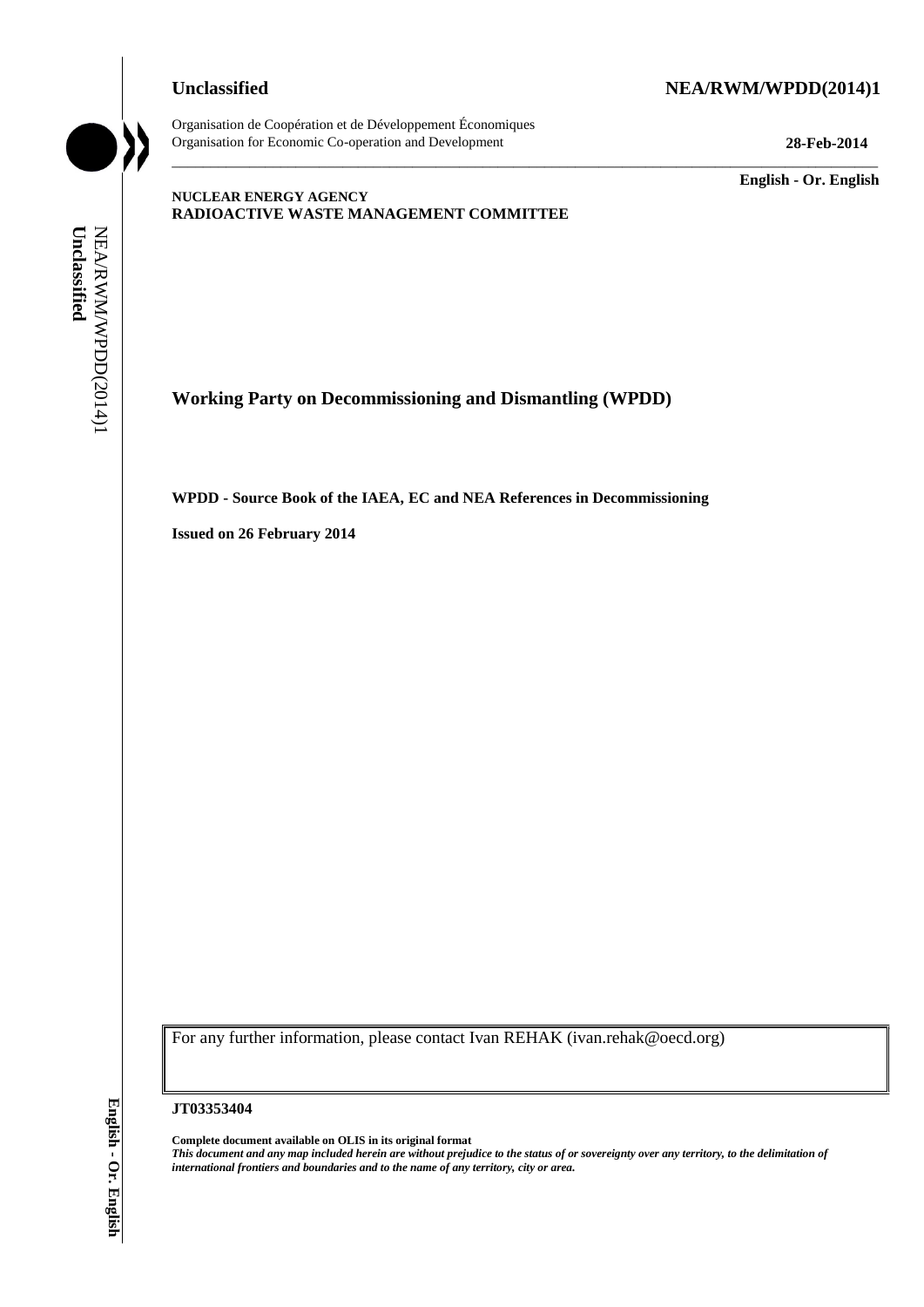NEA/RWM/WPDD(2014)1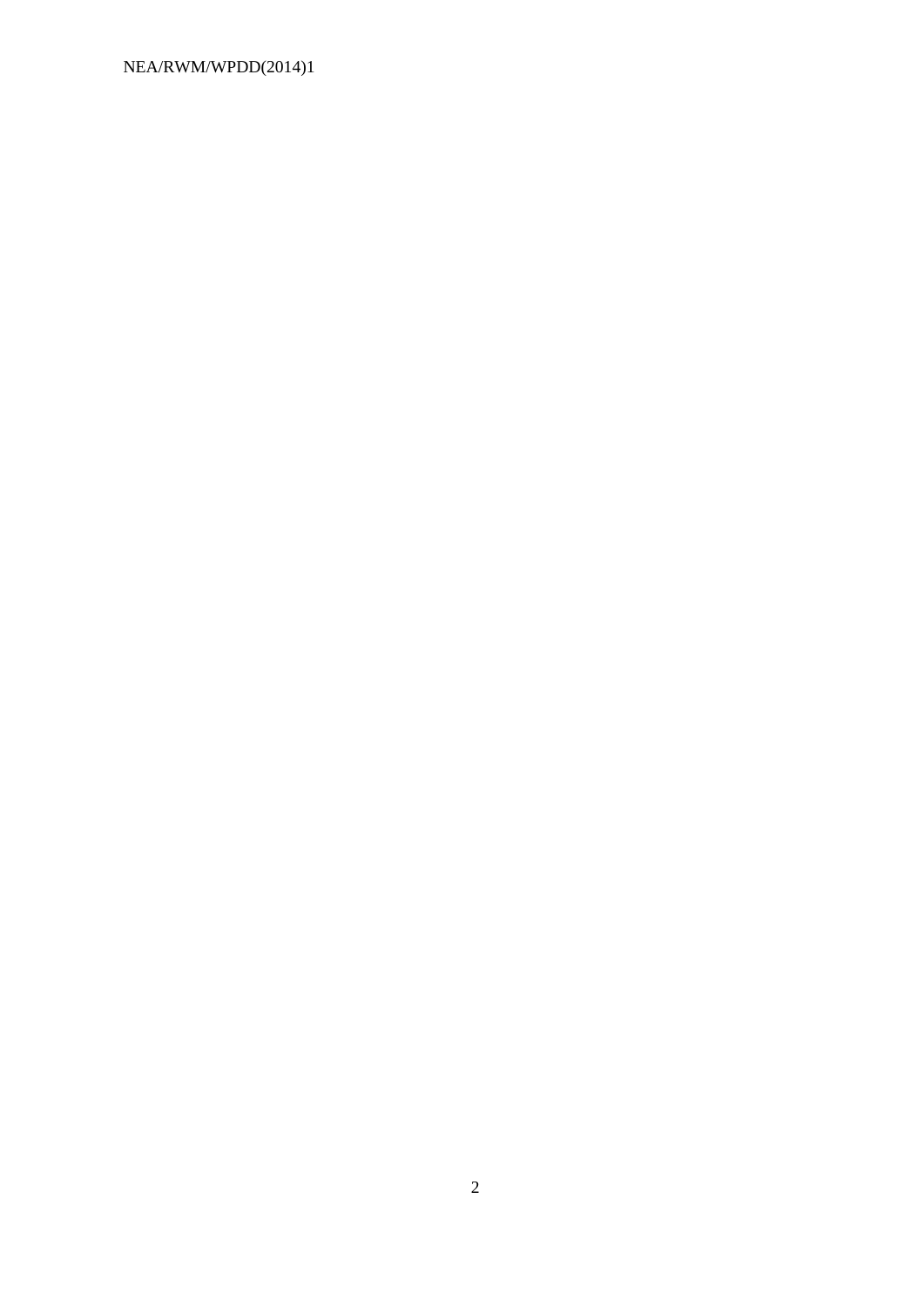# **TABLE OF CONTENTS**

| 1.              |                                                                  |  |
|-----------------|------------------------------------------------------------------|--|
| 2.<br>3.        |                                                                  |  |
| 4.<br>5.        |                                                                  |  |
| <b>ANNEX A:</b> | List of NEA Docuemnts on Decommissioning and Dismantling         |  |
| <b>ANNEX B:</b> | List of EC Documents on Decommissioning and Decomtamination      |  |
| <b>ANNEX C:</b> | List of IAEA Publications on Decommissioning and Decontamination |  |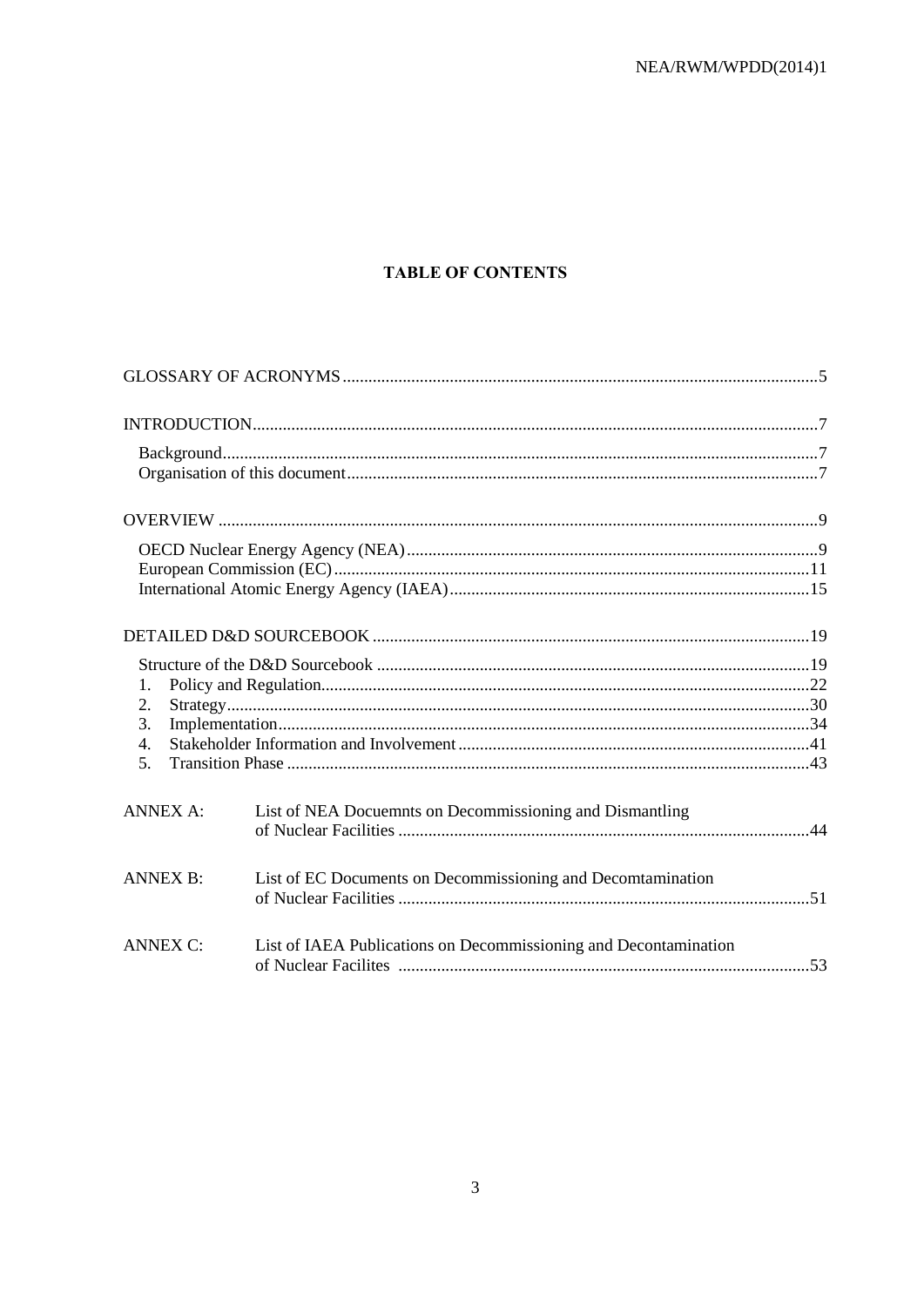NEA/RWM/WPDD(2014)1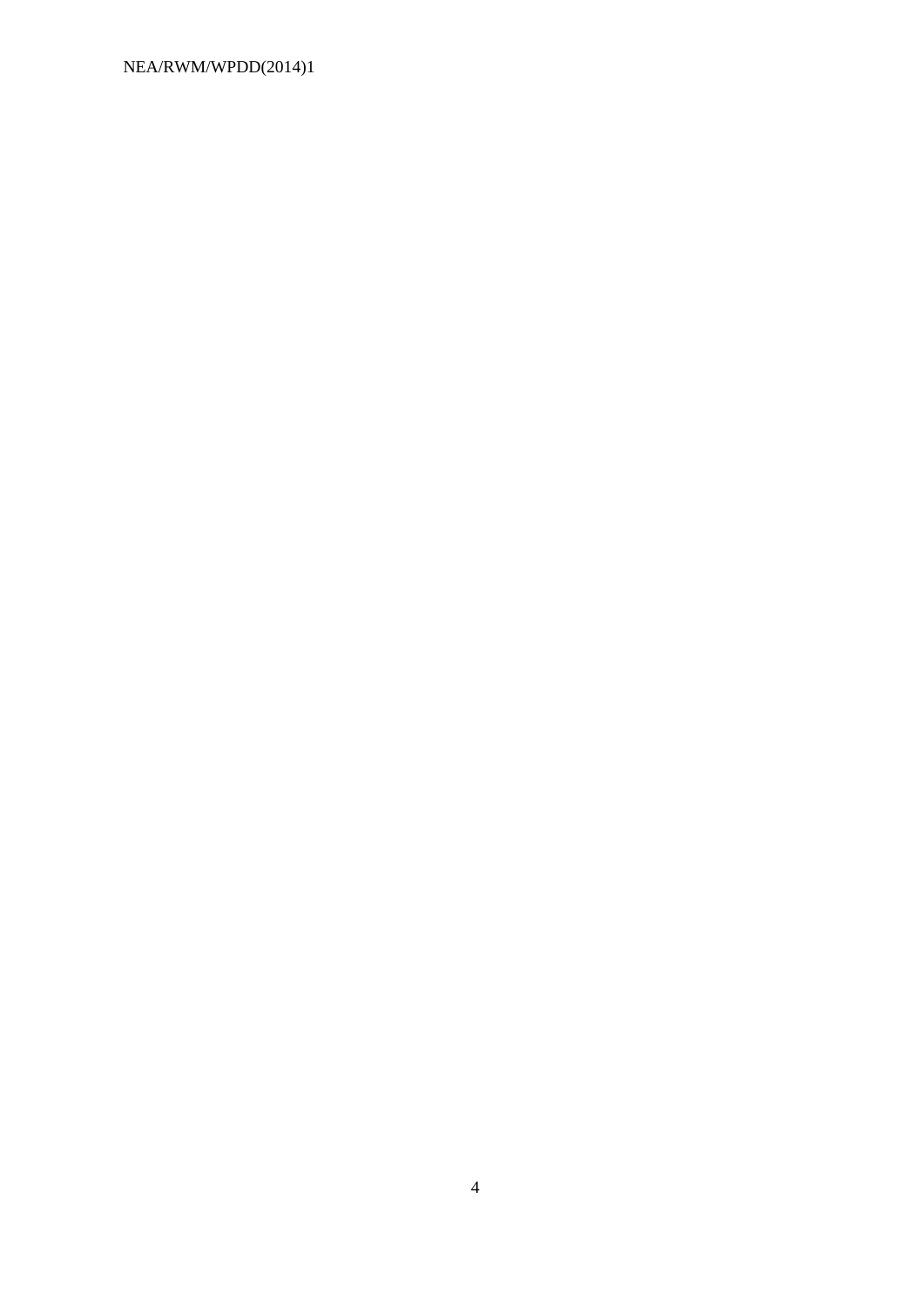# **GLOSSARY OF ACRONYMS**

<span id="page-4-0"></span>

| <b>CND</b>     | Coordination Network on Decommissioning of Nuclear Installations, sponsored by the<br>European Commission Research Directorate-General             |
|----------------|----------------------------------------------------------------------------------------------------------------------------------------------------|
| <b>CNRA</b>    | Committee on Nuclear Regulatory Activities of the OECD/Nuclear Energy Agency.                                                                      |
| <b>CPD</b>     | Co-operative Programme on Decommissioning reporting to the RWMC of the<br>OECD/Nuclear Energy Agency.                                              |
| <b>CRPPH</b>   | Committee on Radiation Protection and Public Health of the OECD/Nuclear Energy<br>Agency.                                                          |
| <b>CSNI</b>    | Committee on Safety of Nuclear Installations of the OECD/Nuclear Energy Agency.                                                                    |
| D&D            | Decommissioning and Dismantling.                                                                                                                   |
| <b>DGENV</b>   | Directorate General of Environment of the European Commission.                                                                                     |
| <b>DGENER</b>  | Directorate General of Energy of the European Commission (former DGTREN).                                                                          |
| EC             | European Commission.                                                                                                                               |
| <b>EGRA</b>    | CRPPH Expert Group on the Regulatory Application of Authorisation of the<br>OECD/Nuclear Energy Agency.                                            |
| <b>EIA</b>     | <b>Environmental Impact Assessment.</b>                                                                                                            |
| <b>EURATOM</b> | The European Atomic Energy Community, is an international organization composed<br>the members of the European Union established on 25 March 1957. |
| <b>IAEA</b>    | International Atomic Energy Agency.                                                                                                                |
| <b>ISBN</b>    | International Standard Book Numbering system.                                                                                                      |
| <b>NEA</b>     | Nuclear Energy Agency of the OECD                                                                                                                  |
| <b>NDC</b>     | Nuclear Development Committee of the OECD/Nuclear Energy Agency.                                                                                   |
| <b>NMSS</b>    | U.S. Nuclear Regulatory Commission Office of Nuclear Material Safety and<br>Safeguards.                                                            |
| <b>NPP</b>     | Nuclear Power Plant.                                                                                                                               |
| <b>NRC</b>     | U.S. Nuclear Regulatory Commission.                                                                                                                |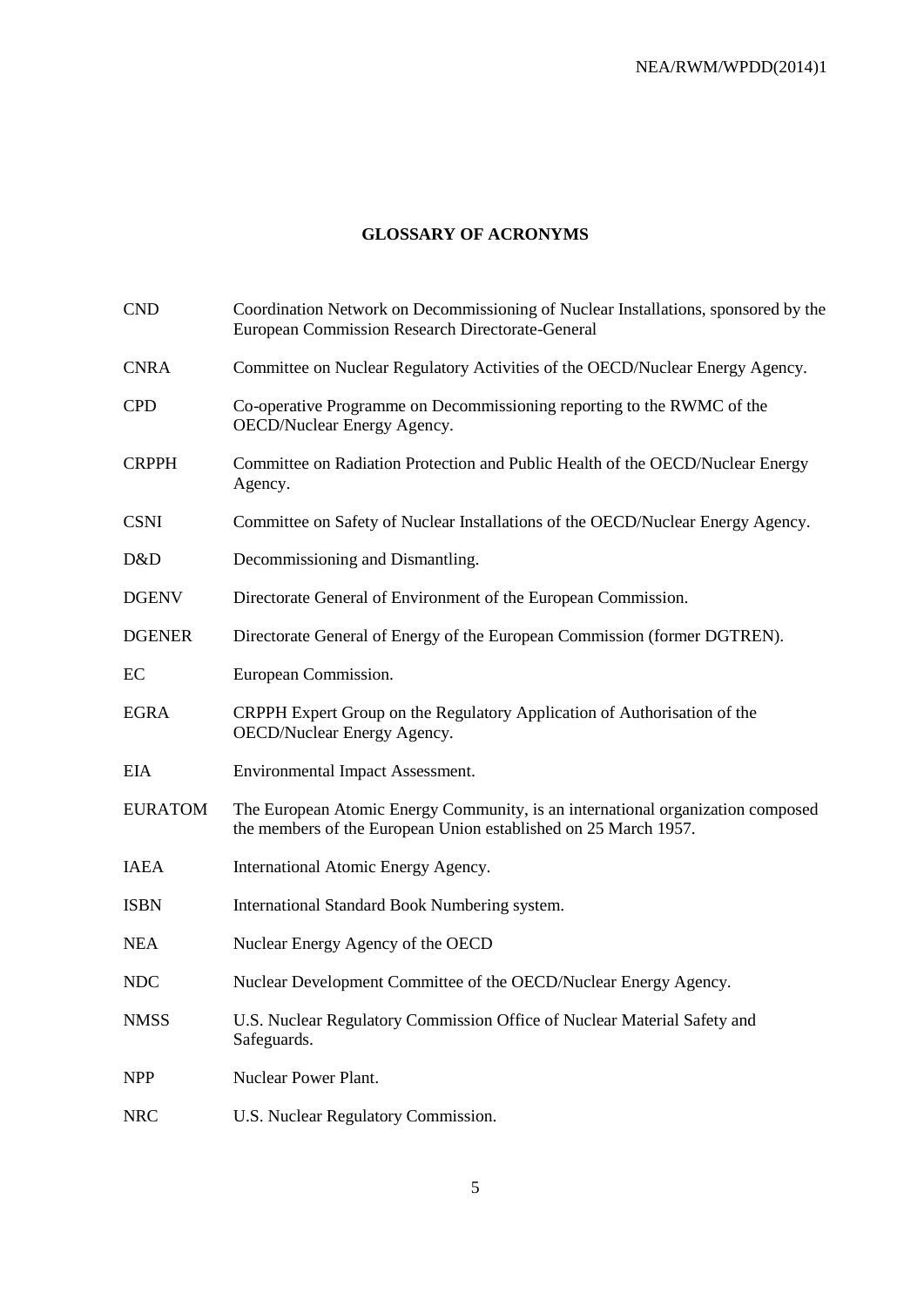## NEA/RWM/WPDD(2014)1

| <b>PWR</b>    | Pressurized Water Reactor.                                                                                                                                                                                                                 |
|---------------|--------------------------------------------------------------------------------------------------------------------------------------------------------------------------------------------------------------------------------------------|
| <b>RPV</b>    | <b>Reactor Pressure Vessel.</b>                                                                                                                                                                                                            |
| <b>RWMC</b>   | Radioactive Waste Management Committee of the OECD/Nuclear Energy Agency.                                                                                                                                                                  |
| <b>SEGHOF</b> | CSNI Special Expert Group on Human and Organizational factors, an international<br>group of experts in human and organisational matters reporting to the OECD/Nuclear<br>Energy Agency's Committee on the Safety of Nuclear Installations. |
| <b>TEGDE</b>  | Technical Group on Decommissioning of the IAEA.                                                                                                                                                                                            |
| <b>TGDC</b>   | Task Group on Decommissioning Costs under the Co-operative Programme on<br>Decommissioning (CPD) of the OECD/Nuclear Energy Agency.                                                                                                        |
| <b>TGSC</b>   | Task Group on the Safety Case under the WPDD.                                                                                                                                                                                              |
| <b>TND</b>    | Thematic Network on Decommissioning sponsored by the European Commission<br>Research Directorate-General.                                                                                                                                  |
| <b>USNRC</b>  | see NRC.                                                                                                                                                                                                                                   |
| WGIP          | Working Group on Inspection Practices under the CNRA of the OECD/Nuclear<br>Energy Agency.                                                                                                                                                 |
| <b>WPDD</b>   | Working Party on Decommissioning and Dismantling under the RWMC of the<br>OECD/Nuclear Energy Agency.                                                                                                                                      |
| <b>WWER</b>   | Water Cooled Water Moderated Nuclear Power Reactor.                                                                                                                                                                                        |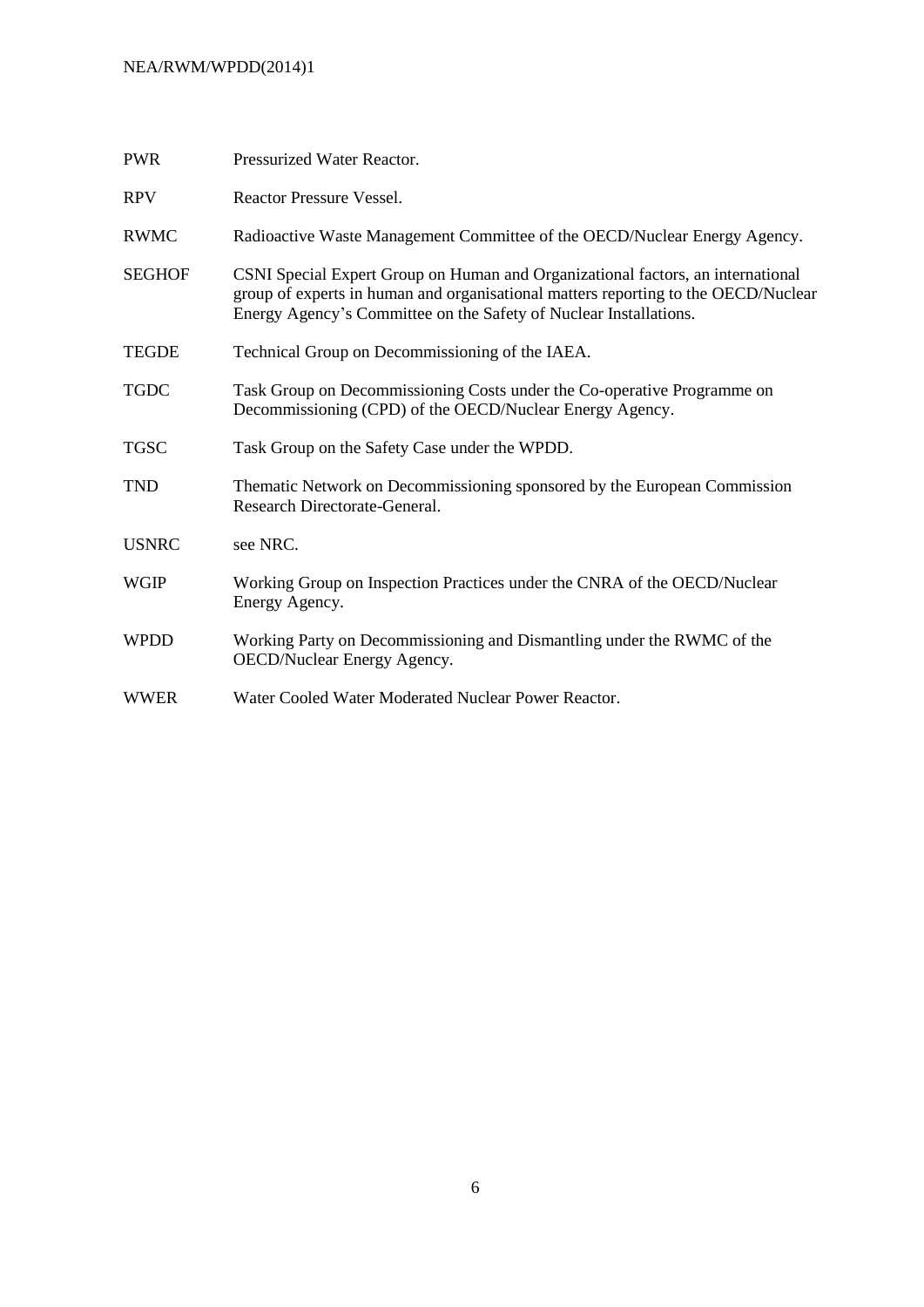## **INTRODUCTION**

#### <span id="page-6-1"></span><span id="page-6-0"></span>**Background**

This document has been prepared by the Nuclear Energy Agency's (NEA's) Working Party on Decommissioning and Dismantling (WPDD) in collaboration with the European Commission's Directorate General for Energy (EC DG-ENER) and the International Atomic Energy Agency (IAEA). It is intended to assist the dissemination of information on international nuclear decommissioning and dismantling activities. The document is updated yearly and available to the wider public through the NEA website.

#### <span id="page-6-2"></span>**Organisation of this document**

Following this Introduction, the document has two further chapters. The first is an Overview that describes the current aims, organisation and activities of the three main international organisations working in the field of nuclear decommissioning and dismantling (D&D), namely:

- Nuclear Energy Agency:
- European Commission; and
- International Atomic Energy Agency.

The final chapter consists of a 'D&D Sourcebook'. This catalogues current activities but its primary function is to guide the reader to useful sources of information on every aspect of D&D from policy through to implementation. It is cumulative in that the list of sources is extended at each yearly update. The D&D Sourcebook is subdivided into five main headings concerned with:

- policy;
- strategy;
- stakeholder information and involvement;
- transition phase after shutdown; and
- implementation.

Under each heading, the sources are listed as responses to a series of questions. For example, under the main heading of 'Policy', the first question is What are the current and planned decommissioning policies in the individual countries?; the responses then show where this information might be obtained and any relevant ongoing activities.

The document also includes three appendices that list documents relating to D&D published by NEA, EC and IAEA. These appendices therefore present much the same information as the D&D Sourcebook, though in a different format.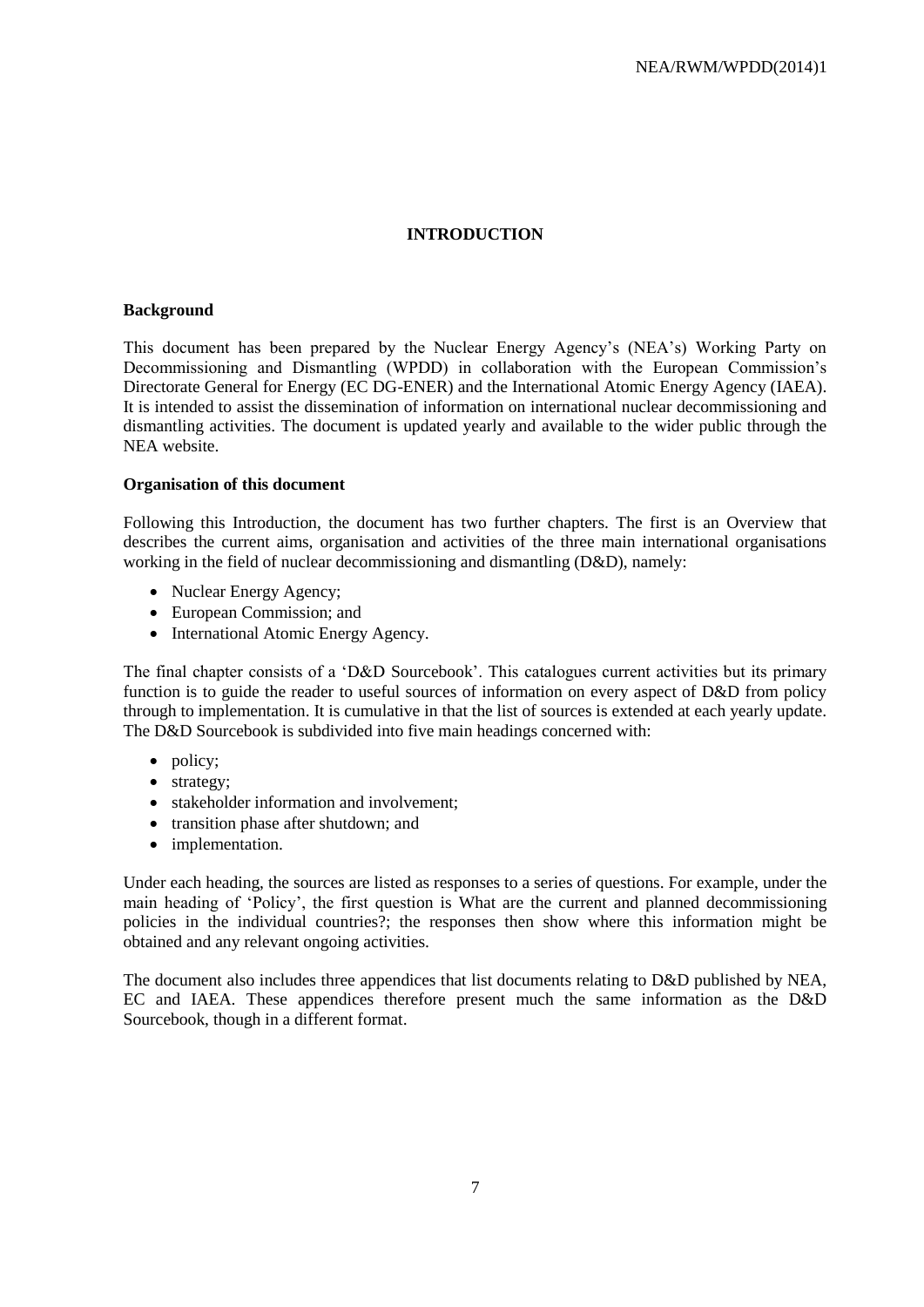NEA/RWM/WPDD(2014)1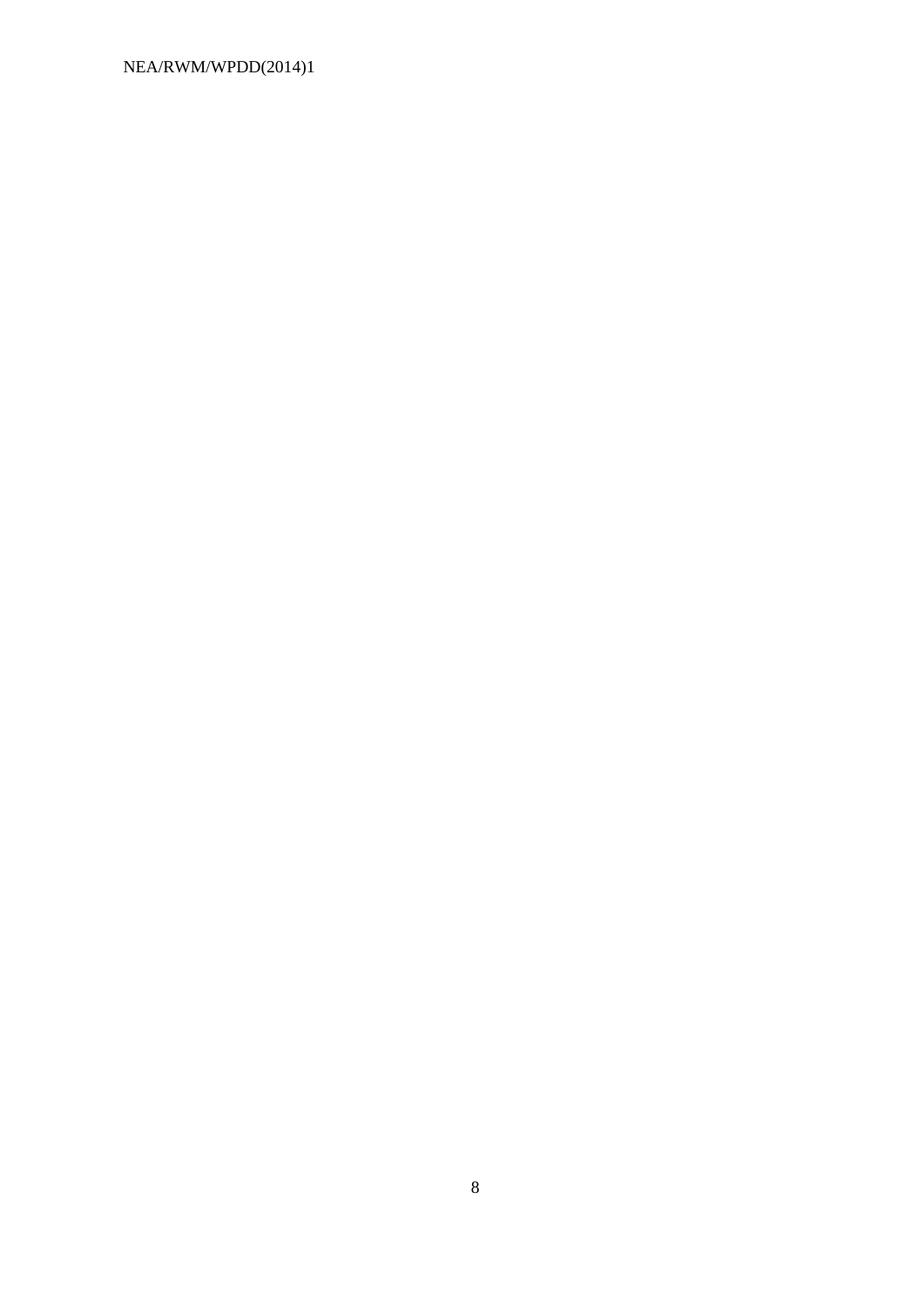#### **OVERVIEW**

#### <span id="page-8-1"></span><span id="page-8-0"></span>**OECD Nuclear Energy Agency (NEA)**

Within the NEA, decommissioning is discussed within several Standing Technical Committees, namely:

- Radioactive Waste Management Committee (RWMC) of which the WPDD forms a part.
- Committee on Nuclear Regulatory Activities (CNRA).
- Committee on Safety of Nuclear Installations (CNSI).
- Committee on Radiation Protection and Public Health (CRPPH).
- Nuclear Development Committee (NDC).

A complete list of NEA documents relating to D&D is presented in Appendix A. The NEA programme of work in the area of decommissioning includes the following:

#### *Radioactive Waste Management Committee (RWMC)*

The RWMC is an international committee made up of senior representatives from regulatory authorities, radioactive waste management agencies, policy making bodies and research and development institutions. Its purpose is to foster international co-operation in the management of radioactive waste and radioactive materials amongst the OECD member countries. RWMC's work in the field of D&D is progressed through two sub-groups:

- Working Party on Decommissioning and Dismantling (WPDD) was formed in 2001 to address the policy and regulatory aspects of decommissioning – see below. It is the only NEA Working Party that is fully concerned with decommissioning.
- The Forum on Stakeholder Confidence (FSC) was formed in 2000 and is charged with investigating and distilling the lessons that can be learnt from national and international experience regarding decision-making processes and avenues for stakeholder involvement in radioactive waste management (including D&D).

In addition, the Co-operative Programme for the Exchange of Scientific and Technical Information Concerning Nuclear Installation Decommissioning Projects  $(CPD<sup>1</sup>)$  works to share industrial, projectlevel experience among decommissioning projects – see below.

#### *The Working Party on Decommissioning and Dismantling (WPDD)*

-

The Working Party on Decommissioning and Dismantling (WPDD) of the RWMC is the focus for the analysis of decommissioning policy, strategy and regulation within the NEA, including issues relating

<sup>1.</sup> An overview of the work of the CPD is presented in *The NEA Co-operative Programme on Decommissioning A Decade of Progress* available at [http://www.nea.fr/html/rwm/reports/2006/nea6185](http://www.nea.fr/html/rwm/reports/2006/nea6185-decommissioning.pdf) [decommissioning.pdf,](http://www.nea.fr/html/rwm/reports/2006/nea6185-decommissioning.pdf) and in *The NEA Co-operative Programme on Decommissioning Twenty-five Years of Progress: The last Five Years: 2006 through 2010* available at http://www.oecdnea.org/rwm/docs/2011/rwm-r2011-3.pdf.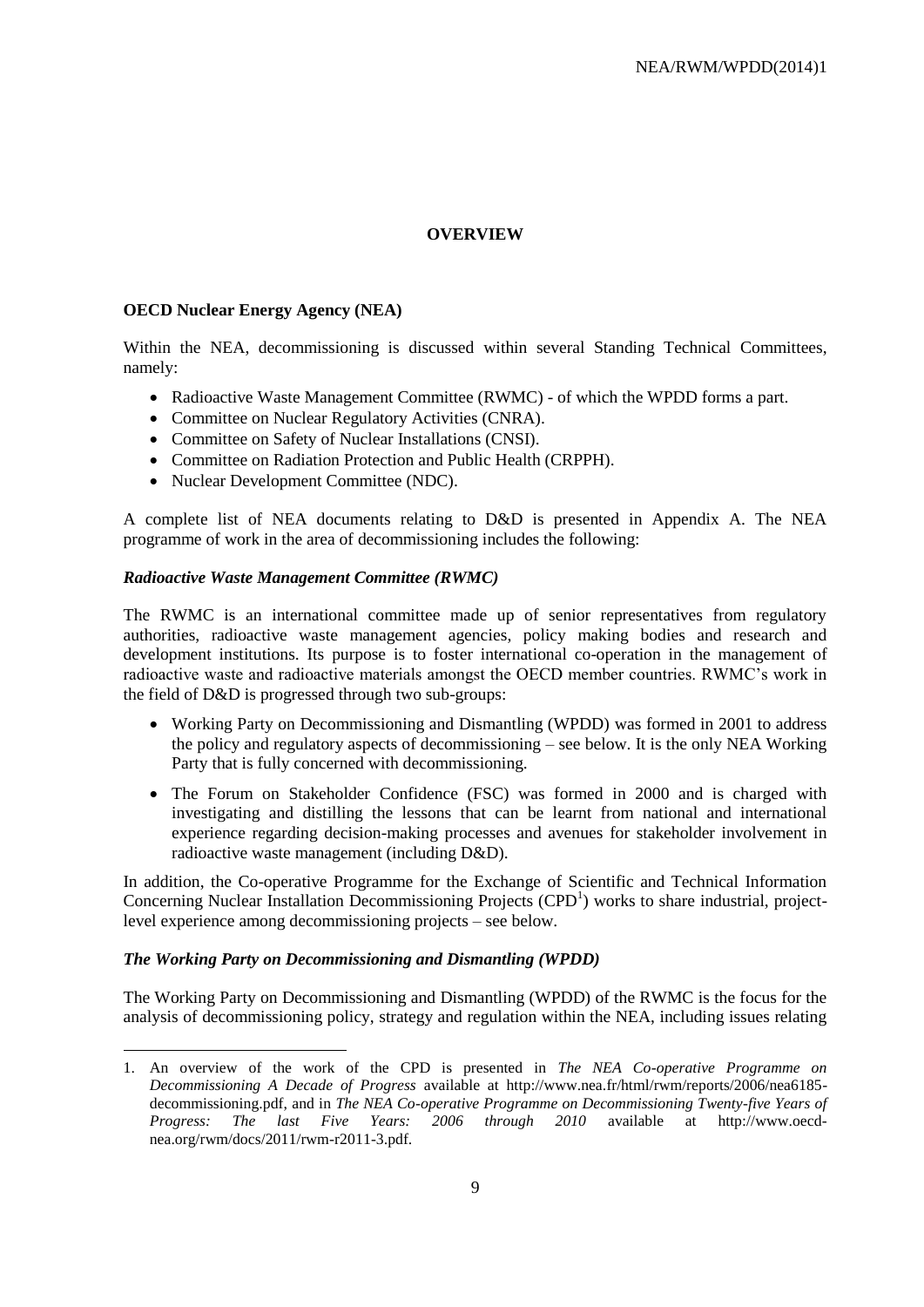to the management of materials, the release of buildings and sites from regulatory control and associated costs and funding. It tracks decommissioning developments worldwide and develops reports and position papers on emerging issues. Its overarching aim is to contribute to the development of best practice through circulation of its reports and through dialogue between policy makers, practitioners, regulators, researchers and international organisations.

Beyond policy and strategy considerations, the WPDD's programme of work also addresses practical considerations for implementation such as techniques for characterisation of materials, techniques and equipment for decontamination, cutting and dismantling - with and without remote operation.

The WPDD brings together senior experts in decommissioning from 21 OECD countries and from the European Commission and the IAEA. Its members include policy specialists, regulators, implementers, researchers and waste management specialists. The group meets once each year, either at NEA's offices (Issy-les-Moulineaux) or at a host location that rotates among the member countries. Each meeting normally includes a topical session on an issue of special interest and a session focusing on the framework for decommissioning in the host country. Associated with this, the host country normally arranges a visit to a local decommissioning facility.

An important role of the WPDD is to facilitate the exchange of experience amongst its members and promote the further understanding of specific aspects. This is achieved through workshops and working sessions on issues of topical interest, through projects undertaken by task teams made up of experts from the participating organisations, and through collaboration with other groups working in the field of decommissioning. The latter include the NEA's Cooperative Programme on Decommissioning (CPD) (see below), as well as decommissioning groups within the IAEA and the European Commission. WPDD also works closely with the NEA's Forum on Stakeholder Confidence (FSC), to help develop the links between decommissioning, decision-making and public confidence and acceptance, and with the RWMC Regulators' Forum on regulatory issues that are of strategic interest. The current (and recent) work programme of the group includes issues ranging from regulation of decommissioning<sup>2</sup>, the release of materials and buildings from regulatory control<sup>3</sup>, stakeholder involvement in decommissioning<sup>4</sup>, management of large components from decommissioning<sup>5</sup> as well as ongoing studies on R&D and innovation needs in decommissioning and on radiological characterisation for decommissioning.

# *Decommissioning Cost Estimation Group (DCEG)*

At the beginning of 2008 the WPDD established the Decommissioning Cost Estimation Group (DCEG), a specialist sub-group to foster the exchange of information and experience on the specific topic of estimating costs for decommissioning. In 2009 the group completed a study on the cost drivers and reporting requirements for decommissioning and in 2012 the *International Structure for Decommissioning Costing* as a joint initiative of the NEA, EC, and IAEA. In 2013 the *Cost Control Guide for Decommissioning of Nuclear Installations* was published to provide a practical, user friendly approach to implementing cost and schedule controls for decommissioning programs to minimize project budget and schedule overruns.

#### *The NEA CPD Programme*

<sup>1</sup> 2. *Regulating the Decommissioning of Nuclear Facilities* (2008) [NEA No. 6401] (also in French).

<sup>3.</sup> *The Release of Materials and Buildings* (2008) [NEA No. 6403] (also in French).

<sup>4.</sup> *Stakeholder Issues and Involvement in Decommissioning Nuclear Facilities* (2007) [NEA No. 6320] (also in French).

<sup>5.</sup> The Management of Large Components from Decommissioning to Storage and Disposal (2012) [NEA No. [NEA/RWM/R\(2012\)8\]](http://www2.oecd.org/oecdinfo/info.aspx?app=OLIScoteEN&Ref=NEA/RWM/R(2012)8)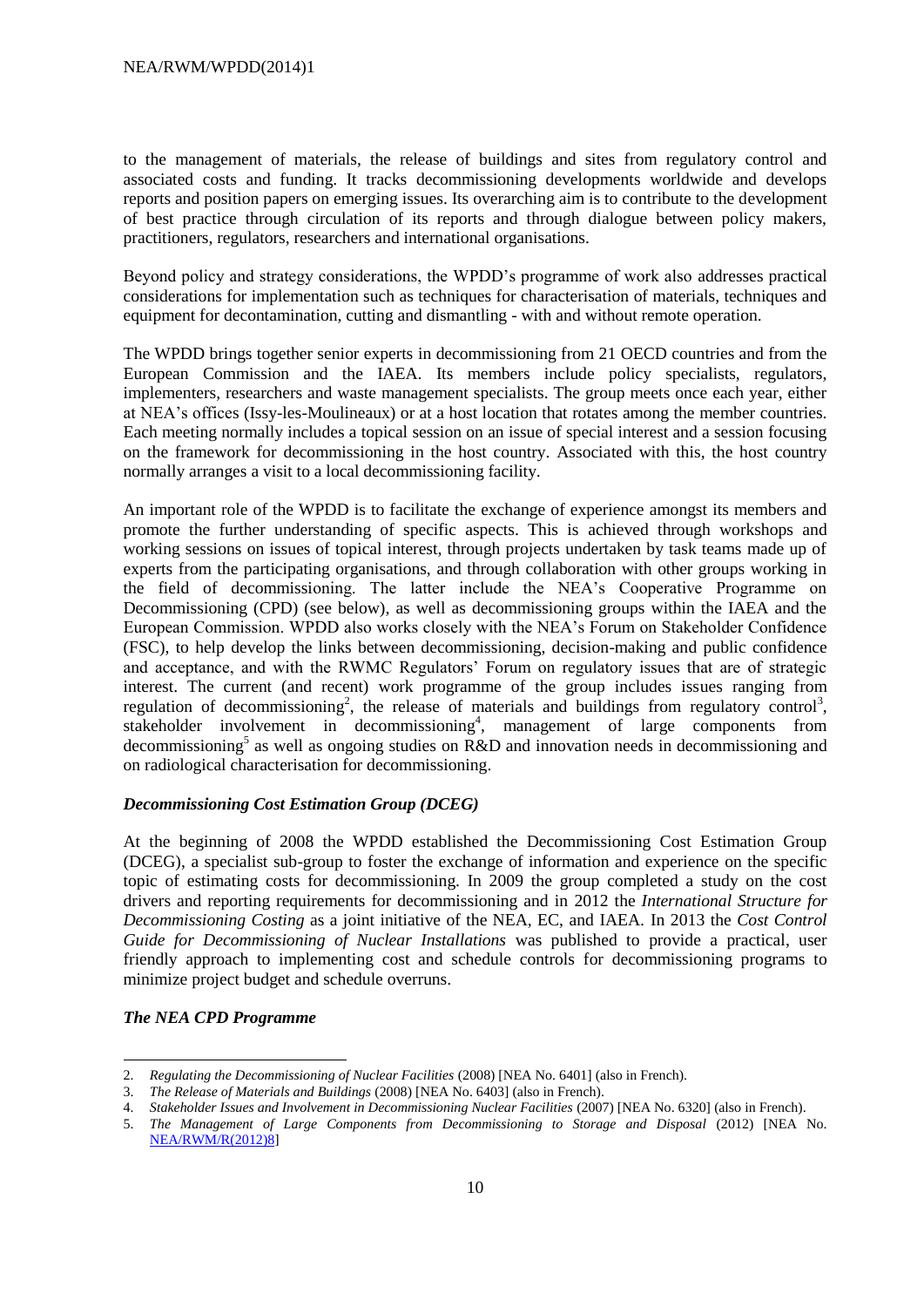The NEA Co-operative Programme for the Exchange of Scientific and Technical Information Concerning Nuclear Installation Decommissioning Projects (CPD) is a joint undertaking involving 23 organisations actively executing or planning the decommissioning of nuclear facilities. There are in total 59 decommissioning projects participating in the programme, from 13 countries and the European Union. The objective of the CPD is to acquire and to share information from operational experience in the decommissioning of nuclear installations that is useful for future projects.

#### *Committee on Nuclear Regulatory Activities (CNRA)*

The CNRA is an international committee made up of senior representatives from regulatory bodies. It was created in 1989 to guide NEA's programme concerning the regulation, licensing and inspection of nuclear installations with regard to safety. CNRA's work covers regulation of all nuclear activities including D&D.

#### *Committee on Safety of Nuclear Installations (CNSI)*

The Committee on the Safety of Nuclear Installations (CSNI) is made up of senior scientists and engineers, with broad responsibilities for safety technology and research programmes, and representatives from regulatory authorities. The CNSI was established to assist member countries in maintaining and further developing the scientific and technical knowledge base required to assess the safety of nuclear reactors and fuel cycle facilities including, of course, their decommissioning.

## *Committee on Radiation Protection and Public Health (CRPPH)*

The CRPPH is made up of regulators and radiation protection experts, with the broad mission to provide timely identification of new and emerging issues, to analyse their possible implications and to recommend or take action to address these issues to further enhance radiation protection regulation and implementation. The regulatory and operational consensus developed by the CRPPH on these emerging issues supports policy and regulation development in Member countries, and disseminates good practice including decommissioning. The Committee's work on the evolving system of radiological protection, independently and with the ICRP, and on stakeholder involvement in decision making are directly related to the release of sites, facilities and materials from radiological and regulatory control.

#### *Nuclear Development Committee (NDC)*

The Committee for Technical and Economic Studies on Nuclear Energy Development and the Fuel Cycle, known generally as the Nuclear Development Committee (NDC), was established in 1977. It aims to provide authoritative, reliable information on nuclear technologies, economics, strategies and resources to governments for use in policy analyses and decision making. In terms of D&D, the committee has a particular interest in the financial implications of decommissioning nuclear facilities.

#### <span id="page-10-0"></span>**European Commission (EC)**

-

At the centre of the European energy policy, approved by the Spring Summit of the European Council in 2007, lie three criteria: competitiveness, security of supply and sustainability. Already, nuclear energy is making a substantial contribution to the EU energy policy as part of the energy mix in currently 14 EU Member States, with 131 nuclear power plants in operation.<sup>6</sup>

<sup>6.</sup> See webpage European Nuclear Society [http://www.euronuclear.org/info/encyclopedia/n/nuclear-power-plant](http://www.euronuclear.org/info/encyclopedia/n/nuclear-power-plant-europe.htm)[europe.htm](http://www.euronuclear.org/info/encyclopedia/n/nuclear-power-plant-europe.htm) January 2013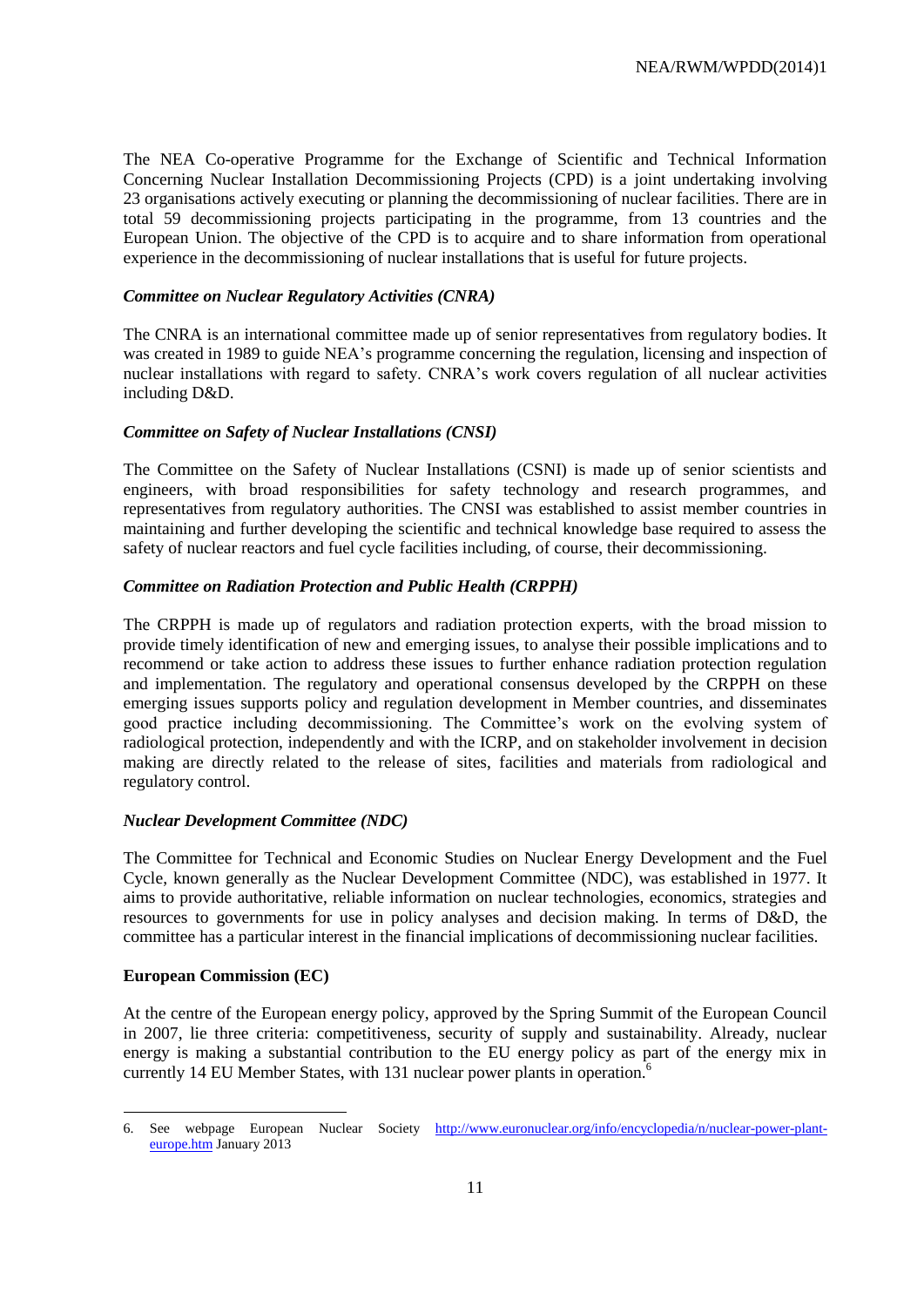Nuclear energy can only have a realistic chance to contribute substantially to the future energy mix in Europe if a high level of safety, the long-term management of radioactive waste and the financing of decommissioning are guaranteed.

# *Regulatory framework*

With the adoption by the European Council of the Nuclear Safety Directive<sup>7</sup> on 25 June 2009 a major step has been made for achieving a common legal framework and a strong safety culture in Europe. The Directive requires Member States in particular to set up and continuously improve national nuclear safety frameworks. The Directive enhances the role and independency of national nuclear regulatory authorities, confirming license holders the prime responsibility for nuclear safety. Member States are required to encourage a high level of transparency of regulatory actions and to guarantee regular independent safety assessments. This Directive applies to any civilian nuclear installation operating under a license as defined in Article 3(4) of the Directive at all stages covered by this license including the decommissioning of the nuclear installation.

Council Directive 2011/70/Euratom of 19 July 2011 establishing a Community framework for the responsible and safe management of spent fuel and radioactive waste complements the safety directive in proposing safety standards for the management of spent fuel and radioactive waste from nuclear power plants as well as from medicine or research. The Member States have to transpose the Directive into national law before 23rd August 2013. In the Directive '*radioactive waste management'* means all activities that relate to handling, pre-treatment, treatment, conditioning, storage, or disposal of radioactive waste excluding off-site transportation. By this definition D&D falls within the scope of the Council Directive.

The EC has set up an EU legally binding and enforceable framework to ensure that all Member States will apply the common standards developed in the context of the IAEA for all stages of spent fuel and radioactive waste management up to final disposal. It imposes on Member States to draw up national programmes for the management of spent fuel and radioactive waste that have to be notified to the EC, for the first time not later than  $23<sup>rd</sup>$  August 2015. It establishes information to the public and public involvement in the decision making process.

The focus of the European Commission's activities in the field of decommissioning is fully inscribed in the aforementioned context. Decommissioning has become an industrial reality and it is anticipated that approximately one third of the 131 nuclear power reactors operating within the EU will be in decommissioning by 2025.

The work of the European Commission has shifted accordingly from supporting technological R&D projects towards the financing of decommissioning and the management of the required decommissioning funds as well as the implementation of an assistance programme in three EU Member States for the decommissioning of old Soviet design reactors. Also, through the Directorate General *EuropeAid* Development *& Cooperation (DEVCO)*, the EU is supporting the decommissioning of nuclear installations in countries like Ukraine, Russia and Kazakhstan.

The European Commission Joint Research Centre (JRC) established in 1957 under the Euratom Treaty and originally entirely dedicated to nuclear energy has diversified since the 1980's its activities to meet the needs of the policy Directorates-General of the Commission and other Institutions; nuclear activities currently represent roughly one quarter of the activities of the JRC. On the basis of the Euratom Treaty the JRC has to manage its nuclear liabilities and decommission its installations once

-

<sup>7.</sup> OJ L 172/18, 2.7.2009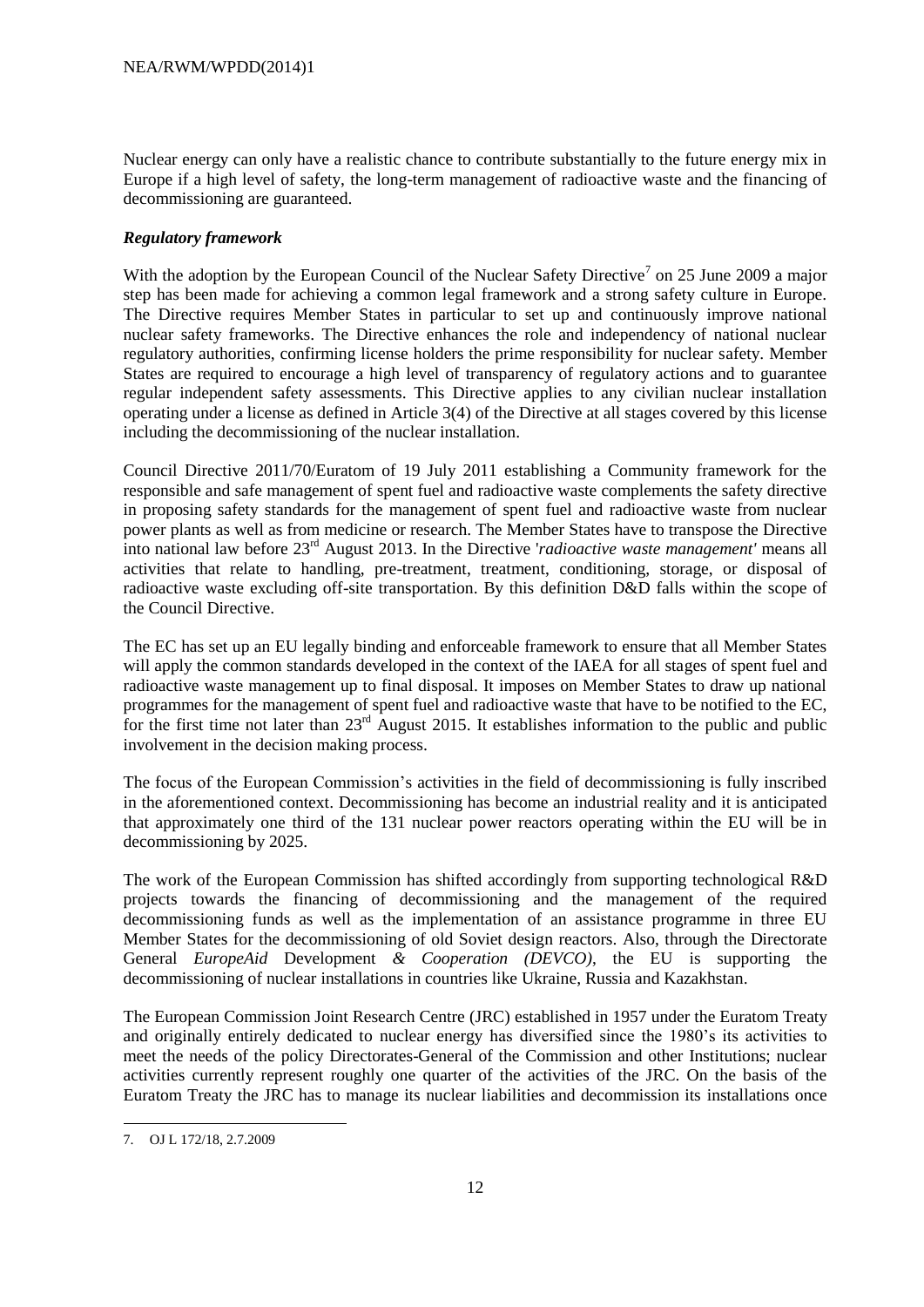they have been definitively shut down. The decommissioning and the nuclear waste management programme (DWM programme) relates to all JRC nuclear installations at the sites of Ispra (Italy), Karlsruhe (Germany), Petten (the Netherlands) and Geel (Belgium), either already shutdown or staying in operation. In practical terms the JRC has undertaken to decommission obsolete installations up to the total and unconditional release of the installations (i.e. without any radiological restrictions).The Commission is committed to reporting on a regular basis to the European Parliament and the Council on the progress in the field of EU decommissioning policy, the implementation of the decommissioning assistance programme in the three EU Member States and the progress on the management of nuclear liabilities arising out of the activities of the JRC.

A list of EC documents on D&D is provided in Appendix B.

Ongoing and recently completed initiatives are described in the paragraphs that follow.

## *Decommissioning Recommendation and 2nd Report*

In the context of the EC Directive concerning the rules for the internal market in electricity<sup>8</sup>, nuclear decommissioning funding schemes within the EU became subject to high level political discussions. Concerns were expressed as to the possible adverse effects of the misuse of financial resources earmarked for decommissioning of nuclear plants and the management of waste. An inter-institutional statement in July 2003<sup>9</sup> set the ground for Community action, highlighting the need for adequate financial resources for decommissioning and waste management activities to be available for the purpose for which they have been established and to be managed with full transparency. After the publication of a first report<sup>10</sup> by the Commission on this issue, the EC published a recommendation on the management of financial resources in  $2006<sup>11</sup>$  in order to propose measures to address these concerns.

The second report<sup>12</sup> and its related working document<sup>13</sup> published at the end of 2007 goes beyond the content of the first report. It covers also research reactors as well as other fuel cycle facilities and provides more details on the management and use of financial resources earmarked for decommissioning in the EU. The second report presents information on

- funding arrangements
- decommissioning cost estimation
- adequacy of financial resources
- use of decommissioning funds
- transparency

and compares funding practices in the Member States with the Commission Recommendation. The first and second report with their corresponding working documents and the Commission Recommendation can be found on the Europa website under:

[http://ec.europa.eu/energy/nuclear/publications/decommissioning\\_en.htm.](http://ec.europa.eu/energy/nuclear/publications/decommissioning_en.htm)

1

<sup>8.</sup> Directive 2003/54/EC of the European Parliament and of the Council of 26 June 2003 concerning common rules for the internal market in electricity and repealing Directive 96/92/EC.

<sup>9.</sup> OJ L 176, 15.7.2003.

<sup>10.</sup> Report on the use of financial resources earmarked for the decommissioning of nuclear power plants, COM(2004) 719, 26.10.2004.

<sup>11.</sup> Commission Recommendation on the management of financial resources for the decommissioning of nuclear installations, spent fuel and radioactive waste, OJ L 330/31, 28.11.2006.

<sup>12.</sup> Second report on the use of financial resources earmarked for the decommissioning of nuclear installations, spent fuel and radioactive waste, COM(2007) 794 final, 12.12.2007

<sup>13.</sup> Commission Staff Working Document *EU Decommissioning Funding Data*, SEC(2007) 1654, 12.12.2007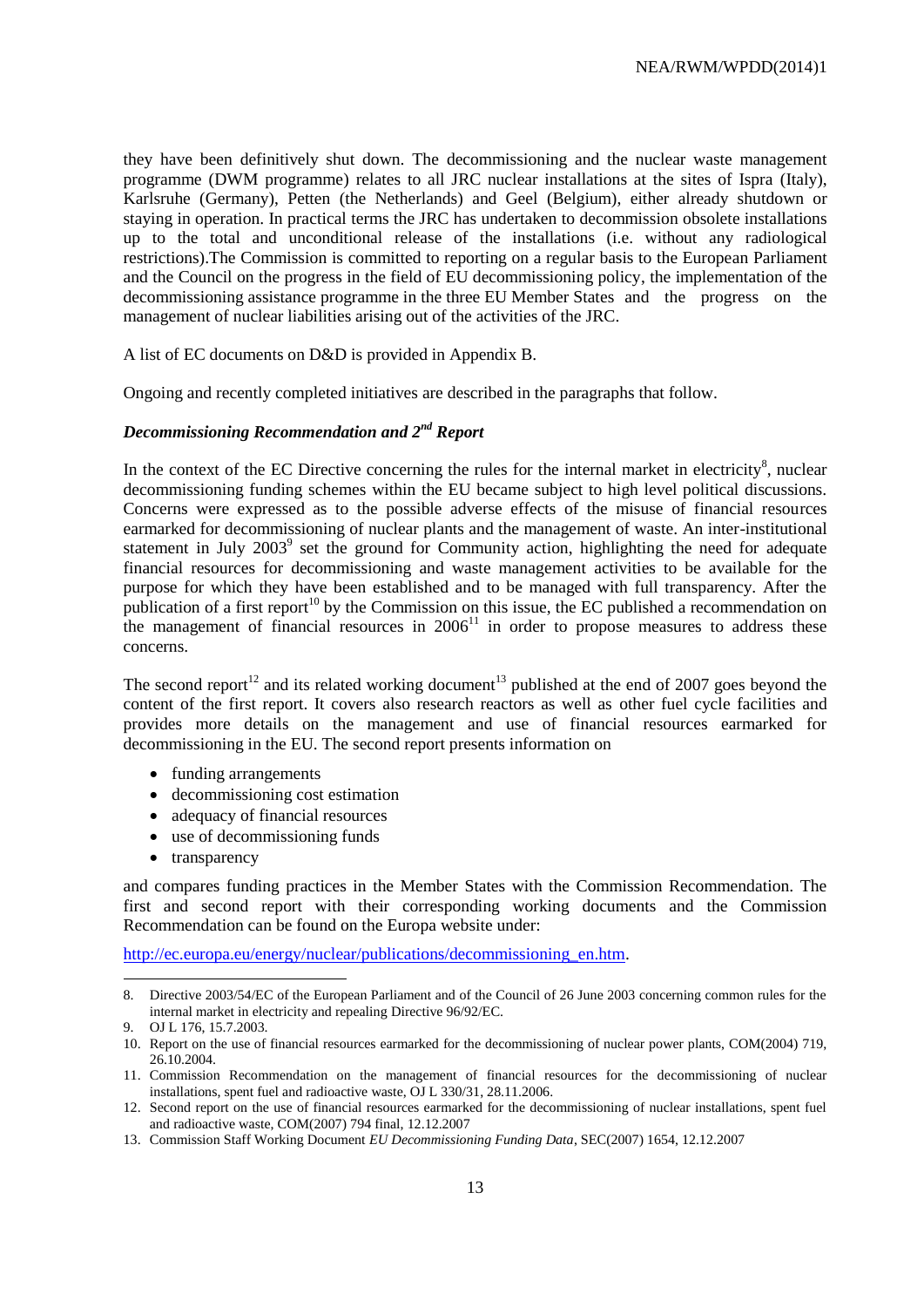The follow-up of the findings from the second report and the further use of the Commission Recommendation were addressed by the EC with the support of the Decommissioning Funding Group (DFG). The DFG is an expert group with nominated representatives from all EU Member States, created to assist the EC in the development of its decommissioning policy. The EC and DFG have jointly elaborated a Guide to have a commonly agreed interpretation of the Commission Recommendation as well as for its practical implementation. Following the finalisation of the Guide a Member State consultation process has been launched to assess the alignment of the Member States practices in the management of decommissioning funds with the Recommendation. The outcome of this consultation is summarized in the  $3<sup>rd</sup>$  report from the Commission to the Council and Parliament on the use of financial resources earmarked for the decommissioning of nuclear installations, spent fuel and radioactive waste that was adopted in March  $2013^{14}$ .

#### *Decommissioning Cost Estimation Group (DCEG)*

The adequacy of financial resources to be set aside for decommissioning, spent fuel and waste management can only be assessed based upon a sound and reliable estimation of the required costs. This is why the Commission has actively contributed to the DCEG of the NEA and in particular to the project the *International Structure for Decommissioning Costing* (see above). The EC promotes the use of the ISDC, in particular in the context of the below described decommissioning assistance programme.

## *EU Nuclear Decommissioning Assistance Programme*

In addition to elaborating with the Member States a common understanding on the financing of decommissioning the EC implements the Nuclear Decommissioning Assistance Programme in three Member States. This programme provides financial support to Lithuania, Slovakia and Bulgaria based on the Treaty of Accession. The Treaty foresaw early closure and subsequent decommissioning of Ignalina Unit 1&2 (Lithuania), Bohunice V1 Unit 1&2 (Slovakia) and Kozloduy Unit 1-4 (Bulgaria). Because this early closure represented exceptional financial burden not commensurate with the size of economic strength of each country,  $\epsilon$  2 830 million financial support of the European Union was provided until end 2013. The financial support included:

- projects for decommissioning and waste management; and
- projects in the energy sector to mitigate the closure consequences (ex. replacement capacity for electricity production, energy efficiency measures …).

In December 2013 the EU decided to extend with additional  $\epsilon$  969 million the financial assistance for the nuclear decommissioning assistance programmes in Lithuania, Bulgaria and Slovakia by adopting two new Council Regulations<sup>15</sup>. This support is foreseen until the end of the current EU multiannual financial framework 2014 – 2020.These funds will contribute to the continuation of safe decommissioning of the nuclear power plants Kozloduy, Ignalina and Bohunice. This new financial assistance should support the efforts of the three Member States who are ultimately responsible for nuclear safety, including the financing of decommissioning. The Union assistance for decommissioning of nuclear power plants aims at reaching an irreversible state in the decommissioning process and eliminating the major source of radiological hazard.

1

<sup>14</sup> Third report on the use of financial resources earmarked for the decommissioning of nuclear installations, spent fuel and radioactive waste COM(2013) 121 final and SWD(2013)59, 8.3.2013

<sup>15</sup> OJ L 346, 20.12.2013, p. 1 and p. 7; OJ L 8, 11.1.2014, p. 30 and p. 31.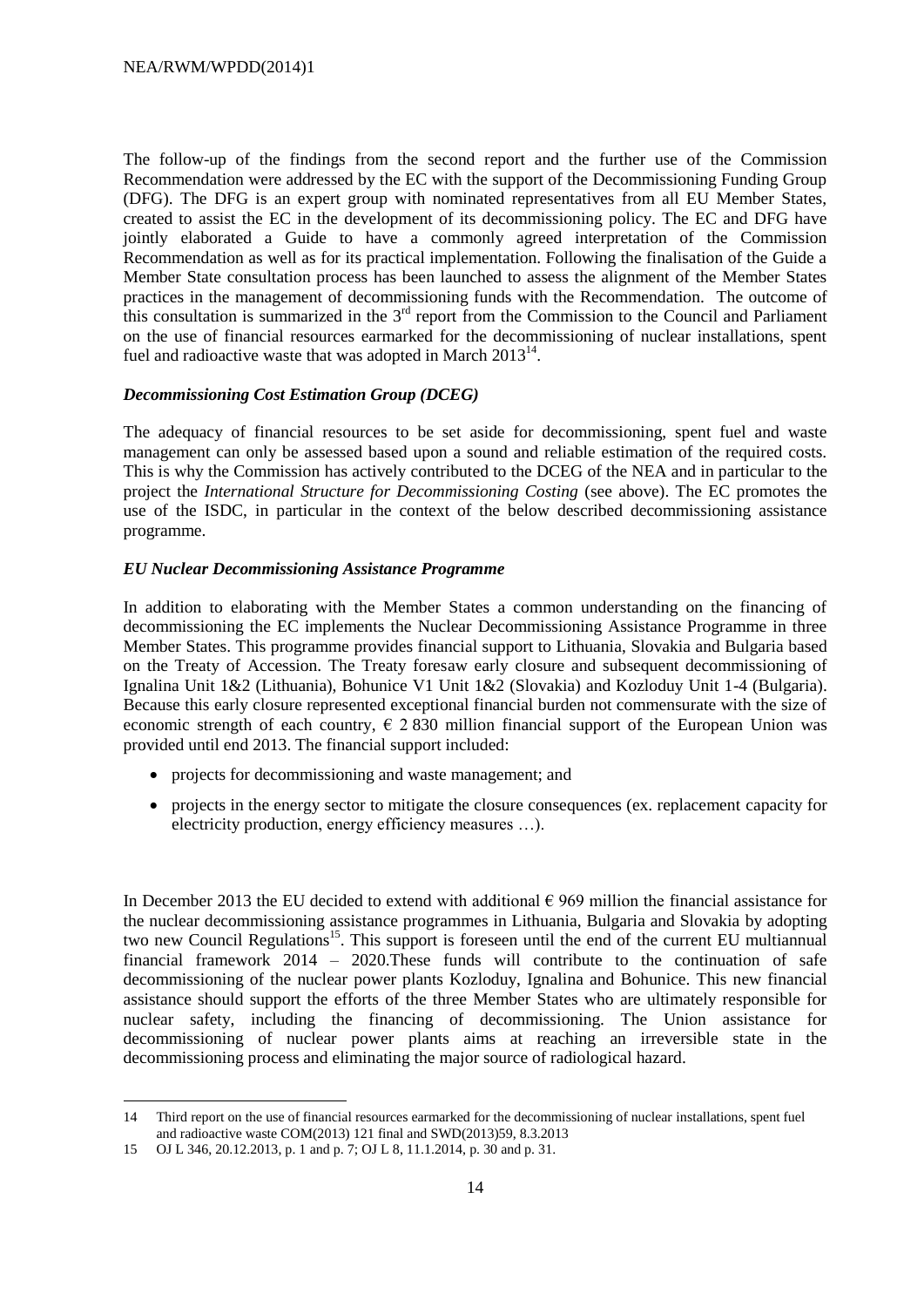#### *JRC decommissioning and management of radioactive waste*

JRC continued to implement the DWM programme with the most significant activities being located at the JRC-ISPRA site, as it hosts most of the shutdown nuclear installations of the JRC. On the other JRC nuclear sites of Karlsruhe, Petten and Geel the decommissioning activities are for the time being relatively limited, as all three sites have nuclear installations in operation. Further updated information has been reported in the Communication to the Council and Parliament adopted in October 2013<sup>16</sup>.

#### *Technical studies related to decommissioning*

The EC has completed several technical studies related to decommissioning in support of its activities. The final reports on the following studies are also available at the above mentioned EUROPA website:

- Analysis of factors influencing the selection of strategies for decommissioning of nuclear installations.
- Inventory of best practices in the decommissioning of nuclear installations.
- Comparison among different decommissioning funds methodologies for nuclear installations.
- Analysis of environmental, economic and social issues related to the decommissioning of nuclear installations.

#### *Research related activities on decommissioning*

The research-related activities on decommissioning were carried out within the Framework Programme for the European Union's research, technological development and demonstration. These activities represented a long-standing effort in this area, started in the early Eighties. Two networks completed their work in recent years. The first one was the *Thematic Network on Decommissioning* involving some fifty organisations and that covered all aspects specific to decommissioning, from technological to legal or strategic issues. The second one was the *Project EC Decommissioning Information Network*<sup>17</sup>, which integrated previously created databases on decommissioning costs and tools in a single platform accessible via Internet. Both activities were part of the *Coordination Network on Decommissioning of Nuclear Installations* – see *[http://ec-cnd.net](http://ec-cnd.net/)* – which was sponsored by the EC.

#### <span id="page-14-0"></span>**International Atomic Energy Agency (IAEA)**

-

The International Radioactive Waste Technical Committee (WATEC) is a working group of senior international experts in radioactive waste management, decommissioning and environmental remediation, with particular emphasis on strategies, implementation, technologies and methodologies.

WATEC advises the IAEA Secretariat on programme activities and directions related to radioactive waste management and decommissioning strategies and implementation for radioactive waste from all past and present sources and activities. WATEC also provides a forum for information and knowledge sharing on national and international programmes development in these areas.

<sup>16</sup> Decommissioning of Nuclear Installations and Management of Radioactive Waste: Management of Nuclear Liabilities arising out of the Activities of the Joint Research Centre (JRC) carried out under the Euratom Treaty, COM(2013)734, 25.10.2013.

<sup>17.</sup> The European Thematic Network on Decommissioning of Nuclear Installations [\[http://www.ec-tnd.net/\]](http://www.ec-tnd.net/)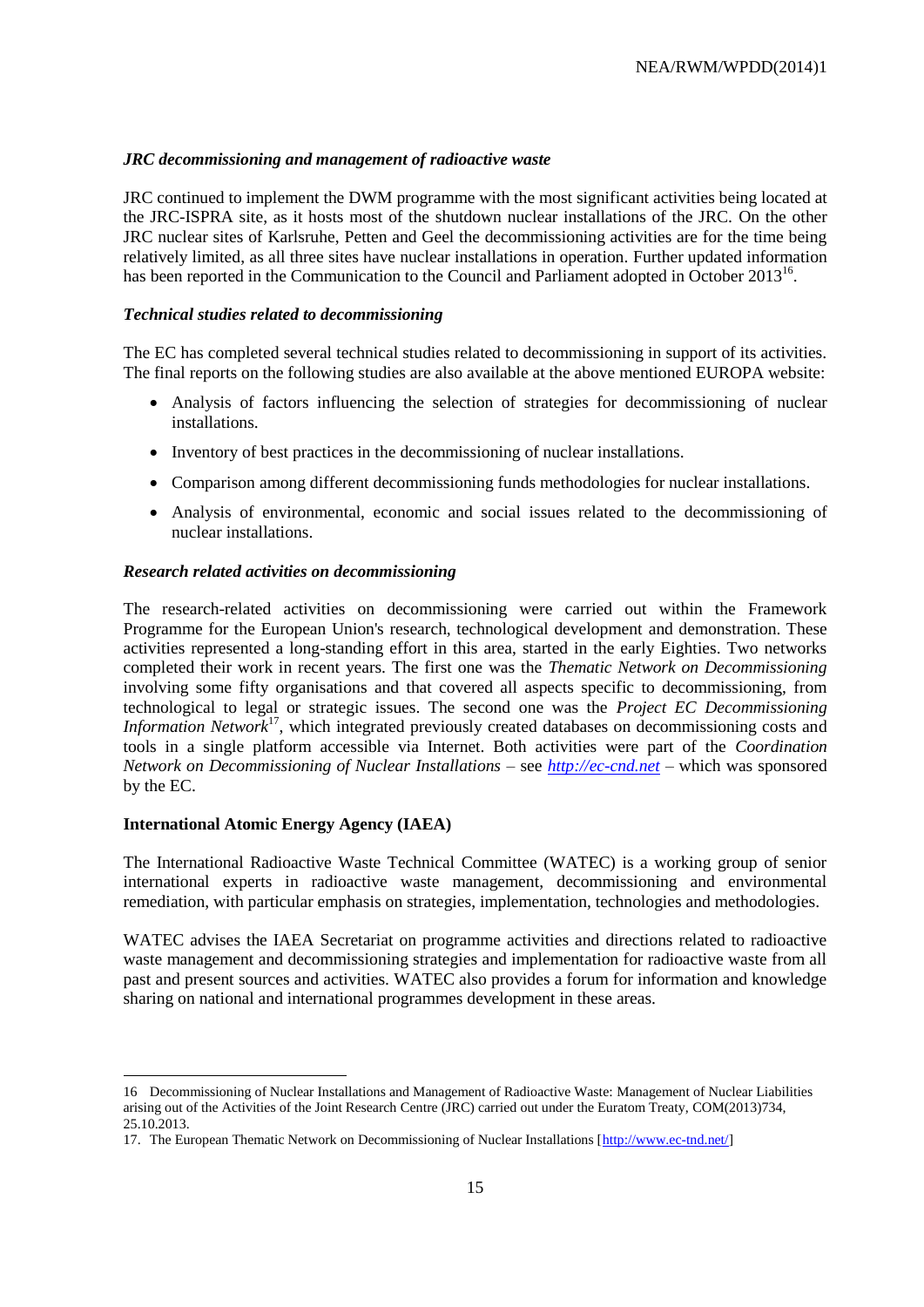WATEC Members come from various types of organizations having responsibilities for different aspects of radioactive waste management: waste management authorities, waste generators, research institutes, regulatory bodies, government ministries and waste disposal organizations. It is geographically diverse and contains members from countries having a range of uses of nuclear and radioactive materials for electricity generation and nuclear applications. Its members have expertise in management of wastes from their arising through disposal, including management of wastes arising from decommissioning of nuclear facilities and management of disused sealed radioactive sources.

To facilitate international coordination, representatives of the OECD Nuclear Energy Agency and the European Commission are invited to attend WATEC meetings as observers.

In parallel, the Waste Safety Standards Committee (WASSC) is a standing body of senior experts in the safety of radioactive waste management. WASSC advises on the overall programme for the development, review and revision of standards relating to radioactive waste safety (i.e. waste management, waste treatment and safety of disposal facilities, and decommissioning). Its objective is to achieve consensus, quality, coherence and consistency in the development of international standards for radioactive waste safety.

#### *Safety Standards*

The IAEA has a long-standing comprehensive programme of work on decommissioning and has published a number of safety standards and technical reports on various aspects of decommissioning of facilities using radioactive material. The decommissioning safety standards include:

- Safety Requirements, *Decommissioning of Facilities Using Radioactive Material* (WS-R-5), which was published in 2006.
- Safety Guide, *Decommissioning of Nuclear Power Plants and Research Reactors* (WS-G-2.1), which was published in 1999.
- Safety Guide, *Decommissioning of Medical, Industrial, Research Facilities* (WS-G-2.2), which was published in 1999.
- Safety Guide, *Decommissioning of Nuclear Fuel Cycle Facilities* (WS-G-2.4), which was published in 2001.
- Safety Guide, *Release of Sites from Regulatory Control upon Termination of Practices* (WS-G-5.1), which was published in 2006.
- Safety Guide, *Safety Assessment for Decommissioning of Facilities Using Radioactive Material*  (WS-G-5.2), which was published in 2008.
- Safety Guide, *Application of the Concept of Exclusion, Exemption and Clearance* (RS-G-1.7), which was published in 2004.

The Safety Requirements, as well as, the three safety guides, WS-G-2.1, WS-G-2.2 and WS-G-2.4, are currently undergoing revision.

#### *International Decommissioning Network (IDN)*

The IDN was established in 2007 to coordinate and build efforts aimed at assisting Member States in the sharing of practical decommissioning knowledge and thereby improving their ability to undertake decommissioning work. Within the IDN, implementing, regulatory and research organizations involved in decommissioning and agree to share their experience. IDN facilitates several training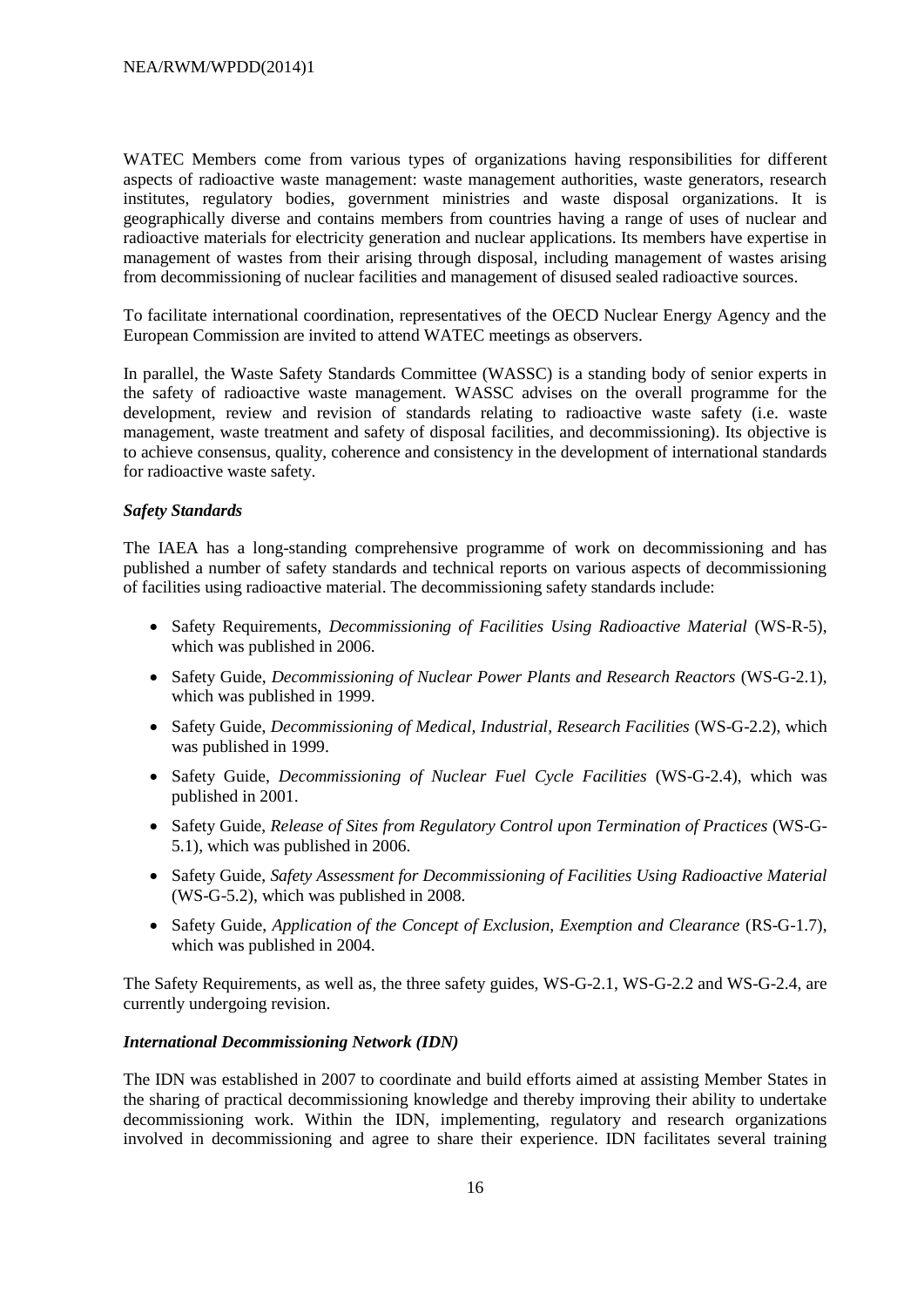events each year, which are directed mainly at young professionals taking up decommissioning responsibilities. Two international collaborative projects on decommissioning were launch in December 2012 and will finish in 2015:

- DRiMa: International Project on Decommissioning Risk Management
- DACCORD: Data Analysis and Collection for Costing of Research Reactor Decommissioning

#### *Other Recent and Forthcoming D&D initiatives*

- In 2006, the Agency initiated the Research Reactor Decommissioning Demonstration ("R2D2") Project to assist Member States in planning and implementation of safe decommissioning of research reactors. The R2D2 project aims to demonstrate in particular the application and use of the Agency's safety standards and best practices during the actual decommissioning of facilities from the planning stage through to the termination of decommissioning.
- Following the successful completion of the international project on Evaluation and Demonstration of Safety of Decommissioning of Nuclear Facilities (DeSa project, 2004 - 2007) – see Safety Reports Series no. 77 *'Safety Assessment for Decommissioning'*, the IAEA launched in 2008 the follow-up international project on the Use of Safety Assessment Results in the Planning and Implementation of Decommissioning ("FaSa") [\(http://www](http://www-ns.iaea.org/tech-areas/waste-safety/fasa/)[ns.iaea.org/tech-areas/waste-safety/fasa/\)](http://www-ns.iaea.org/tech-areas/waste-safety/fasa/). The final plenary meeting of the FaSa project took place in November 2011 and the final project report is now in preparation.
- In February 2006, the IAEA initiated a new project on providing technical assistance to Iraq. The objective of the project is to assist the Government of Iraq with the evaluation and decommissioning of the facilities that have used radioactive material in the past and were damaged by the Gulf wars and subsequent looting. The Agency project has progressed well and continued support is being given by experts from France, Germany, Italy, UK, Spain, South Africa, Canada, United Kingdom, Ukraine and the USA. Project information and results are available on the Agency's website. A draft nuclear law was been prepared in 2008, as well as regulations covering decommissioning, radiation protection and waste management. The project has enabled Iraqi experts to draft policy and strategy documents for the management of radioactive waste. In addition, the Government of Iraq has begun decommissioning a few lightly contaminated sites in line with the prioritisation of decommissioning activities agreed in 2007. Support for these decommissioning activities is provided to Iraq via a practical training programme in decommissioning, radiation protection, waste management and waste disposal.
- As part of its wider programme of technical assistance to Member States, IAEA is providing support in the planning for decommissioning of NPPs, research reactors, fuel cycle and other radiological facilities. This assistance is organised at a regional and country specific basis. The ain current projects are RER/9120 ("Supporting decommissioning implementation for facilities using radioactive material") and TC project INT/9175 ("Promoting safe and efficient cleanup of radioactively contaminated facilities and sites"). These projects provide assistance to operators and regulators in a number of Member States with facilities that will require being decommissioned, comprising training workshops and expert missions to advise on specific aspects or facilities. Country-specific advice is organised through national projects [\(http://www-tc.iaea.org/tcweb/default.asp\)](http://www-tc.iaea.org/tcweb/default.asp).
- In response to increased requests from the decommissioning industry for independent technical reviews, the Agency has launched a new review service for planned and ongoing decommissioning projects. Designed to complement the Agency's OSART service, the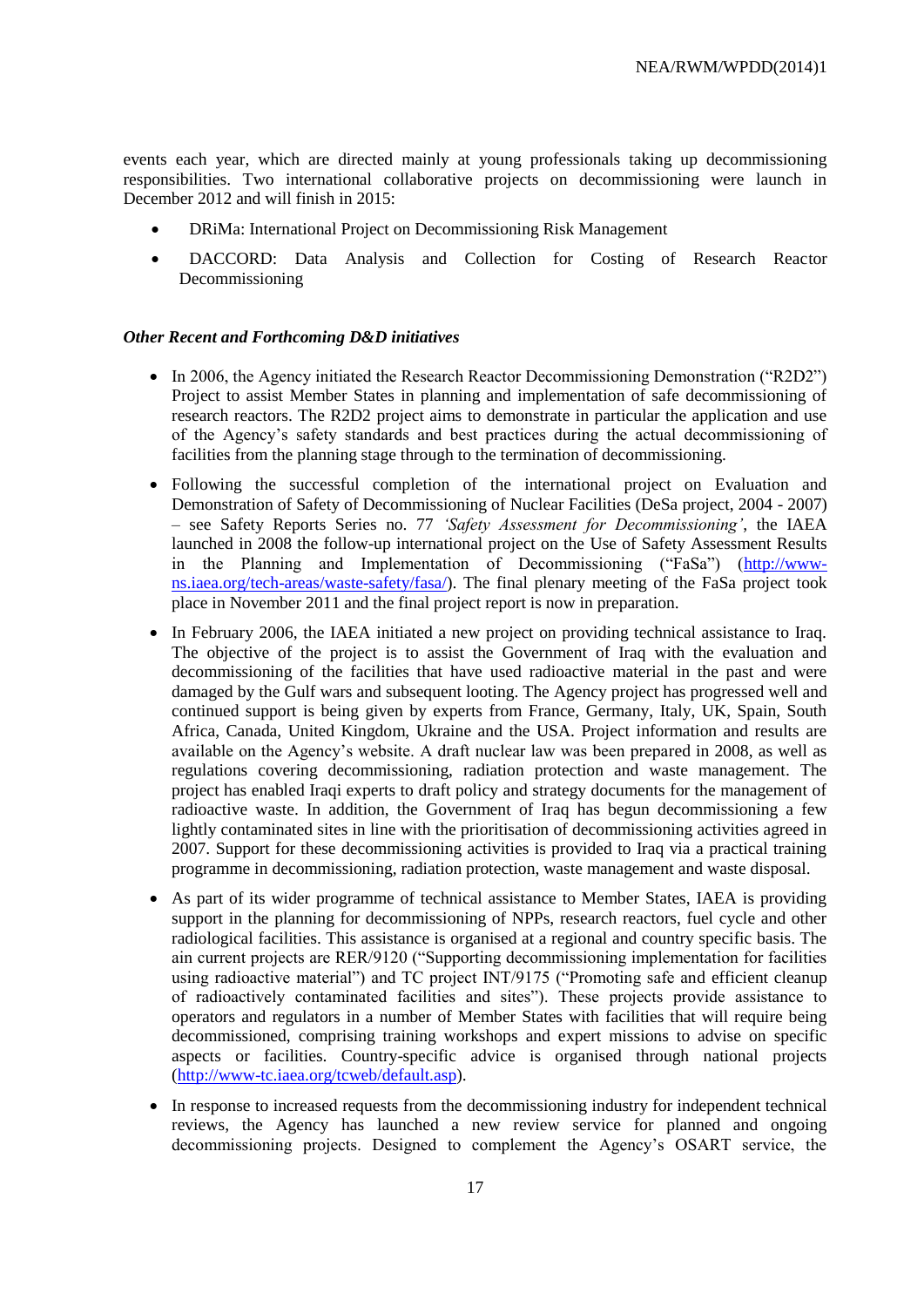international decommissioning review service will provide an independent review of the activities associated with the planning and implementation of decommissioning in accordance with the international safety standards, other relevant recommendations and good practice in Member States. The first review was performed at the Bradwell site (Magnox NPP) in UK in June-July 2008, with a follow-up review in June 2011. The outcomes of this review will be published during 2012.

- Since 1980, the Power Reactor Information System (PRIS) has been collecting in a computerised form detailed information on nuclear power plants worldwide, including reactor design characteristics, plant general specifications and operating experience data. In 2005 PRIS was expanded and a new module gathers online information on decommissioning data such as reasons for shutdown, decommissioning strategy and milestones, fuel and waste management, and main contractors. Brief information on PRIS is given in Annex III of TRS No. 428.
- A list of safety standards, technical reports, and other documents published by IAEA since 1990 is contained in Appendix C.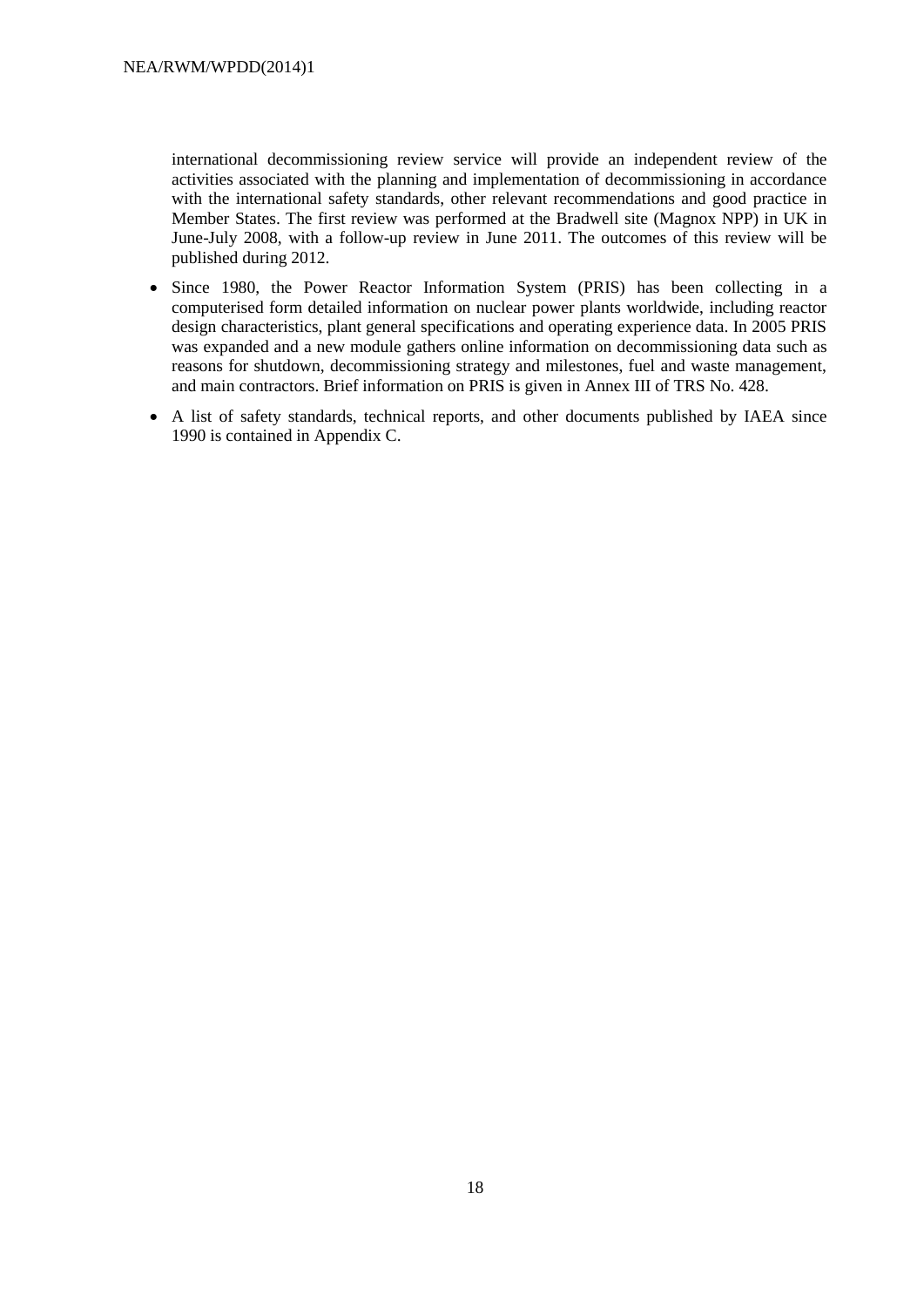#### <span id="page-18-0"></span>**DETAILED D&D SOURCEBOOK**

#### <span id="page-18-1"></span>**Structure of the D&D Sourcebook**

Sources of D&D information are listed under five main headings in response to a series of questions, as itemised below.

#### **1. Policy and Regulation**

- *1.1 What are the current and planned decommissioning policies in the individual countries?*
- *1.2 What are the main elements of a national policy?*
- *1.3 What are the ethical principles that have impact on decommissioning?*
- *1.4 How is licensing structured? 1.4.1 What kind of regulation is needed for decommissioning?*
- *1.5 Will all national D&D sites be returned for unrestricted (or restricted) use?*
- *1.6 On which basic regulatory principles and/or approaches ought clearance and recycling of material to be handled?*
- *1.7 What are the necessary funding arrangements? 1.7.1 How are financial guarantees built into the D&D policy and its implementation?*
	- *1.7.2 What are funding schemes including decommissioning liabilities?*
- *1.8 How should D&D be regulated to ensure the necessary safety and environmental protection?*
- *1.9 What are policy changes reflecting Fukushima-Daiichi accident?*

#### **2. Strategy**

*2.1 When is it suitable to carry out D&D? Which decommissioning option should be used deferred, immediate or safe enclosure?*

*2.1.1 For how many years is safe storage suitable?*

- *2.2 How dependent is the D&D strategy on the existence of waste management policies and facilities?*
	- *2.2.1 How is the D&D strategy harmonised with the long-term waste management strategy?*
	- *2.2.2 What waste disposal arrangements (especially repositories) and precautions are necessary?*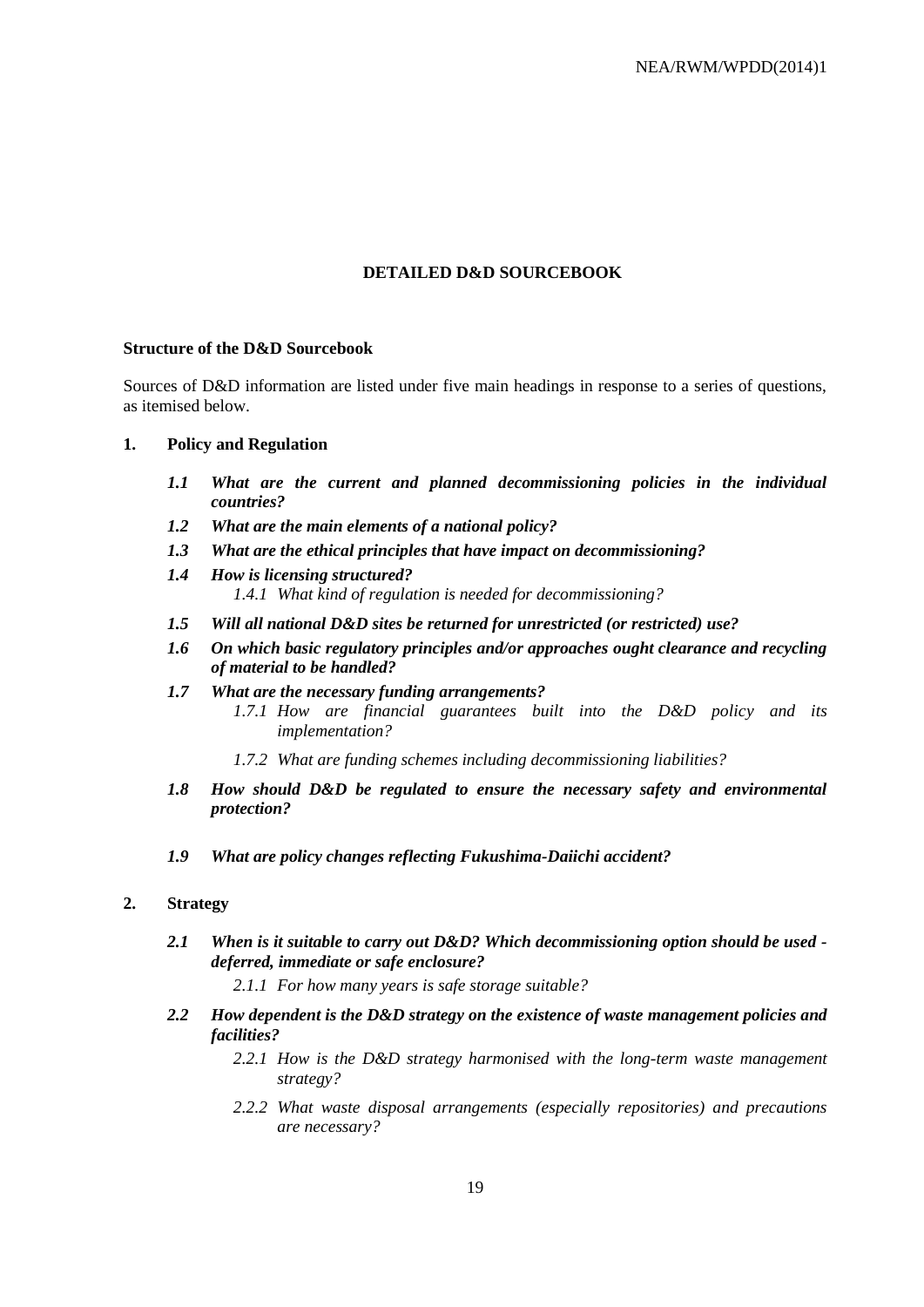- *2.3 At what cost - also radiological - should dismantling be carried out?*
- *2.4 How does one arrive at generic estimates of dismantling costs as function of D&D strategy in order to determine decommissioning funding costs?*
- *2.5 What is the impact of severe accident and / or premature operation shutdown of nuclear installation on the decommissioning strategy?*

#### **3. Implementation**

- *3.1 What should be the contents of an EIA for D&D?*
- *3.2 How is a safety case set up and managed?*
	- *3.2.1 What are the elements of a D&D safety case?*
	- *3.2.2 How wide is the range of assumptions needed for accident analysis?*
	- *3.2.3 What is the experience and lessons learned that can be fed back to the process of regulating decommissioning activities including criteria for judging safety cases?*
- *3.3 What type of organisation or implementing framework is best to carry out the D&D programme?*

#### *3.4 What are the R&D needs?*

- *3.4.1 Decontamination and dismantling techniques*
- *3.4.2 What R&D has been done for very radioactive reactor internals?*
- *3.4.3 What R&D has been done for dismantling concrete and its reuse?*
- *3.4.4 What R&D has been done for decontamination of metals?*
- *3.4.5 What R&D has been done for dealing with 'exotic' and toxic materials (like Na, NaK, Be, Graphite...)*
- *3.4.6 What R&D has been done for remote access application of decontamination and dismantling techniques in harsh environment (high doses, high contamination, rubble, limited manipulation space, etc.)?*
- *3.5 How can costs for individual industrial projects be estimated and reported?*
- *3.6 What procedures of radiological characterisation (of facilities, buildings, land) for decommissioning should be implemented, including situation after severe accident of nuclear installation?*
- *3.7 What clearance procedures should be implemented for materials?*
- *3.8 What clearance procedures should be implemented for sites?*
- *3.9 How to perform the release measurement for very large volumes of materials and complex geometry?*
- *3.10 What waste treatment technologies have been found to work and what have not?* 
	- *3.10.1How are special waste items to be dealt with, e.g. large items and reactor internals?*
	- *3.10.2What are good practices for volume reduction?*
	- *3.10.3 What are technologies for treatment of high activity waste and mixed waste?*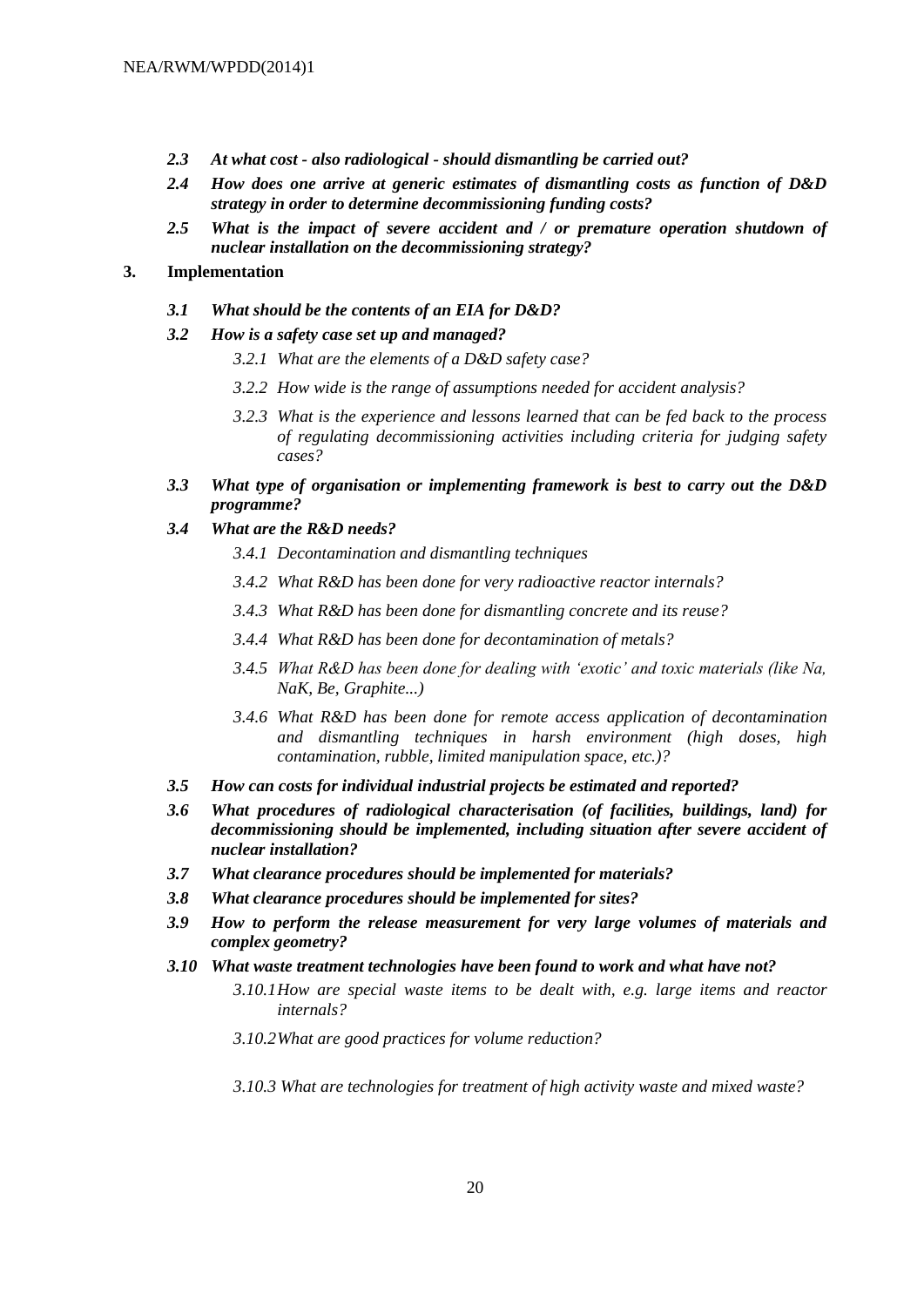# **4. Stakeholder Information and Involvement**

- *4.1 Informing stakeholders on the safety and manageability of the D&D process*
- *4.2 How can the general public be involved in the EIA process?*
- *4.3 Who are the stakeholders?*

## **5. Transition Phase**

*5.1 What are the special aspects of the transition phase from facility operation to decommissioning*?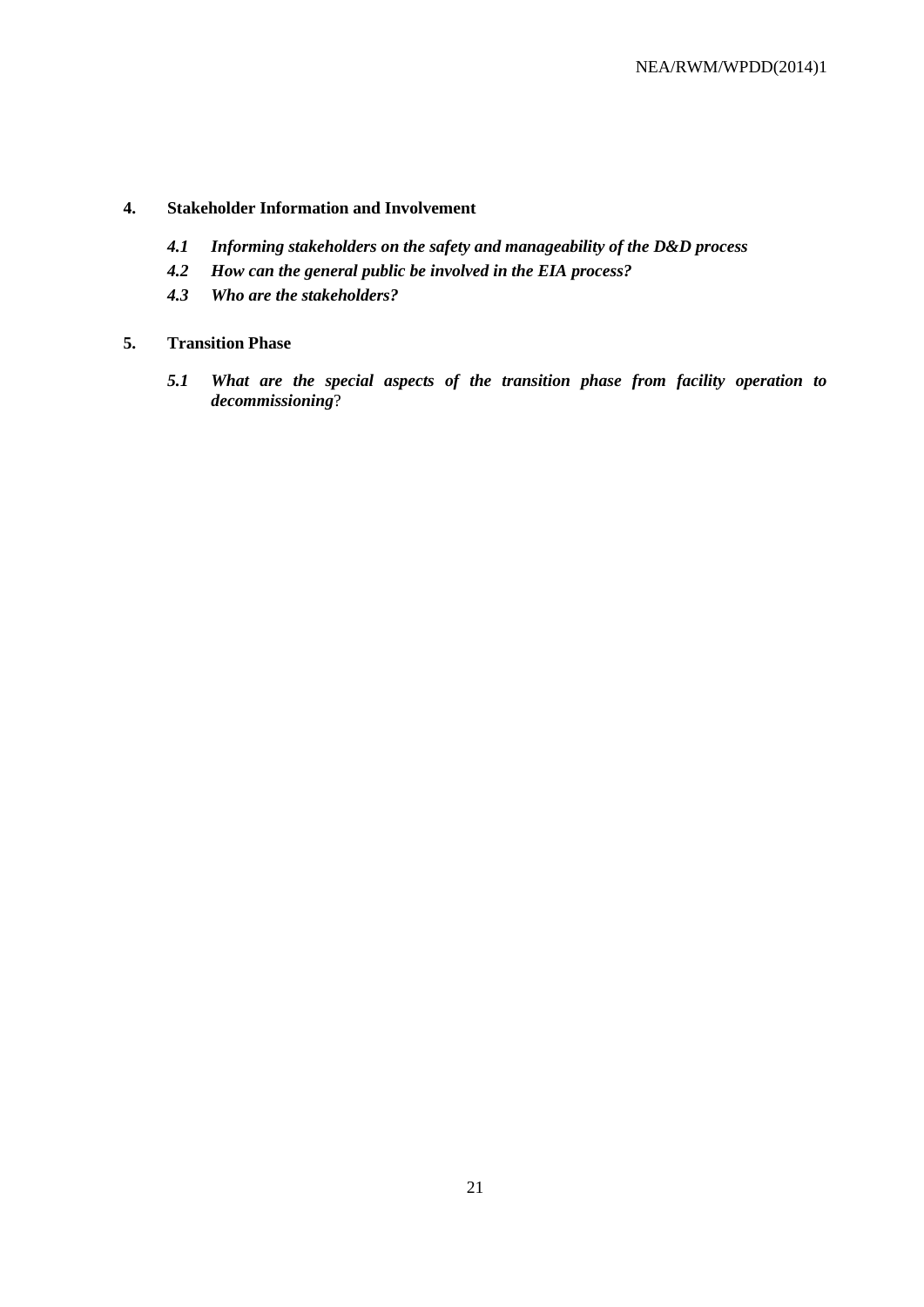## <span id="page-21-0"></span>**1. Policy and Regulation**

Decommissioning *Policy* is taken to include all aspects of a government's approach to decommissioning issues. For example, any requirements regarding the ultimate use of decommissioned sites, waste management policy, public and worker health and safety policies, environmental safety policies, policies for the clearance of materials and regional development aspects.

## *1.1 What are the current and planned decommissioning policies in the individual countries?*

- Country profiles, including statements of policy with respect to D&D activities are accessible at [\[http://www.nea.fr/html/rwm/wpdd/welcome.html\]](http://www.nea.fr/html/rwm/wpdd/welcome.html).
- In September 2002 the NEA/WPDD issued a booklet on *[The Decommissioning and](file://192.168.102.97/html/rwm/reports/2002/3714-decommissioning.pdf)  [Dismantling of Nuclear Facilities: Status, Approaches, Challenges](file://192.168.102.97/html/rwm/reports/2002/3714-decommissioning.pdf)*. The booklet is freely accessible on the web and can be downloaded from: [\[http://www.nea.fr/html/rwm/reports/2002/3714-decommissioning.pdf\]](http://www.nea.fr/html/rwm/reports/2002/3714-decommissioning.pdf).
- The NEA/NDC has released a report titled *[Decommissioning Nuclear Power Plants:](http://publications.oecd.org/kappa/publications/description.asp?ProductId=14530&EditMode=&FormId=&InputId=&NoBorder=)  [Policies, Strategies and Costs](http://publications.oecd.org/kappa/publications/description.asp?ProductId=14530&EditMode=&FormId=&InputId=&NoBorder=)* ISBN: 92-64-10431-3. The publication can be purchased in Ebook (PDF-format) from the NEA website.
- The EC adopted the *Council Directive 2011/70/Euratom of 19 July 2011 establishing a Community framework for the responsible and safe management of spent fuel and*  radioactive *waste*. The Member States have to transpose the Directive into national law before  $23<sup>rd</sup>$  August 2013. The directive explicitly refers to appropriate decommissioning practices in order to keep the generation of radioactive waste to the minimum practicable. It also requires considering decommissioning in the preparation of a safety case and supporting safety assessment for radioactive waste management facilities.
- The EC has published in its Official Journal (OJ L 330/31, 28.11.2006) the Commission Recommendation on *the management of financial resources for the decommissioning of nuclear installations, spent fuel and radioactive waste*. The recommendation can also be downloaded from the Europa website:

[http://ec.europa.eu/energy/nuclear/publications/decommissioning\\_en.htm.](http://ec.europa.eu/energy/nuclear/publications/decommissioning_en.htm)

- The EC published in 2007 its second report to the European Parliament and the Council on *the use of financial resources earmarked for the decommissioning of nuclear installations, spent fuel and radioactive waste*. The report compares funding practices in the Member States with the Commission Recommendation. The first (from 2004) and second report with their corresponding working documents can be downloaded from the EUROPA website: [http://ec.europa.eu/energy/nuclear/publications/decommissioning\\_en.htm.](http://ec.europa.eu/energy/nuclear/publications/decommissioning_en.htm)
- The EC published in 2013 its third report to the Council and the European Parliament *on the use of financial resources earmarked for the decommissioning of nuclear installations, spent fuel and radioactive waste*. The third report with its corresponding working documents can be downloaded from the EUROPA website:

[http://ec.europa.eu/energy/nuclear/publications/decommissioning\\_en.htm](http://ec.europa.eu/energy/nuclear/publications/decommissioning_en.htm)

• In 2013 the EC published a further communication to the Council and European Parliament on *Decommissioning of Nuclear Installations and Management of Radioactive Waste:*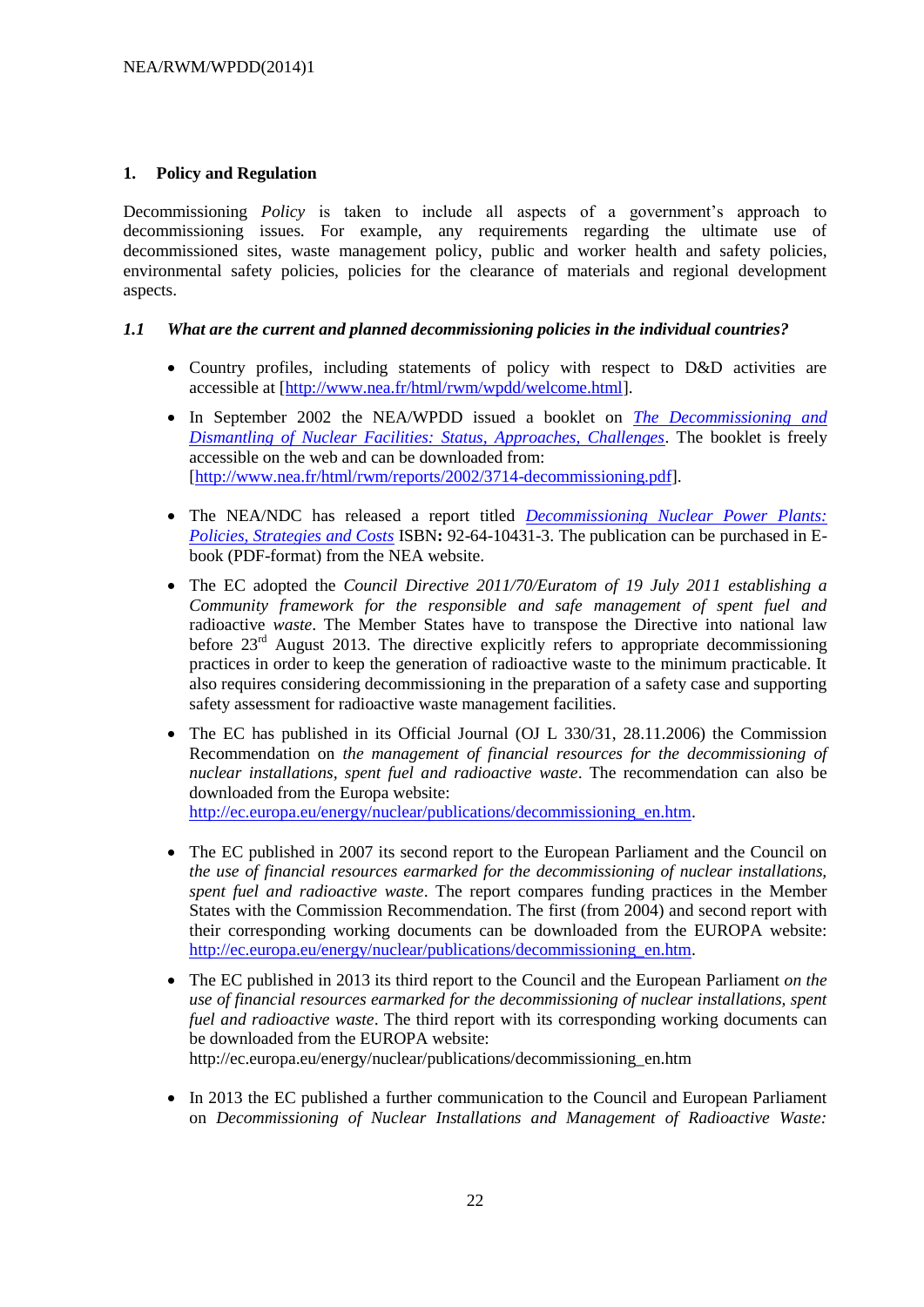*Management of Nuclear Liabilities arising out of the Activities of the Joint Research Centre carried out under the Euratom Treaty*.

 In 2004 the IAEA published a *Status of the Decommissioning of Nuclear Facilities around the World*, see under "Other" in Appendix C.

#### *1.2 What are the main elements of a national policy?*

- The NEA WPDD and NDC publications mentioned in Section 1.1 are useful to this effect. Additionally, NEA/RWMC held a topical session (March 2003) on *Liabilities identification and management at a national level*. The proceedings were issued in October 2003 and is publicly available at the NEA website with document number [\[NEA/RWM\(2003\)14\]](http://www2.oecd.org/oecdinfo/info.aspx?app=OLIScoteEN&Ref=NEA/RWM(2003)14)<sup>18</sup>.
- The EC adopted the *Council Directive 2011/70/Euratom of 19 July 2011 establishing a Community framework for the responsible and safe management of spent fuel and radioactive waste*. The Member States have to transpose the Directive into national law before 23rd August 2013 and to align their national policy accordingly.
- $\bullet$  The EC published in July 2011 its report<sup>19</sup> to the European Parliament and the Council on the use of financial resources during 2004 – 2009 provided to Lithuania, Slovakia and Bulgaria to support the decommissioning of early shut-down nuclear power plants under the Act of Accessions.
- The EU adopted in December 2013 two Council Regulations<sup>20</sup> on Union support for the nuclear decommissioning assistance programmes in Bulgaria, Lithuania and Slovakia for additional support until 2020.
- The EC completed four studies
	- *Analysis of factors influencing the selection of strategies for decommissioning of nuclear installations*.
	- *Inventory of best practices in the decommissioning of nuclear installations*.
	- *Comparison among different decommissioning funds methodologies for nuclear installations*.
	- *Analysis of environmental, economic and social issues related to the decommissioning of nuclear installations*.
	- The final report of all four studies can be downloaded from the EUROPA website: [http://ec.europa.eu/energy/nuclear/publications/decommissioning\\_en.htm.](http://ec.europa.eu/energy/nuclear/publications/decommissioning_en.htm)
- *Strategies, Policies and Funding in Decommissioning* is a Working Area of the CND. For more information, please consult: [http://ec-cnd.net/.](http://ec-cnd.net/)
- The IAEA has published a technical report (TRS No. 462, 2008) dealing *inter alia* with the dispositioning of lower level decommissioning waste and materials. It illustrates several industrial options to safely and cost-effectively manage materials and waste resulting from decommissioning.

<sup>1</sup> 18. See webpage[: http://www.nea.fr/html/rwm/docs/2003/rwm2003-14.pdf](http://www.nea.fr/html/rwm/docs/2003/rwm2003-14.pdf)

<sup>19</sup> COM(2011)432 final

<sup>20</sup> OJ L 346, 20.12.2013, p. 1 and p. 7; OJ L 8, 11.1.2014, p. 30 and p. 31.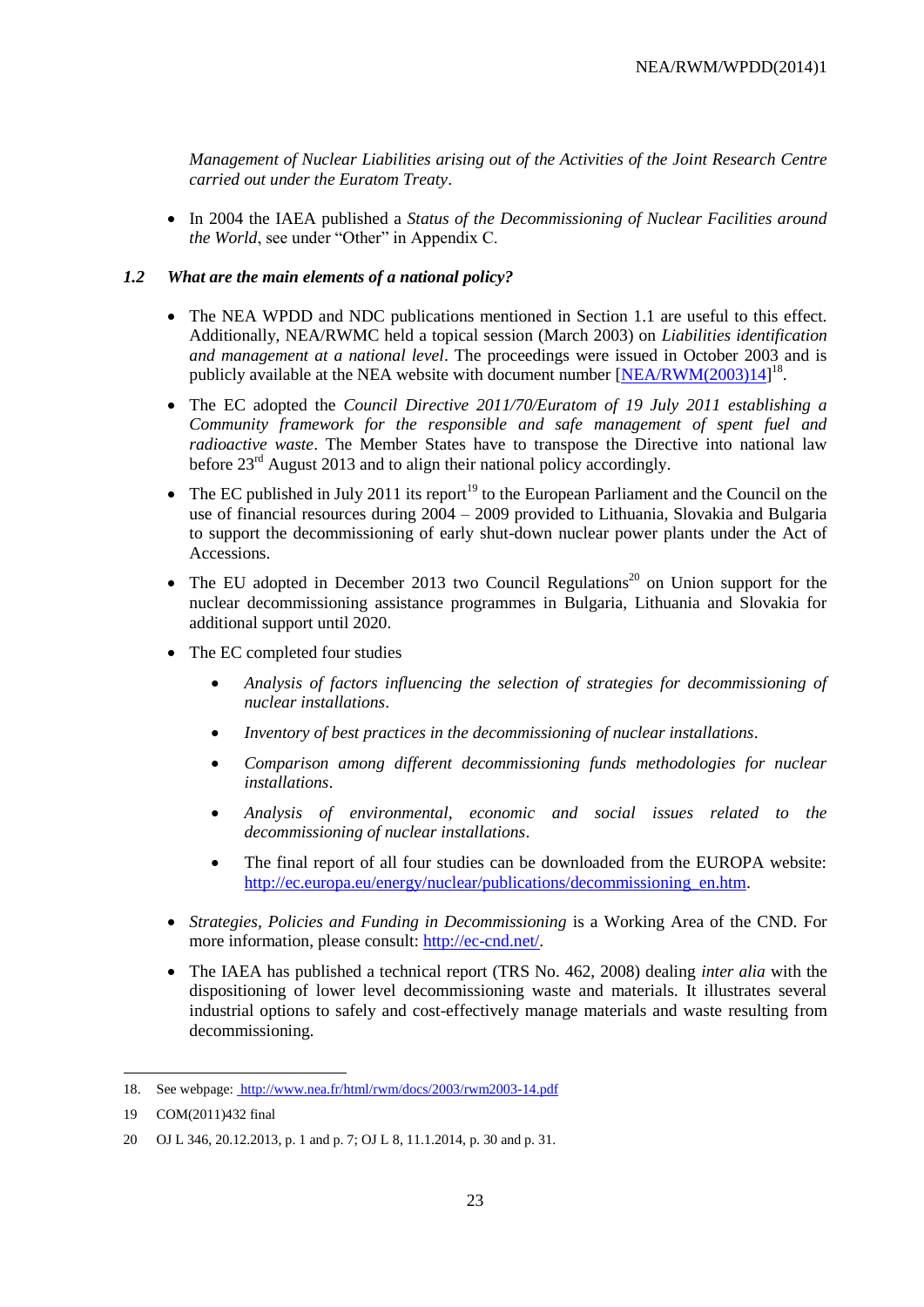- In 2011 the IAEA published NW-G-2.1 *Policies and Strategies for the Decommissioning of Nuclear and Radiological Facilities*. This report discusses policies and strategies of decommissioning, including safety and non-safety-related factors such as national infrastructure and priorities, financial constraints, radiological and industrial safety. It supersedes an earlier report on this topic published in 2005 (TECDOC-1478, *Selection of Decommissioning Strategies: Issues and Factors*) which focused on national policies and strategies and provided examples of these*.*
- An IAEA Safety Report *Decommissioning Strategies for Facilities Using Radioactive Material* was published in 2007 (SRS No. 50). It discusses specific safety issues related to the three main decommissioning strategies – immediate dismantling, deferred dismantling and entombment.

#### *1.3 What are the ethical principles that have impact on decommissioning?*

- OECD, *The Implementation of the Polluter Pays Principle*. Recommendations by the Council on 14 November, 1974
- OECD, Recommendation of the Council concerning *the Application of the Polluter-Pays Principle to Accidental Pollution*, 7 July 1989, C(89)88/Final.
- Joint Convention on *the Safety of Spent Fuel Management and on the Safety of Radioactive Waste Management*. An associated descriptive document was published by the IAEA in 2006.
- Rio Declaration 1992 on Environment and Development (Principle 16).
- *The Principles of Radioactive Waste Management*, IAEA Safety Series No. 111-F, 1995
- Council Directive 97/11/EC of 3 March 1997 amending Directive 85/337/EEC on *the assessment of the effects of certain public and private projects on the environment*.
- Directive 2001/42/EC of the European Parliament and of the Council of 27 June 2001 on *the assessment of the effects of certain plans and programmes on the environment*.
- European Commission Guidance on the implementation of Directive 2001/42/EC on *the assessment of the effects of certain plans and programmes on the environment*.
- Directive 2003/4/EC of the European Parliament and of the Council of 28 January 2003 on public access to environmental information and repealing Council Directive 90/313/EEC.
- Nuclear Safety and the Environment. *Environmental Impact Assessment for the Decommissioning of Nuclear Installations*. Report under EC Contract B4-3040/99/MAR/C2 by Cassiopee, University of Wales and ECA Global. EUR 2005, June 2001, Revised February 2002.
- Directive 2003/35/EC of the European Parliament and of the Council of 26 May 2003 providing for public participation in respect of the drawing up of certain plans and programmes relating to the environment and amending with regard to public participation and access to justice Council Directives 85/337/EEC and 96/61/EC.
- EU *Council Directive 2011/70/Euratom of 19 July 2011 establishing a Community framework for the responsible and safe management of spent fuel and radioactive waste*, including also the management of radioactive waste from D&D, establishes information to the public and public involvement in the decision making process.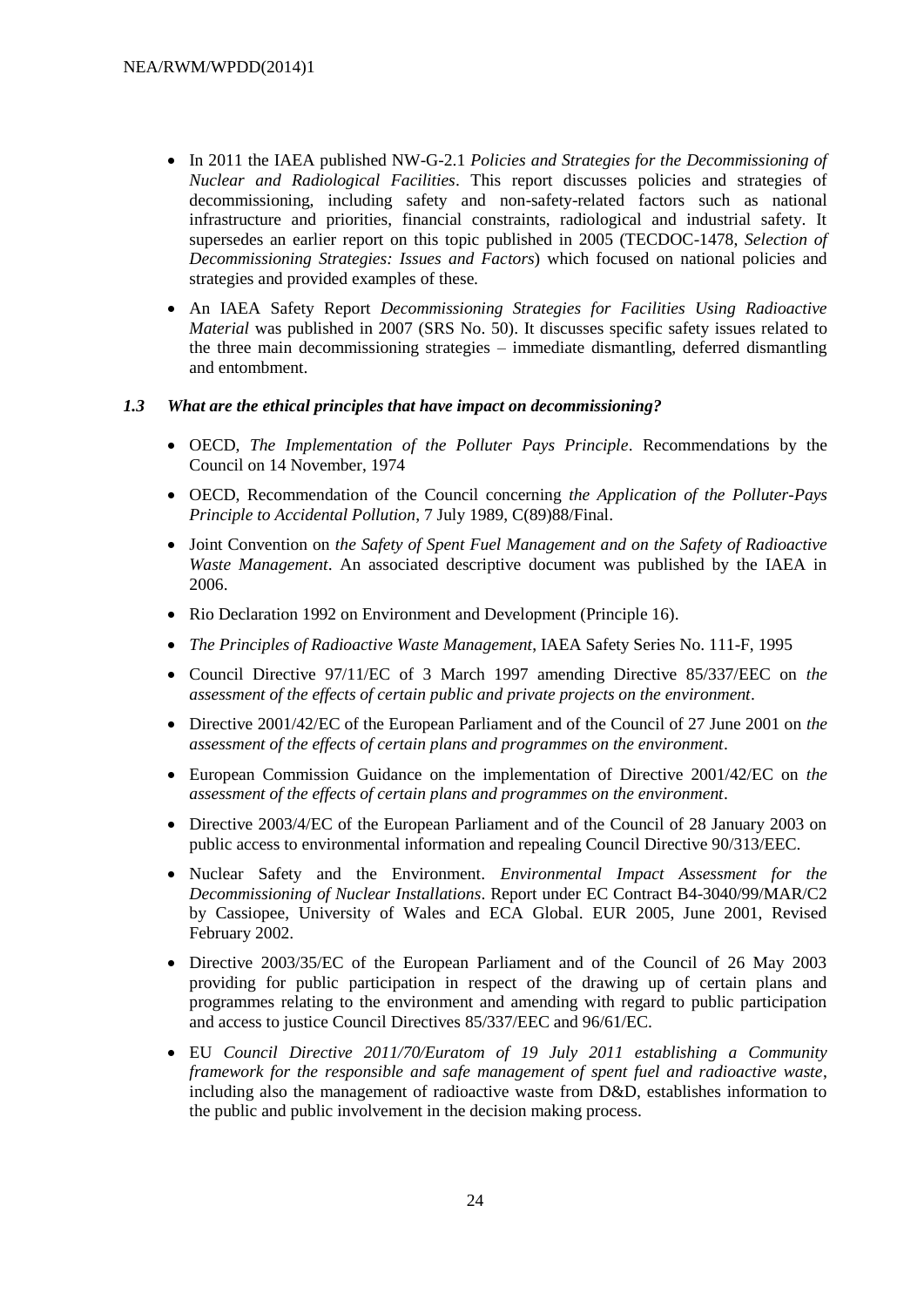- Communication from the Commission to the European Parliament and the Council. Second report on the use of financial resources earmarked for the decommissioning of nuclear installations, spent fuel and radioactive waste. COM/2007/794 final; Commission Staff Working Document *EU Decommissioning Funding Data,* SEC(2007)1654.
- Communication from the Commission to the Council and the European Parliament (third report) on the use of financial resources earmarked for the decommissioning of nuclear installations, spent fuel and radioactive waste. COM/2013/121 final; Commission Staff Working Document *EU Decommissioning Funding Data,* SWD(2013)59 final.
- Commission Recommendation on *the management of financial resources for the decommissioning of nuclear installations, spent fuel and radioactive waste*. OJ L 330/31, 28.11.2006.
- NEA/WPDD Status Report, 2006, *Decommissioning Funding: Ethics, Implementation, Uncertainties*, NEA No. 5996.
- *Council Directive 2009/71/EURATOM of 25 June 2009 establishing a Community framework for the nuclear safety of nuclear installations*. OJ L 172/18, 2.7.2009.

## *1.4 How is licensing structured?*

• The NEA/WPDD information platform of national fact sheets contains relevant information (see section 1.1). Information can also be found in the RWMC information platform on the *Regulatory Control of Radioactive Waste in 19 NEA member countries*: [http://www.nea.fr/html/rwm/rf/welcome.html.](http://www.nea.fr/html/rwm/rf/welcome.html) Additional information can be found in the CRNA document *The Regulatory Challenges of Decommissioning Nuclear Reactors* , NEA#04375, ISBN: 92-64-02120-5, available on the Web at: [\[http://www.nea.fr/html/nsd/](http://www.nea.fr/html/nsd/reports/nea4375-decommissioning.pdf) [reports/nea4375-decommissioning.pdf\]](http://www.nea.fr/html/nsd/reports/nea4375-decommissioning.pdf). The issue was also discussed in Session 7 of the workshop *Safe, Efficient, and Cost-effective Decommissioning* held in Rome September 2004, see proceedings on CD-Rom published in 2005.

#### *1.4.1 What kind of regulation is needed for decommissioning?*

- IAEA has issued Safety Requirements and Safety Guides dealing with decommissioning:
	- WS-R-5 Decommissioning of Facilities Using Radioactive Material ;
	- WS-G-2.1 Decommissioning of Nuclear Power Plants and Research Reactors;
	- WS-G-2.2 Decommissioning of Medical, Industrial and Research Facilities;
	- WS-G-2.4 Decommissioning of Nuclear Fuel Cycle Facilities;
	- RS-G-1.7 Application of the Concepts of Exclusion, Exemption and Clearance;
	- WS-R-3 Remediation of Areas Contaminated by Past Activities and Accidents;
	- WS-G-5.1 Release of Sites from Regulatory Control on Termination of Practices
	- WS-G-5.2 Safety Assessment for the Decommissioning of Facilities Using Radioactive material

Guidance on implementation of the above-mentioned standards is given in a number of Technical and Safety Reports, and other documents published by the IAEA – see Appendix C.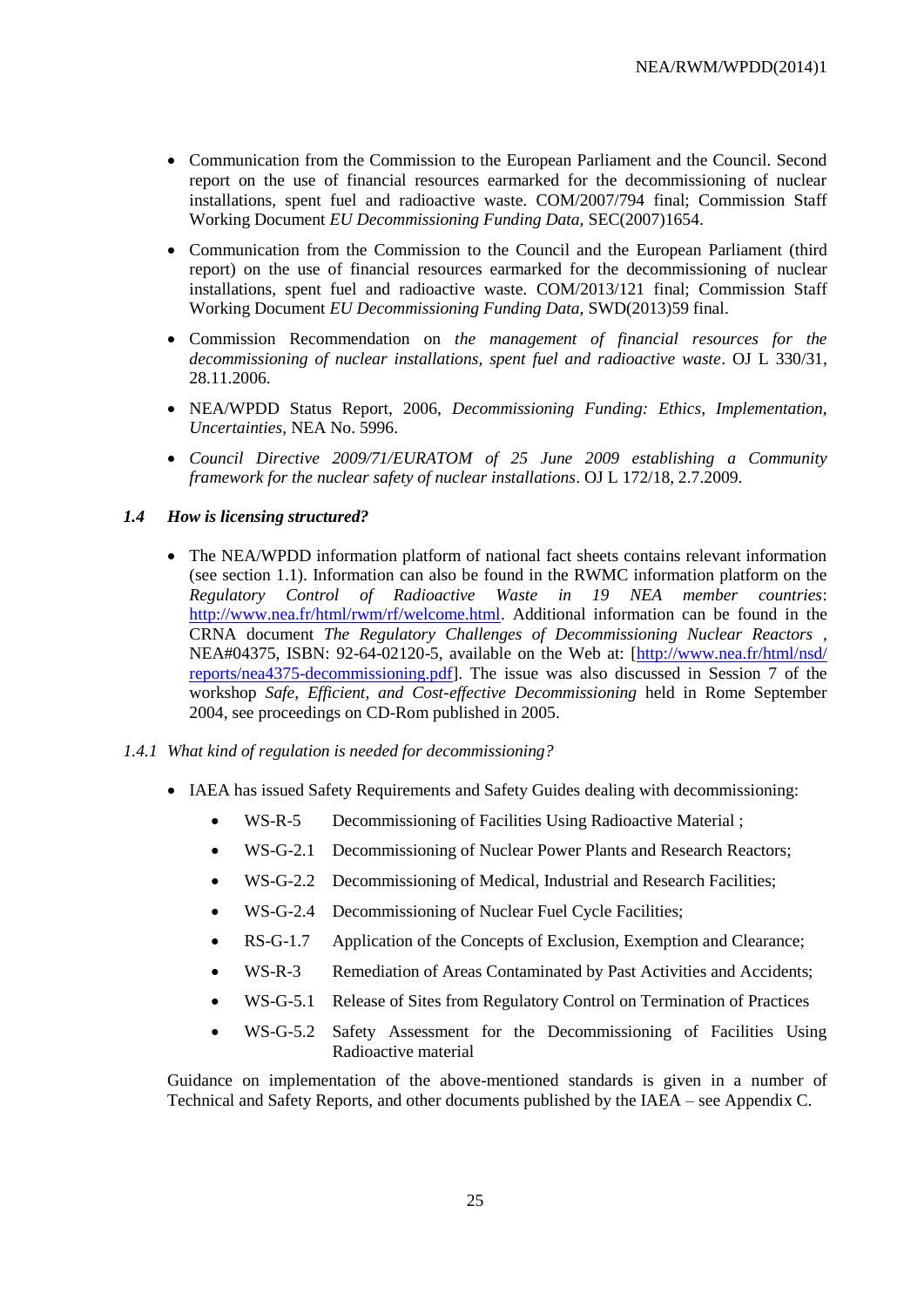- NEA/CNRA has issued (February 2000) a report on *Regulatory Practices for Decommissioning of Nuclear Facilities with Special Regard to Regulatory Inspection Practices*. The report can be downloaded from the web: [\[http://www.nea.fr/html/nsd/docs/1999/cnra-r99-4.pdf\]](http://www.nea.fr/html/nsd/docs/1999/cnra-r99-4.pdf).
- NEA/CNRA has issued in April 2003 a report entitled: *The Regulatory Challenges of Decommissioning Nuclear Reactors*. The report can be downloaded from the web at: [\[http://www.nea.fr/html/nsd/reports/nea4375-decommissioning.pdf\]](http://home.nea.fr/html/nsd/reports/nea4375-decommissioning.pdf) (in PDF format). This publication is also available in French as: *Les autorités de sûreté face au démantèlement des réacteurs nucléaires*.
- The IAEA has published a Technical Document *Planning, Managing and Organizing the Decommissioning of Nuclear facilities: Lessons Learned*, (IAEA-TECDOC-1394 [2004]) and two Technical Reports *Decommissioning of Small Medical, Industrial and Research Facilities* (TRS 414) and *Transition from Operation to Decommissioning of Nuclear Installations* (TRS 420).
- IAEA has published Safety Reports on *Safe enclosure of nuclear facilities during delayed dismantling (SRS 26)*, and *Safety considerations in the transition from operations to decommissioning of nuclear facilities* (SRS 36).
- The IAEA also published the Safety Report No. 45 *Standard Format and Content for Safety Related Decommissioning Documents.*
- In 2011 IAEA published a Nuclear Energy Series report NW-T-2.1 *Selection and Use of Performance Indicators in Nuclear Decommissioning Projects*, where indicators are identified and evaluated. The report aims to assist the application of management controls in decommissioning projects.
- The WPDD Topical Session *Emerging issues and trends in regulatory practices during the decommissioning and dismantling of nuclear power plants* held in Paris, October 24, 2006. Proceedings are freely available on [http://www.nea.fr/documents/ok/2007/rwm/rwm](http://www.nea.fr/documents/ok/2007/rwm/rwm-wpdd2007-3.pdf)[wpdd2007-3.pdf.](http://www.nea.fr/documents/ok/2007/rwm/rwm-wpdd2007-3.pdf)

#### *1.5 Will all national D&D sites be returned for unrestricted (or restricted) use?*

- The NEA/WPDD and RWMC-RF references in Section 1.1 contain relevant information.
- The NEA/WPDD has held a topical Session on *Building & Site Release and Reuse* at its meeting in June 2002. The proceedings [\[NEA/RWM/WPDD\(2002\)8\]](http://www2.oecd.org/oecdinfo/info.aspx?app=OLIScoteEN&Ref=NEA/RWM/WPDD(2002)8) are available and downloadable from the WPDD web page.
- In March 2003 the NEA/RWMC Regulators' Forum held a topical session on regulatory criteria for removal of regulatory controls. In September 2004 the Regulators' Forum issued the report *Removal of Regulatory Controls for Materials and Sites. National Regulatory Positions* with number [NEA/RWM/RF\(2004\)6.](http://www2.oecd.org/oecdinfo/info.aspx?app=OLIScoteEN&Ref=NEA/RWM/RF(2004)6) The report can be downloaded from the webpage [\[http://www.nea.fr/html/rwm/regulator-forum.html\]](http://www.nea.fr/html/rwm/regulator-forum.html).
- The NEA publication *Releasing the Sites of Nuclear Installations* ISBN 92-64-02307-0 which was printed in 2006.
- IAEA Technical Report TRS-444 (2006) *Redevelopment of Nuclear Facilities after Decommissioning* provides numerous examples of reuse/redevelopment of nuclear facilities after decommissioning. A follow-up report giving numerous practical case histories derived from either the nuclear or the non-nuclear sector has been approved for publication.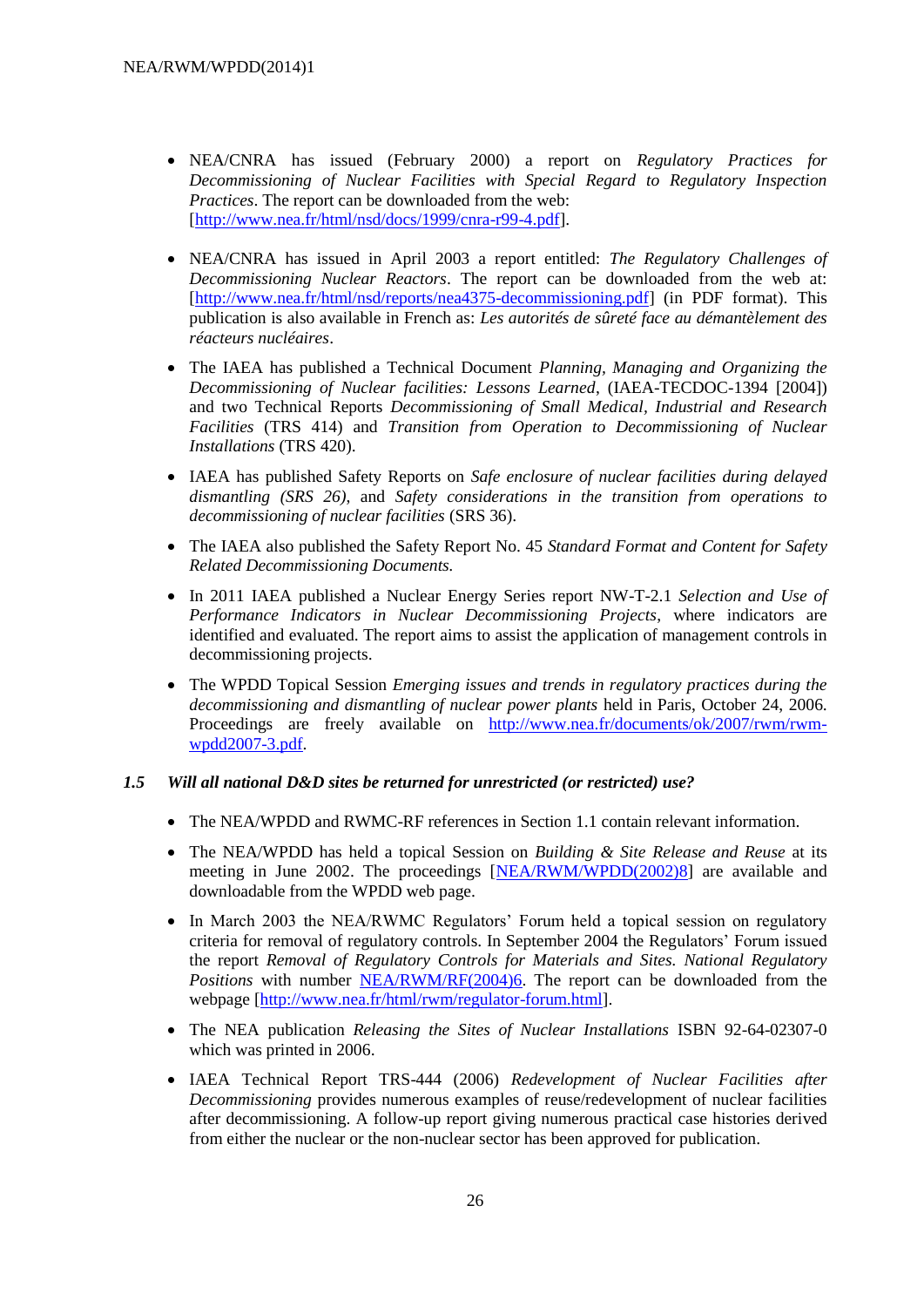- In 2006 the IAEA published guidance on *Release of Sites from Regulatory Control upon Termination of Practices* (Safety Guide WS-G-5.1). In 2012 a related report, Safety Reports Series No. 67 *Monitoring for Compliance with Exemption and Clearance Levels* was published. The latter report is also applicable to the release of sites at the end of decommissioning.
- In 2013 the EC published a further communication to the Council and European Parliament on *Decommissioning of Nuclear Installations and Management of Radioactive Waste: Management of Nuclear Liabilities arising out of the Activities of the Joint Research Centre carried out under the Euratom Treaty*. The JRC has undertaken to decommission obsolete installations up to the total and unconditional release of the installations (i.e. without any radiological restrictions).

#### *1.6 What are the basic regulatory principles and/or approaches that determine how clearance and recycling of material should be handled?*

- *Emerging Trends and Issues in Regulatory Practices during Decommissioning and Dismantling of Nuclear Power Plants. Proceedings of the WPDD Topical Session held on 24 October 2006* is available at http://www.nea.fr/documents/ok/2007/rwm/rwm-wpdd2007- 3.pdf
- See the NEA/RWMC Regulators' Forum document: *Removal of Regulatory Controls for Materials and Sites. National Regulatory Positions* [\[NEA/RWM/RF\(2004\)6\]](http://www2.oecd.org/oecdinfo/info.aspx?app=OLIScoteEN&Ref=NEA/RWM/RF(2004)6) as mentioned above.
- A NEA/CRPPH expert group on the Regulatory Application of Authorisation (EGRA) is looking at principles for authorized releases (see above).
- The NEA publication *Releasing the Sites of Nuclear Installations* ISBN 92-64-02307-0 which was printed in 2006 gives some views on the concepts for clearance and release.
- The US National Academy of Sciences */Board on Energy and Environmental Systems has* issued the report: *The disposition dilemma: controlling the release of solid materials from USNRC-licensed facilities* (2002), see<http://fermat.nap.edu/books/0309084172/html>
- A Topical Session on *Materials Management* was organized at the WPDD meeting in Dec. 2001 [downloadable at[: http://www.nea.fr/html/rwm/docs/2002/rwm-wpdd2002-7.pdf\]](http://www.nea.fr/html/rwm/docs/2002/rwm-wpdd2002-7.pdf)
- *Recycle and Reuse of Materials* is a Working Area of the CND.
- EU Council Directive 96/29/EURATOM (Article 5) has requirements relating to disposal, recycling or re-use of radioactive materials.
- *EU Council Directive 2011/70/EURATOM establishing a Community framework for the responsible and safe management of spent fuel and radioactive waste* stipulates as a general principle that Member States shall ensure that the generation of radioactive waste is kept to the minimum practicable, in terms of both activity and volume, by means of appropriate design measures and of operation and decommissioning practices, including recycle and reuse of conventional materials.
- The IAEA has published a *Safety Guide on Application of the Concepts of Exclusion, Exemption and Clearance* (RS-G-1.7) which provides reference levels of activity concentrations for release of bulk material from regulatory control. A complementary Safety Report (No. 44) provides details on the scenarios and calculation assumption used for the derivation of the levels, recommended in RS-G-1.7. This issue is addressed in the revised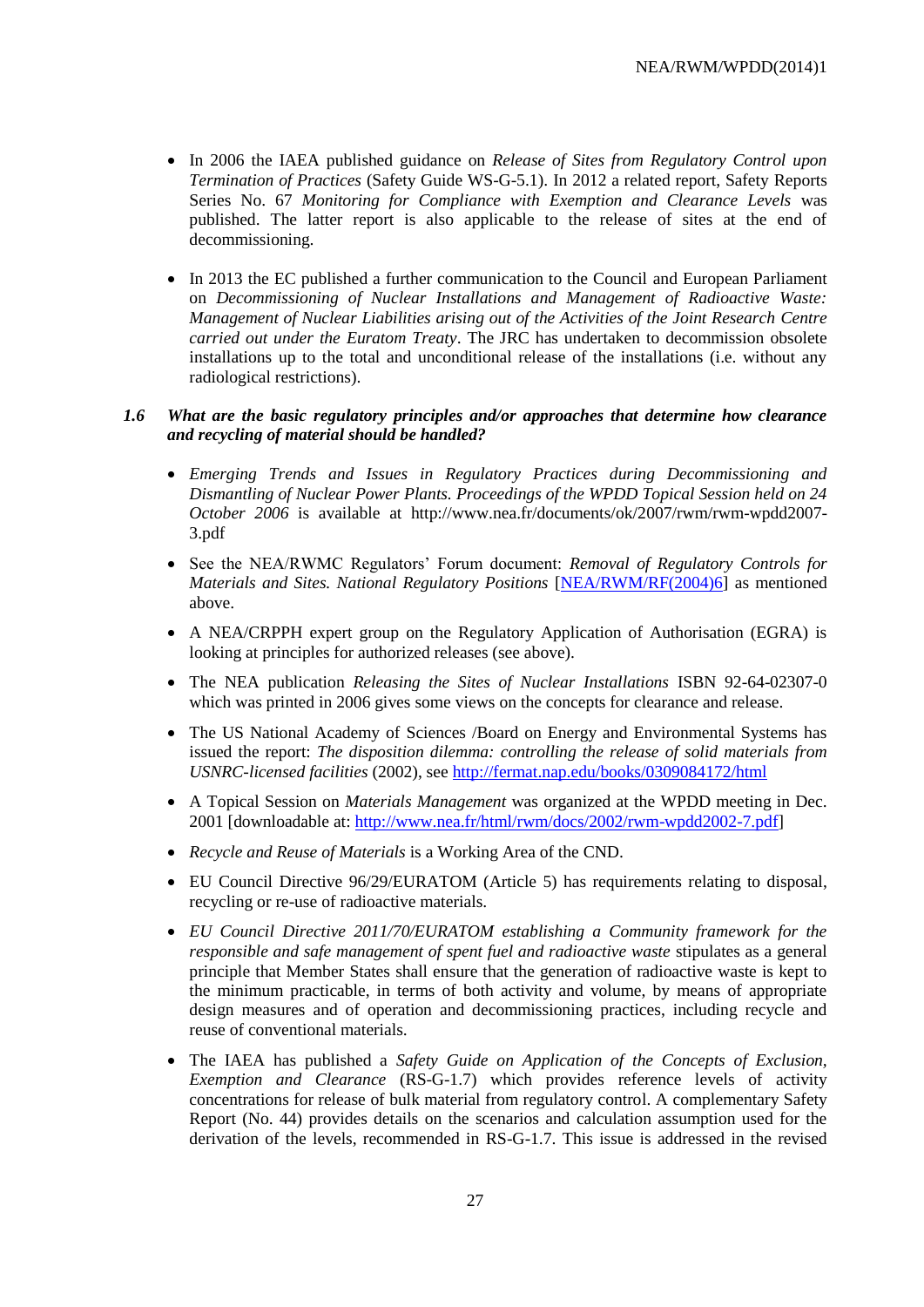*International Basic Safety Standards for Protection Against Ionizing Radiation and for the Safety of Radiation Sources* as well.

- International symposia on clearance of material were held in Germany, organised by TÜV-Nord (Germany) in cooperation with EC, NEA and IAEA, in March 2006 and in September  $2009 - \text{see}:$ [http://www.tuevnord.de/cps/rde/xchg/tng\\_en/hs.xsl/Trade\\_fairsevents\\_1829\\_clearance\\_ENG](http://www.tuevnord.de/cps/rde/xchg/tng_en/hs.xsl/Trade_fairsevents_1829_clearance_ENG_PRODUCTIVE.htm) [\\_PRODUCTIVE.htm](http://www.tuevnord.de/cps/rde/xchg/tng_en/hs.xsl/Trade_fairsevents_1829_clearance_ENG_PRODUCTIVE.htm)
- In 2012 the IAEA published SRS no. 67, *Monitoring for Compliance with Exemption and Clearance Levels* and SRS no. 72, *Monitoring for Compliance with Remediation Criteria for Sites.*

## *1.7 What are the necessary funding arrangements?*

- *1.7.1 How are financial guarantees built into the D&D policy and its implementation?*
	- These questions are touched upon in the proceedings from the WPDD Topical Session on Funding held in Paris November 9, 2004. The proceedings can be downloaded from the NEA webpage [http://www.nea.fr/html/rwm/wpdd.html.](http://www.nea.fr/html/rwm/wpdd.html)
	- The NEA Status Report *Decommissioning Funding. Ethics, Implementation, Uncertainties* (NEA No. 5996) deals with this issue.
- *1.7.2 What are funding schemes including decommissioning liabilities?*
	- The NEA/RWMC has held a topical session (March 2003) on *Liabilities identification and management at a national level*. The proceedings were issued in October 2003 and are publicly available at the NEA website with document number [NEA/RWM\(2003\)14](http://www2.oecd.org/oecdinfo/info.aspx?app=OLIScoteEN&Ref=NEA/RWM(2003)14) .The NEA/WPDD information platform of national fact sheets (See Section 1.1) has relevant information.
	- The NEA Status Report *Decommissioning Funding. Ethics, Implementation, Uncertainties* (NEA No. 5996) addresses this issue.
	- The NEA/NDC report *[Decommissioning Nuclear Power Plants: Policies, Strategies and](http://publications.oecd.org/kappa/publications/description.asp?ProductId=14530&EditMode=&FormId=&InputId=&NoBorder=)  [Costs](http://publications.oecd.org/kappa/publications/description.asp?ProductId=14530&EditMode=&FormId=&InputId=&NoBorder=)* (2003) has relevant information.
	- The EC has published in its Official Journal (OJ L 330/31, 28.11.2006) the Commission Recommendation on *the management of financial resources for the decommissioning of nuclear installations, spent fuel and radioactive waste*. The purpose of the recommendation is to ensure adequate financial resources for decommissioning and waste management activities to be available for the purpose for which they have been established and to be managed with full transparency. The recommendation can also be downloaded from the Europa website:

[http://ec.europa.eu/energy/nuclear/publications/decommissioning\\_en.htm.](http://ec.europa.eu/energy/nuclear/publications/decommissioning_en.htm)

• The EC published in 2007 its second report to the European Parliament and the Council on the use of financial resources earmarked for the decommissioning of nuclear installations, spent fuel and radioactive waste. The report compares funding practices in the Member States with the Commission Recommendation. The first (from 2004) and second report with their corresponding working documents can be downloaded from the EUROPA website: [http://ec.europa.eu/energy/nuclear/publications/decommissioning\\_en.htm.](http://ec.europa.eu/energy/nuclear/publications/decommissioning_en.htm)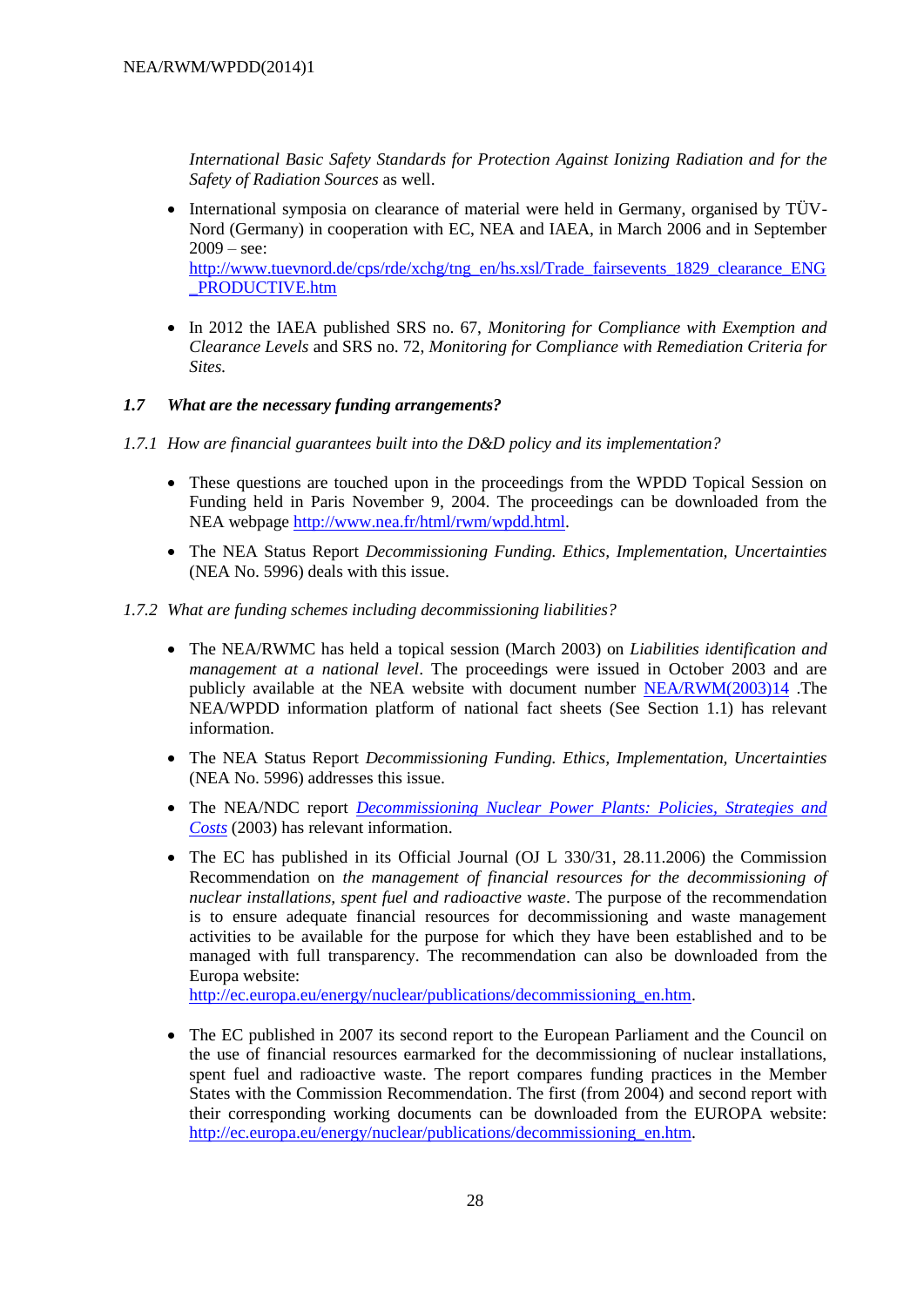• The EC published in 2013 its third report to the European Parliament and the Council on the use of financial resources earmarked for the decommissioning of nuclear installations, spent fuel and radioactive waste. The third report with its corresponding working documents can be downloaded from the EUROPA website: [http://ec.europa.eu/energy/nuclear/publications/decommissioning\\_en.htm.](http://ec.europa.eu/energy/nuclear/publications/decommissioning_en.htm)

• The TEGDE committee of the IAEA has prepared a report on this issue which was published in 2005 (TECDOC-1476, *Financial Aspects of Decommissioning*), see Appendix C*.*  Currently the functions of TEGDE have been taken over by the International Decommissioning Network and other networking activities of the IAEA.

## *1.8 How should D&D be regulated to ensure the necessary safety and environmental protection?*

- Relevant information can be found in the NEA/CNRA report *The Regulatory Challenges of Decommissioning Nuclear Reactors*, NEA No. 4375, ISBN: 92-64-02120-5, available on the Web at: [\[http://www.nea.fr/html/nsd/reports/nea4375-decommissioning.pdf\]](http://home.nea.fr/html/nsd/reports/nea4375-decommissioning.pdf). The issue was also discussed in Session 7 of the NEA workshop *Safe, Efficient, and Cost-effective Decommissioning* held in Rome September 2004.
- The WPDD has organised and documented a Topical Session on the *Safety Case for Decommissioning* in December 2001 [\[NEA/RWM/WPDD\(2002\)2\]](http://www2.oecd.org/oecdinfo/info.aspx?app=OLIScoteEN&Ref=NEA/RWM/WPDD(2002)2). It is downloadable at: [\[http://www.nea.fr/html/rwm/docs/2002/rwm-wpdd2002-2.pdf\]](http://www.nea.fr/html/rwm/docs/2002/rwm-wpdd2002-2.pdf). A status report entitled *Achieving the Goals of the Decommissioning Safety Case* was issued in April 2005 with the number [\[NEA/RWM/WPDD\(2005\)3\]](http://www2.oecd.org/oecdinfo/info.aspx?app=OLIScoteEN&Ref=NEA/RWM/WPDD(2005)3) and is available at the NEA webpage [\[http://www.nea.fr/html/rwm/wpdd.html\]](http://www.nea.fr/html/rwm/wpdd.html).
- The IAEA has published in 2006 a Safety Requirements document *Decommissioning of Facilities using Radioactive Material,* WS-R-5, that provides recommendations on the authorisation and regulation of decommissioning. The supporting Safety Guides WS-G-2.1, WS-G.2.2 and WS-G.2.4 also provided more specific details. These guides are under revision. Revision of the Safety Requirements is planned for 2011.
- The NEA/WPDD status report on *Regulating the Decommissioning of Nuclear Facilities: Relevant Issues and Emerging Practices* (NEA No. 6401), published in 2008, provides useful insights into current practices.
- *EU Council Directive 2011/70/EURATOM establishing a Community framework for the responsible and safe management of spent fuel and radioactive waste stipulates*<sup>21</sup> that each Member State has to establish and maintain a national legislative, regulatory and organisational framework for spent fuel and radioactive waste management, including amongst others national requirements for safety and enforcement actions.

#### *1.9 What are policy changes reflecting Fukushima-Daiichi accident?*

-

<sup>21.</sup> See webpage: http://eur-lex.europa.eu/LexUriServ/LexUriServ.do?uri=OJ:L:2011:199:0048:0056:EN:PDF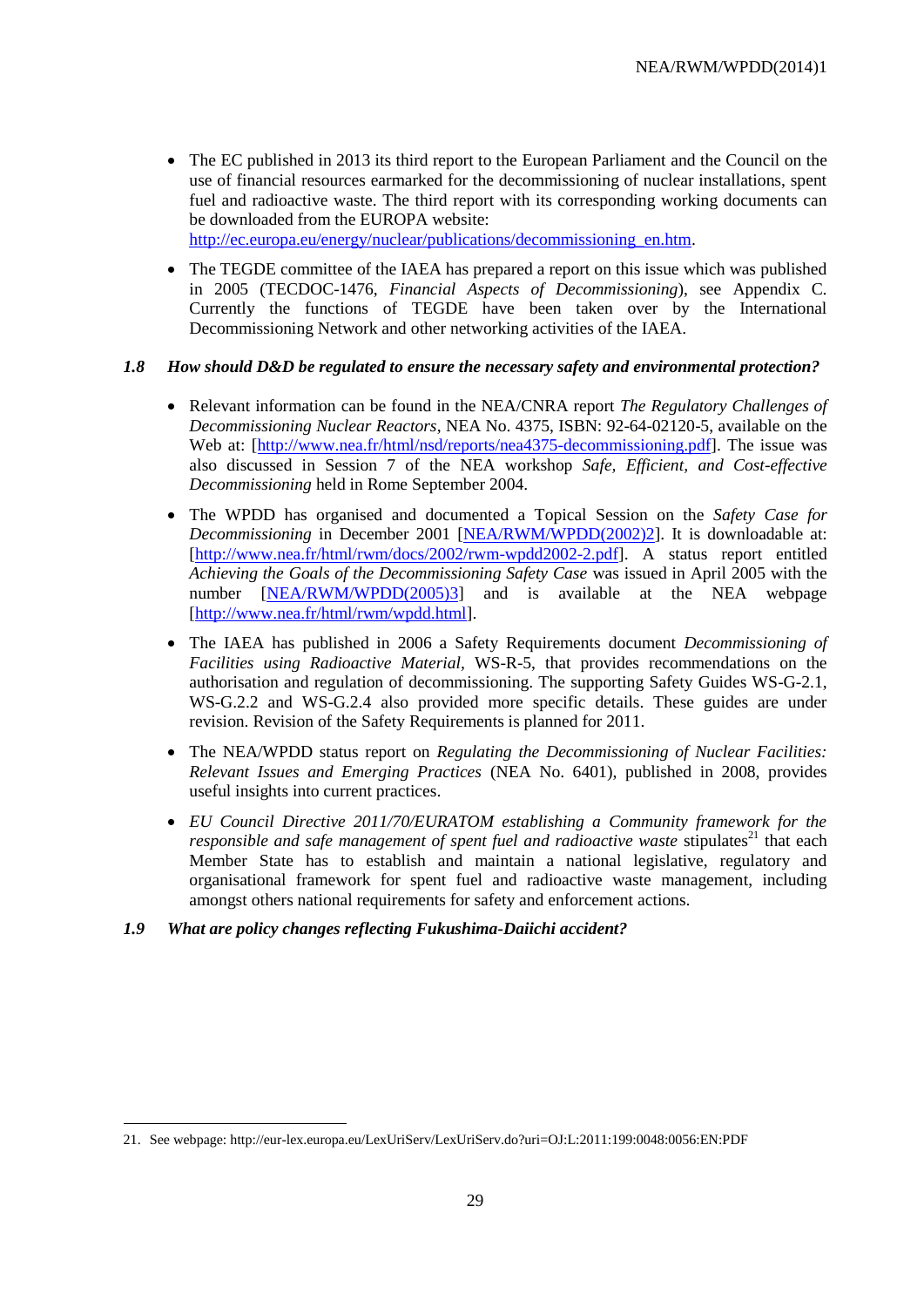## <span id="page-29-0"></span>**2. Strategy**

Decommissioning *Strategy* is taken to include all factors that need to be considered when applying to national competent authorities for permission to decommission. For example, the time scale for safestore, proposed site disposition and use after decommissioning, technical aspects of decommissioning activities, etc.

#### *2.1 When is it suitable to carry out D&D? Which decommissioning option should be used deferred, immediate or safe enclosure?*

- *Approaches and Practices in Decommissioning of Facilities and Management of Radioactive Waste from Non-Nuclear Fuel Cycle Related Activities: Proceedings of the Topical Session of the 40th Meeting of the RWMC* [\(NEA/RWM\(2007\)9\)](http://www2.oecd.org/oecdinfo/info.aspx?app=OLIScoteEN&Ref=NEA/RWM(2007)9) are available on the NEA website.
- An International Seminar on *Decommissioning Strategy Selection* was organised by the NEA/WPDD in Tarragona, Spain in September 2003. The Proceedings are available from the NEA bookshop.
- A NEA Status Report *Selecting Strategies for the Decommissioning of Nuclear Facilities* ISBN 92-64-02305-4, was issued in 2006 and deals with these issues.
- IAEA Technical Report TRS-444 (2006) *Redevelopment of Nuclear Facilities after Decommissioning* focuses *inter alia* on site redevelopment as an element affecting the decommissioning strategy.
- The IAEA Safety Report on *Decommissioning Strategies for Facilities Using Radioactive Material* (SRS-50, 2007) discusses the factors affecting safety of decommissioning when immediate dismantling, deferred dismantling or entombment is selected.
- The IAEA Nuclear Energy Series Report NW-G-2.1 (2012) *Policies and Strategies for the Decommissioning of Nuclear and Radiological Facilities* addresses this issue.
- EC study on *Analysis of factors influencing the selection of strategies for decommissioning of nuclear installations*. Final report can be downloaded from the Europa website: [http://ec.europa.eu/energy/nuclear/publications/decommissioning\\_en.htm.](http://ec.europa.eu/energy/nuclear/publications/decommissioning_en.htm)
- EC study on *Inventory of best practices in the decommissioning of nuclear installations*. Final report can be downloaded from the Europa website: [http://ec.europa.eu/energy/nuclear/publications/decommissioning\\_en.htm.](http://ec.europa.eu/energy/nuclear/publications/decommissioning_en.htm)
- In 2012 the IAEA published NW-G-2.1, *Policies and Strategies for the Decommissioning of Nuclear and Radiological Facilities*
- *2.1.1 For how many years is safe storage suitable?*
	- The IAEA has published a Technical Document *On-site disposal of nuclear facilities as a decommission strategy* [IAEA-TECDOC-1124(2000)]. The document mainly deals with the 'Entombment' strategy.
	- *Strategies, Policies and Funding* is a Working Area of the CND.
	- An IAEA Safety Report on *Safe enclosure of nuclear facilities during delayed dismantling* has been published (SRS 26, 2002).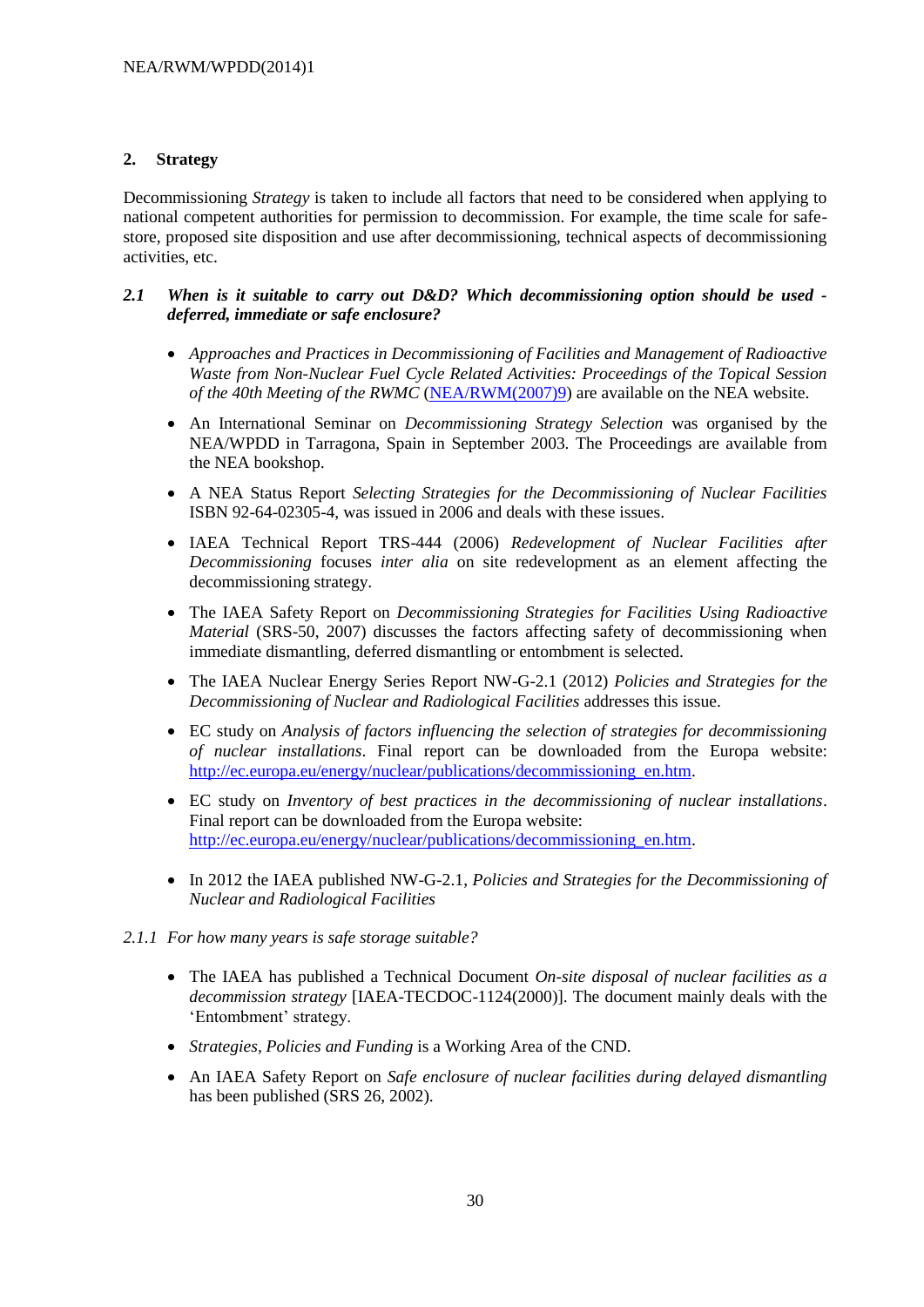The report *The Roles of Storage in the Management of Long-lived Radioactive Waste. Practices and Potentialities in OECD Countries* (the RoST report) RWMC, ISBN 92-64- 02315-1.

#### *2.2 How dependent is the D&D strategy on the existence of waste management policies and facilities?*

- An International Seminar on *Decommissioning Strategy Selection* was organised by the NEA/WPDD in Tarragona, Spain in September 2003. The Proceedings are available at the NEA bookshop.
- The 2006 NEA Status Report *Selecting Strategies for the Decommissioning of Nuclear Facilities* ISBN 92-64-02305-4, touch upon this issue.

#### *2.2.1 How is the D&D strategy harmonised with the long-term waste management strategy?*

- The IAEA has published a Technical Document *On-site disposal of nuclear facilities as a decommissioning strategy* [IAEA-TECDOC-1124 (2000)], which deals mainly with the entombment strategy.
- The 2006 NEA Status Report *Selecting Strategies for the Decommissioning of Nuclear Facilities* ISBN 92-64-02305-4, touches on this issue in Section 3.1.5 on page 19-20.
- The NEA/NDC report *[Decommissioning Nuclear Power Plants: Policies, Strategies and](http://publications.oecd.org/kappa/publications/description.asp?ProductId=14530&EditMode=&FormId=&InputId=&NoBorder=)  [Costs](http://publications.oecd.org/kappa/publications/description.asp?ProductId=14530&EditMode=&FormId=&InputId=&NoBorder=)* (2003) has relevant information.
- The IAEA published TRS-441 *Management of Problematic Waste and Material Generated during the Decommissioning of Nuclear Facilities* in 2005.
- IAEA Safety Guide WS-G-5.2 *Safety Assessment for Decommissioning of Facilities* using radioactive Material (currently DS376) addresses the relationship and dependence on waste management.
- The IAEA international projects on Evaluation and Demonstration of Safety during Decommissioning ("DeSa") explored *inter alia* the relationship and dependence of decommissioning and waste management. WS-G.5.2 draws upon the outcomes of the DeSa project.

#### *2.2.2 What waste disposal arrangements (especially repositories) and precautions are necessary?*

- The NEA/WPDD and RWMC-RF information platforms, see Section 1.1, have relevant information.
- The NEA/NDC report *[Decommissioning Nuclear Power Plants: Policies, Strategies and](http://publications.oecd.org/kappa/publications/description.asp?ProductId=14530&EditMode=&FormId=&InputId=&NoBorder=)  [Costs](http://publications.oecd.org/kappa/publications/description.asp?ProductId=14530&EditMode=&FormId=&InputId=&NoBorder=)* (2003) surveys the drivers behind national strategies, including the availability of waste disposal facilities.
- The IAEA has published a report dealing *inter alia* with the dispositioning of lower level decommissioning waste and materials. It illustrates several industrial options to safely and cost-effectively manage materials and waste resulting from decommissioning. It presents several release modes including radioactive or conventional disposal, recycling and entombment (TRS-462, 2008).
- An IAEA-TECDOC was published illustrating the results of a *Coordinated Research Project on disposal of low and intermediate level decommissioning waste* (IAEA-TECDOC-1572, 2007).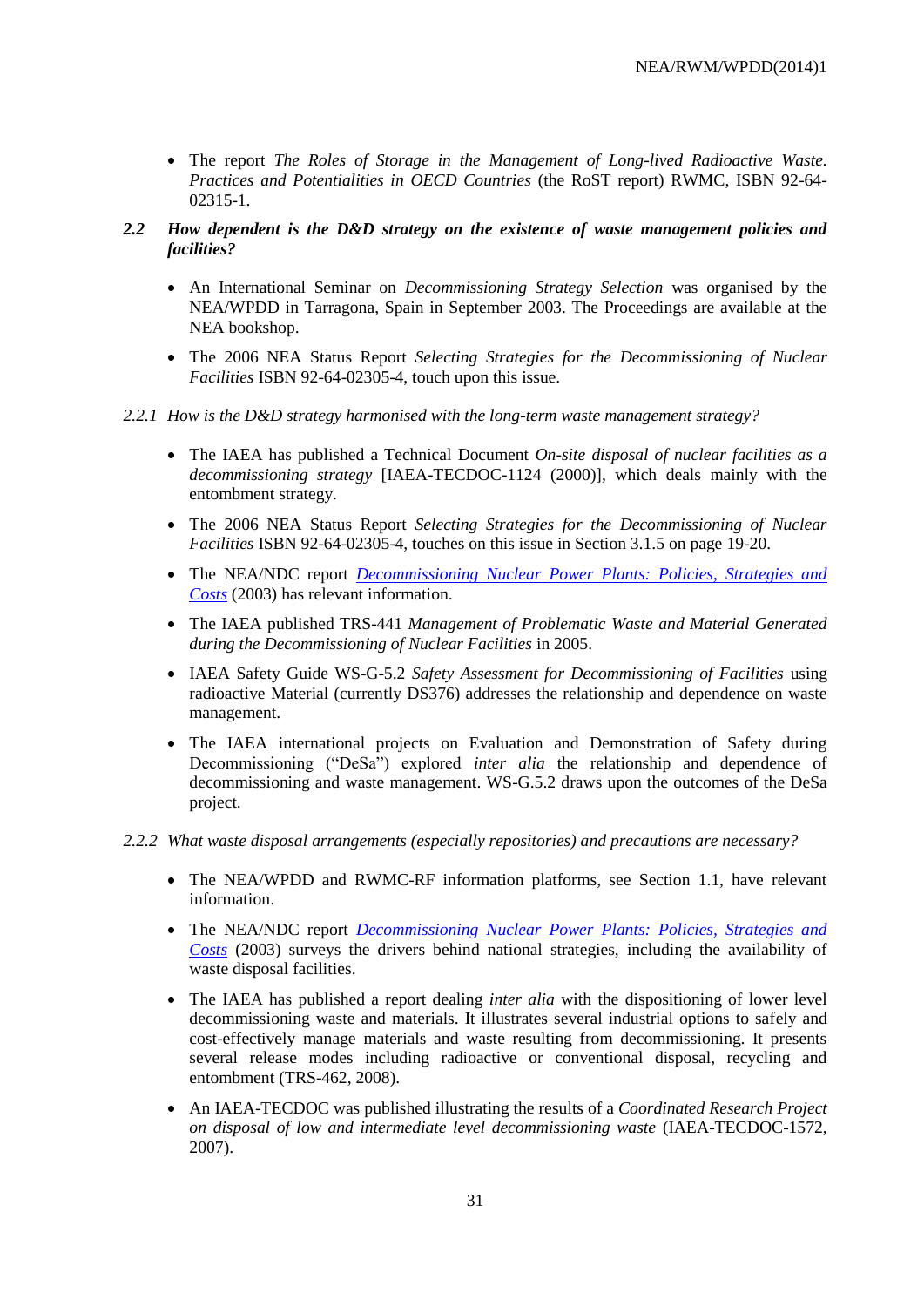- The IAEA has developed *Safety Requirements for Near Surface Disposal* (WS-R-1), supported by the Safety Guide on *Safety Assessment for Near Surface Disposal* (WS-G.1.1). In addition, Safety Series WS-R-4, *Safety Requirements for Geological Disposal*, was published in 2006.
- An IAEA International Project on the *Application of the Safety Assessment Methodology*  (ASAM) was completed in 2006. The report of this project also addresses consideration of heterogeneity of waste disposed in near surface facilities.

## *2.3 At what cost - also radiological - should dismantling be carried out?*

- In 1999 the NEA jointly with IAEA and EC published a document titled *A Proposed Standardised List of Items for Costing Purposes in the Decommissioning of Nuclear Installations*, *Interim Technical Document*. The NEA Co-operative Project on Decommissioning (CPD) was instrumental in preparing this document which is freely available at the webpage [http://www.nea.fr/html/rwm/reports/1999/costlist.pdf.](http://www.nea.fr/html/rwm/reports/1999/costlist.pdf) The three organisations collaborated between 2009 - 2011, under the umbrella of the WPDD's Decommissioning Cost Estimation Group (DCEG), on the preparation of a revised version of this document, now titled the *International Structure for Decommissioning Costing (ISDC) of Nuclear Installations* [\[NEA No. 7088\]](http://www.oecd-nea.org/rwm/reports/2012/ISDC-nuclear-installations.pdf).
- The 2006 NEA Status Report *Decommissioning Funding. Ethics, Implementation, Uncertainties* (NEA No. 1996) discusses this question in its Section 4.4.
- The IAEA has published *Review of selected cost drivers for decision on continued operation of older nuclear reactors* (IAEA-TECDOC-1084, 1999).
- The *Standardised Decommissioning Cost Estimating of WWER-440 Nuclear Power Plant Project*/EC is developing a Standardised Decommissioning Cost Estimate of WWER-440 reactors, based on the previously developed *Proposed Standardised List of Items for Costing Purposes*. A similar document was published by the IAEA (IAEA-TECDOC-1322, 2002)
- In 2010 NEA (WPDD) published a report on *Cost Estimation for Decommissioning: An international overview of cost elements, estimation practices and reporting requirements.* An associated booklet was published jointly with IAEA on the same topic, entitled *Towards Greater Harmonisation of Cost Estimates.*
- In 2012 NEA (WPDD) published a flyer on the *[Estimation of Nuclear Facility](http://www.oecd-nea.org/rwm/wpdd/documents/WPDD-flyer-mar2012.pdf)  Decommissioning Costs – [Current Status and Prospects](http://www.oecd-nea.org/rwm/wpdd/documents/WPDD-flyer-mar2012.pdf)*, addressing also comparability of decommissioning costs.
- In 2013 NEA (WPDD) published the *Cost Control Guide for Decommissioning of Nuclear Installations* [\[NEA/RWM/R\(2012\)10\]](http://www2.oecd.org/oecdinfo/info.aspx?app=OLIScoteEN&Ref=NEA/RWM/R(2012)10).
- In 2013 IAEA published Nuclear Energy Series Report No. NW-T-2.4 *'Cost Estimation for Research Reactor Decommissioning'*.

# *2.4 How does one arrive at generic<sup>22</sup> estimates of dismantling costs as function of D&D strategy in order to determine decommissioning funding costs?*

 The NEA/NDC Report *[Decommissioning Nuclear Power Plants: Policies, Strategies and](http://publications.oecd.org/kappa/publications/description.asp?ProductId=14530&EditMode=&FormId=&InputId=&NoBorder=)  [Costs](http://publications.oecd.org/kappa/publications/description.asp?ProductId=14530&EditMode=&FormId=&InputId=&NoBorder=)* (2003) addresses this question.

<sup>-</sup>22. This question is also linked to question 3.5.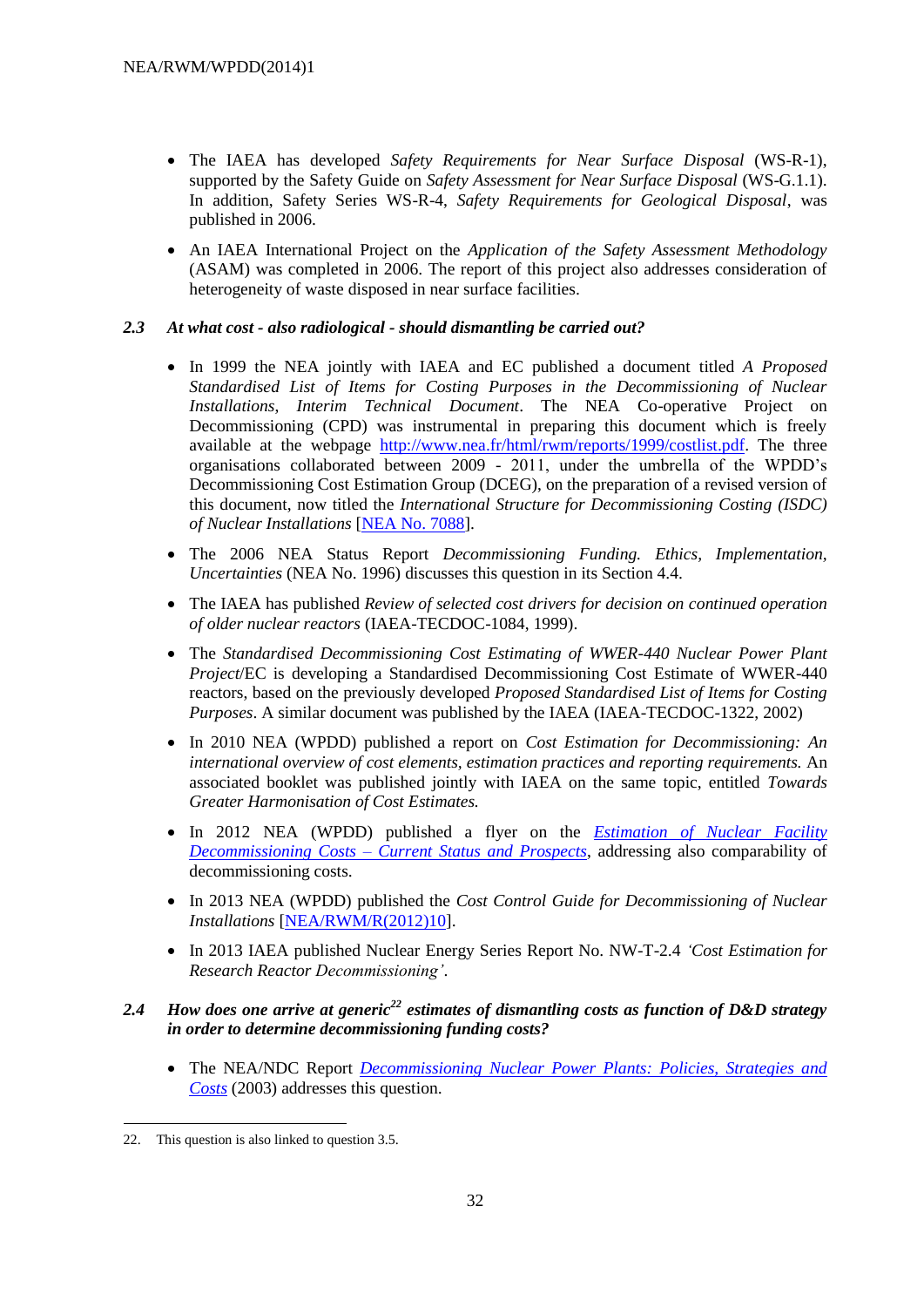*2.5 What is the impact of severe accident and / or premature operation shutdown of nuclear installation on the decommissioning strategy?*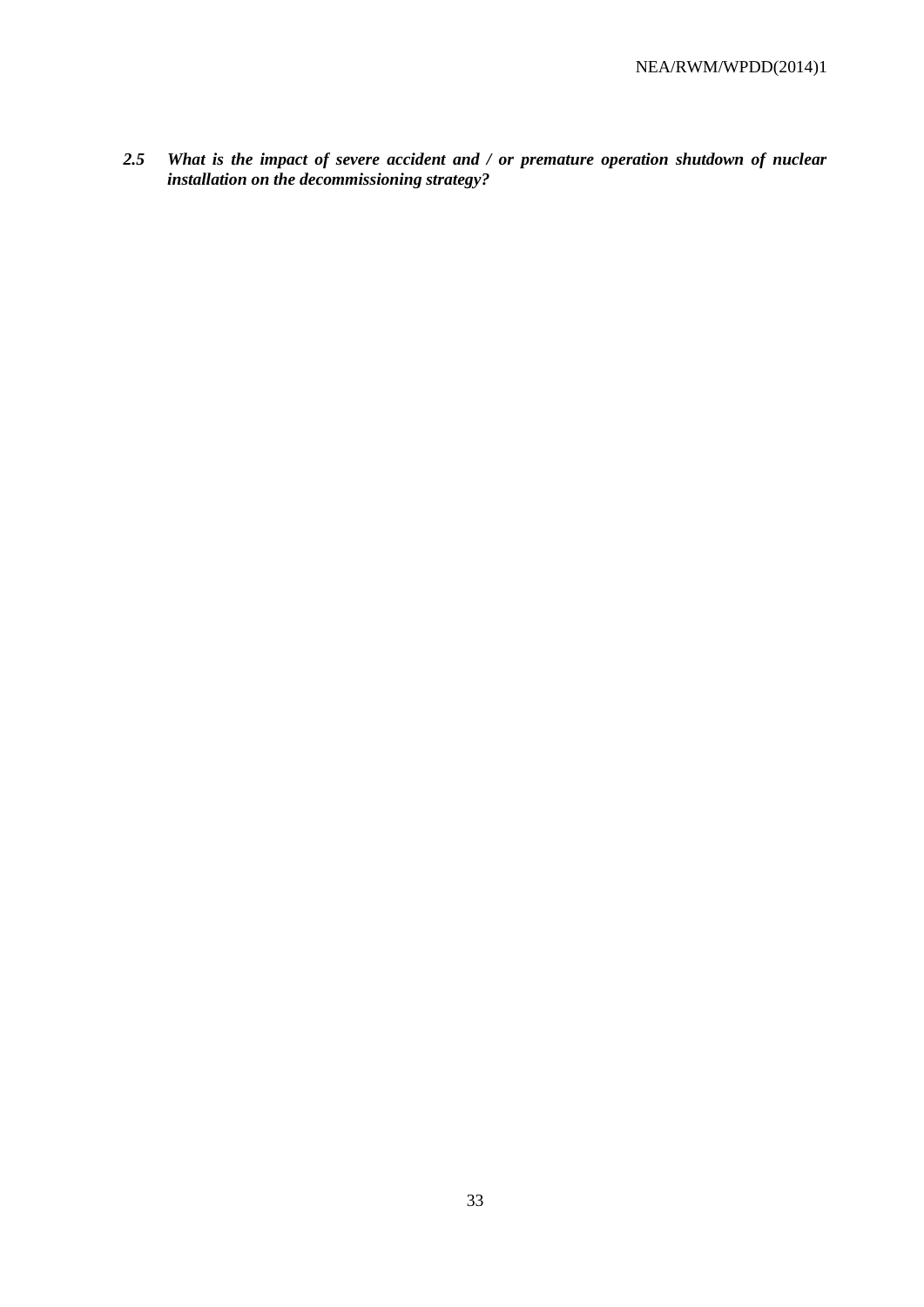## <span id="page-33-0"></span>**3. Implementation**

-

#### *3.1 What should be the contents of an EIA for D&D?*

- A study has been published in June 2001 by the EC Environment Directorate titled *Environment Impact Assessment for the Decommissioning of Nuclear Installations - Final Report* [Contract B4-3040/99/136035/MAR/C2]
- *Consolidated NMSS Decommissioning Guidance* (Sept. 2002) issued by NRC [NUREG-1757, Vol. 1] in which some chapters (15-17) deals with EIA.
- Council Directive 97/11/EC of 3 March 1997 amending Directive 85/337/EEC on *the assessment of the effects of certain public and private projects on the environment*. It specifically includes the decommissioning of nuclear installations.
- The topical session at the WPDD meeting in December 2001 has examined the safety cases decommissioning within an EIA context, see Section 1.8.

#### *3.2 How is a safety case set up and managed?*

#### *3.2.1 What are the elements of a D&D safety case?*

- Relevant information can be found in the report titled *Achieving the Goals of the Decommissioning Safety Case* in April 2005 with the number [\[NEA/RWM/WPDD\(2005\)3\]](http://www2.oecd.org/oecdinfo/info.aspx?app=OLIScoteEN&Ref=NEA/RWM/WPDD(2005)3). This report is freely available at the NEA webpage: [\[http://www.nea.fr/html/rwm/wpdd.html\]](http://www.nea.fr/html/rwm/wpdd.html).
- The IAEA has developed safety standards (WS-R-5) and safety guides, supported by Safety Report 45, see Appendix C, that describes the safety related documents required for authorisation, regulation and completion of decommissioning activities. A Safety Guide on *Safety Assessment for the Decommissioning of Facilities Using Radioactive Materials* (WS-G-5.2) was published in 2008.
- *Council Directive 2011/70/EURATOM establishing a Community framework for the responsible and safe management of spent fuel and radioactive waste*<sup>23</sup> requires in article 7 to regularly assess, verify and continuously improve, as far as is reasonably achievable, the safety of the radioactive waste and spent fuel management facility or activity in a systematic and verifiable manner. This shall be achieved through an appropriate safety assessment, other arguments and evidence.
- In 2013 IAEA published Safety Series Report No. 77 *'Safety Assessment for Decommissioning'*, based on the outcomes of the DeSa project (see above).

#### *3.2.2 How wide is the range of assumptions needed for accident analysis?*

- The proceedings of the WPDD Topical Session on the *Safety Case for Decommissioning* (December 2001) provides relevant information, see Section 1.8.
- *Institutional, Legal, Regulatory Aspects, Licensing and Decommissioning Plan* is a Working Area of the CND.

<sup>23.</sup> See webpage: http://eur-lex.europa.eu/LexUriServ/LexUriServ.do?uri=OJ:L:2011:199:0048:0056:EN:PDF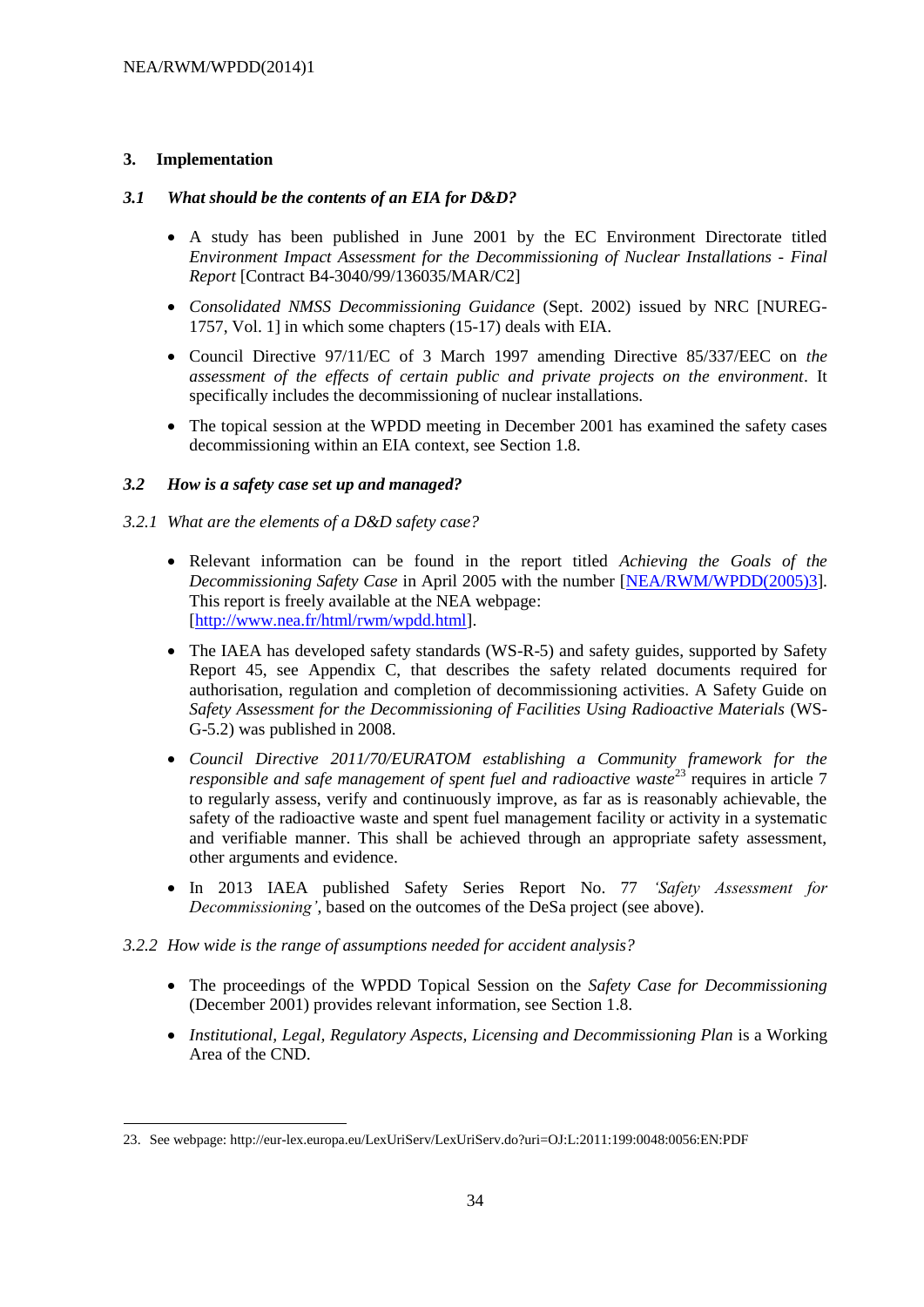- *3.2.3 What is the experience and lessons learned that can be fed back to the process of regulating decommissioning activities including criteria for judging safety cases?*
	- The proceedings of the Topical WPDD Topical Session on the *Safety Case for Decommissioning* (December 2001) have covered the safety case and the management of change, see Section 1.8.
	- A Safety Report on *Safety Documentation* was published by the IAEA (SRS-45. 2005). It describes the format and content of safety related documents needed for decommissioning planning and implementation. It addresses the decommissioning plan, cost estimate, environmental impact statement and safety assessment.
	- The Task Group on the Safety Case (TGSC) of the NEA/WPDD issued a status report titled *Achieving the Goals of the Decommissioning Safety Case* in April 2005 with the number [NEA/RWM/WPDD\(2005\)3.](http://www2.oecd.org/oecdinfo/info.aspx?app=OLIScoteEN&Ref=NEA/RWM/WPDD(2005)3) This report is freely available at the NEA webpage [\[http://www.nea.fr/html/rwm/wpdd.html\]](http://www.nea.fr/html/rwm/wpdd.html).
	- The issue was also discussed in Session 7 of the NEA workshop *Safe, Efficient, and Cost-Effective Decommissioning* held in Rome (September 2004), see proceedings on CD-Rom published in 2005.
	- The IAEA Safety standards (WS-R-5, WS-G-2.1, WS-G-2.2, WS-G-2.4., and WS-G-5.2) address the need for feedback of lessons learned from decommissioning and periodic review of the decommissioning plans.
	- The WPDD Topical session *Emerging issues and trends in regulatory practices during the decommissioning and dismantling of nuclear power plants* held in Paris, October 24, 2006. Proceedings are available from the NEA website [\(NEA/RWM/WPDD\(2007\)3\)](http://www2.oecd.org/oecdinfo/info.aspx?app=OLIScoteEN&Ref=NEA/RWM/WPDD(2007)3).
	- In 2010 NEA (WPDD) published a report on *Applying decommissioning experience to the design and operation of new plants.* An associated booklet was published jointly with IAEA on the same topic, entitled *Decommissioning considerations for new nuclear power plants.*

## *3.3 What type of organisation or implementing framework is best to carry out the D&D programme?*

- IAEA has published: TRS-399, *Management and Organisation for the Decommissioning of Large Nuclear Facilities*, 2000. A follow up document is TECDOC-1394 (2004) *Planning, Organizational and Management Aspects of Decommissioning: Lessons Learned*.
- *Project Management and Planning of Decommissioning* is a working area of the CND.
- An IAEA Technical Report on *Record Keeping for the Decommissioning of Nuclear Facilities: Guidelines and Experience* (TRS 411) has been issued in 2002. A follow up document of long term aspects of record keeping in decommissioning projects was published in 2008 (TRS 467).
- In 2013 IAEA published TECDOC-1702 *'Planning, Management and Organizational Aspects of the Decommissioning of Nuclear Facilities'*

# *3.4 What are the R&D needs?*

#### *3.4.1 Decontamination and dismantling techniques*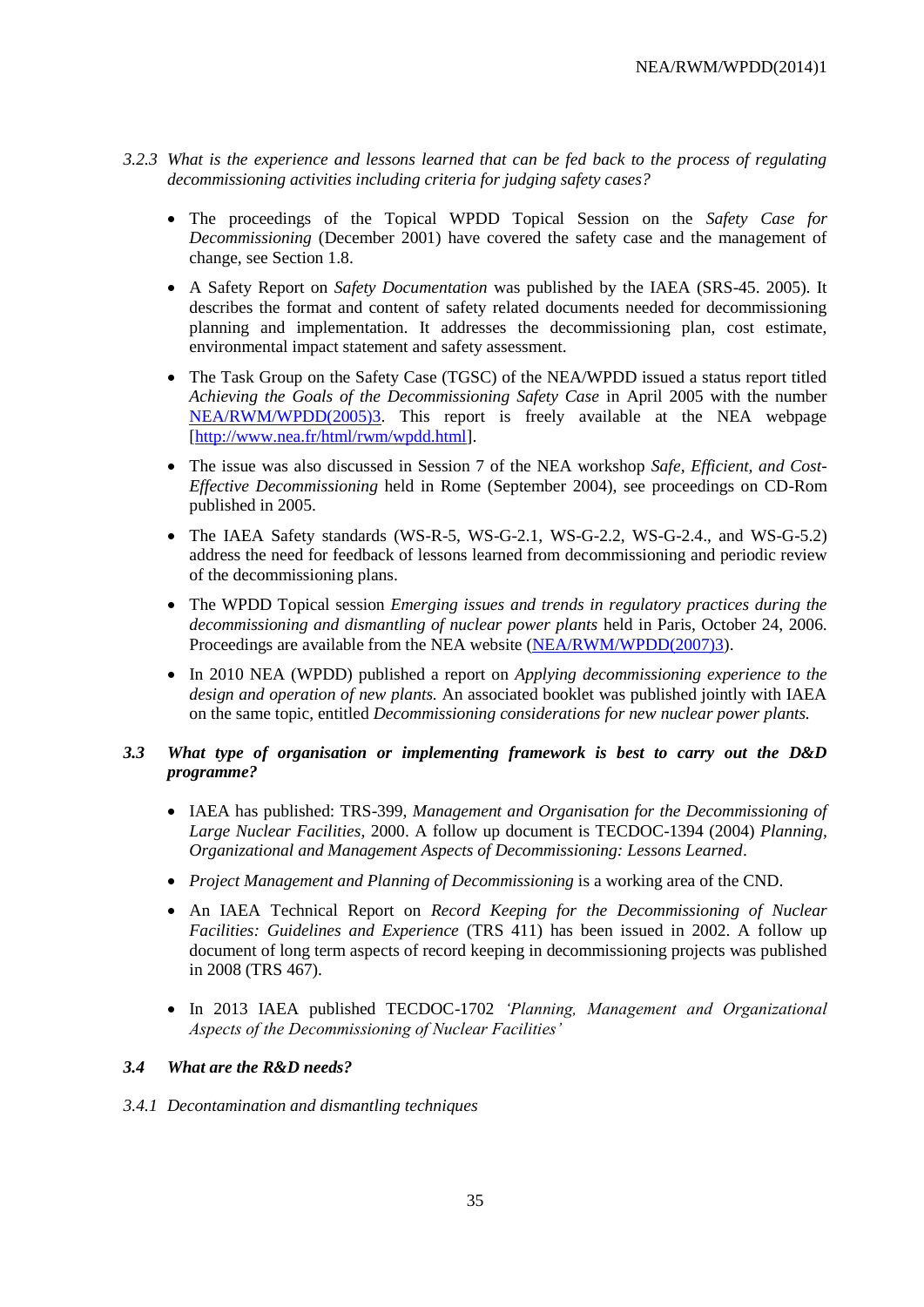- The CPD has published a guidance document on decontamination techniques used in decommissioning activities, 1999. See Section 3.4.4.
- The question was touched upon at the NEA workshop *Safe, Efficient, and Cost-effective Decommissioning*, held in Rome September 2004 see reference in Appendix A.
- IAEA has published: TRS-395, *State-of-the-Art Technology for Decontamination and Dismantling of Nuclear Facilities*, 1999.
- At the IAEA, outcomes of R&D work on decommissioning are typically coming up from Coordinated Research Projects (CRP) and are collected in proceedings-like TECDOCs. The following are also relevant: IAEA-TECDOC-1022, *New methods and techniques for decontamination in maintenance or decommissioning operations: Results of a CRP*, 1998; IAEA-TECDOC-1273 *Decommissioning Techniques for Research Reactors - Final report of a Co-ordinated Research Project 1997-2001*, 2002; IAEA-TECDOC-1572, *Disposal Aspects of Low and Intermediate Level Decommissioning Waste*, 2007; IAEA-TECDOC-1602, *Innovative and Adaptive Technologies in Decommissioning of Nuclear Facilities* Final report of a Co-ordinated Research Project 2004-2008, 2008.
- The IAEA recently published the following Technical Reports *The Dismantling of Contaminated Stacks* (TRS-440); *The Decommissioning of Research Reactors: State-of-theart, Trends and Open Issues* (TRS-446); and *The Decommissioning of Underground Structures, Systems and Components* (TRS-439). Another report on decommissioning of research reactors and other small nuclear facilities by making optimal use of constraint resources was published in 2008 (TRS-463)*.*
- US National Academy of Sciences/National Research Council, *Research opportunities for deactivating and decommissioning DOE Facilities*, Washington, DC, 2001.
- The *Innovative Remote Dismantling Techniques (IRDIT) Project* (EC) is working on:
	- Extension of existing know-how on remote dismantling techniques.
	- Collection and evaluation of specific data on remote dismantling of the RPV and reactor components at a WWER and a western PWR reactor.
	- *Comparison* of different techniques applied to typical reactor types (PWR and WWER).
- In 2011 IAEA published NW-T-2.3 *Handbook on Decontamination and Dismantling Techniques for Small Medical, Industrial and Research Facilities.* This superseded an earlier technical report on the same topic, *Decommissioning of small medical, industrial and research facilities* (TRS 414), issued in 2003.
- The CPD published a report on *Remote Handling Techniques in Decommissioning* [\(NEA/RWM/R\(2011\)2,](http://www2.oecd.org/oecdinfo/info.aspx?app=OLIScoteEN&Ref=NEA/RWM/R(2011)2) 2011.

#### *3.4.2 What R&D has been done for very radioactive reactor internals?*

- Innovative dismantling techniques used in the five EU-funded pilot decommissioning projects are briefly described at [http://www.eu-decom.be/introduction/initintroduction.htm.](http://www.eu-decom.be/introduction/initintroduction.htm)
- *3.4.3 What R&D has been done for dismantling concrete and its reuse?*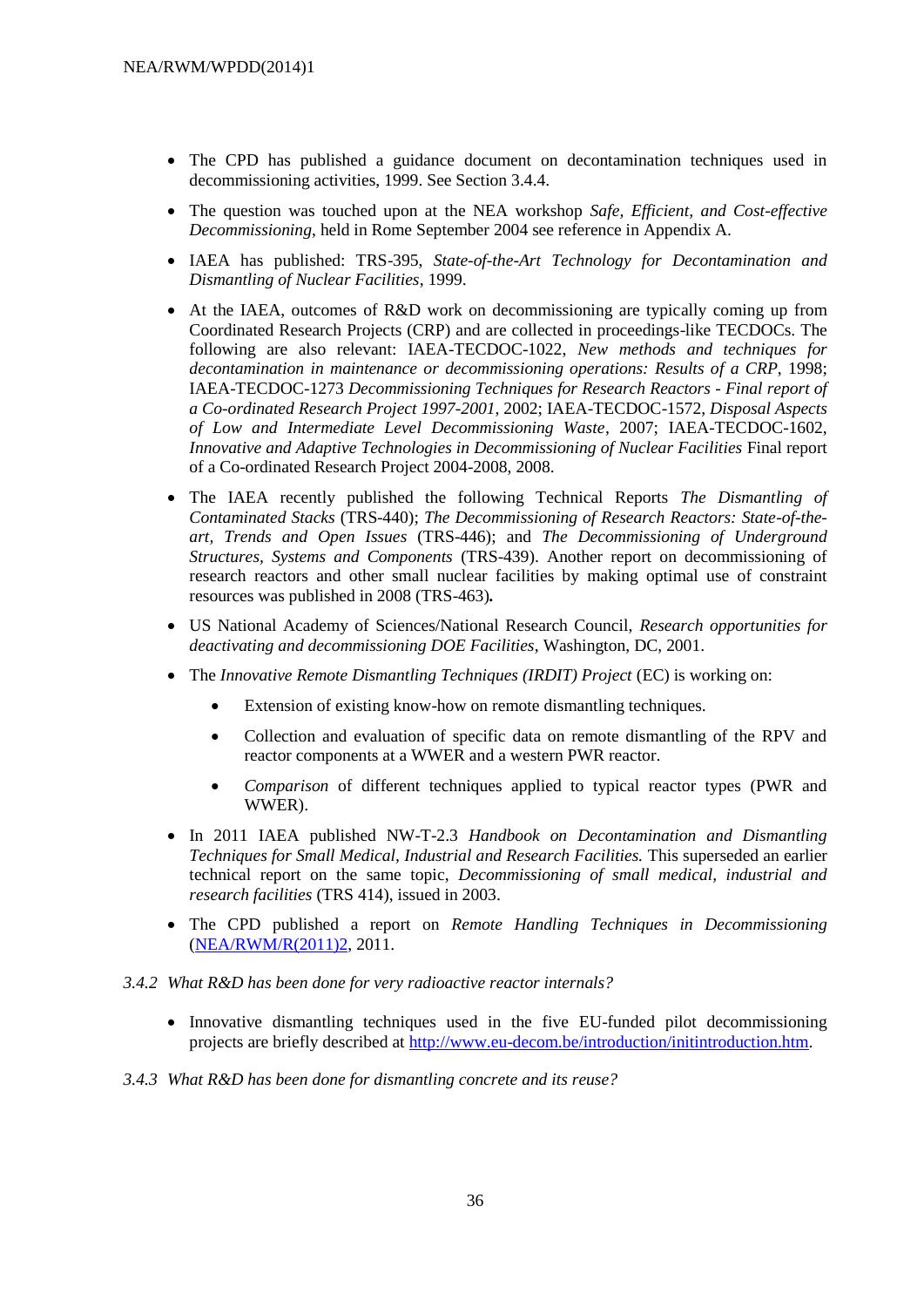- The European Commission DG-Research has published some reports on these topics; these are available for purchase. A full list together with contact details is available at: [http://www.eu-decom.be/about/initabout.htm.](http://www.eu-decom.be/about/initabout.htm)
- The CPD published a report on *Decontamination and Dismantling of Radioactive Concrete Structures* [\(NEA/RWM/R\(2011\)1,](http://www2.oecd.org/oecdinfo/info.aspx?app=OLIScoteEN&Ref=NEA/RWM/R(2011)1) 2011.

#### *3.4.4 What R&D has been done for decontamination of metals?*

- Relevant information can be found in the report *Decontamination Techniques Used in Decommissioning Activities* This report was prepared by the CPD Task Group on Decontamination in 1999. The report is freely available on the webpage [\[http://www.nea.fr/html/rwm/reports/1999/decontec.pdf\]](http://www.nea.fr/html/rwm/reports/1999/decontec.pdf).
- The European Commission DG-Research has published some reports on these topics; these are available for purchase. A full list together with contact details is available at: [http://www.eu-decom.be/about/initabout.htm.](http://www.eu-decom.be/about/initabout.htm)
- *3.4.5. What R&D has been done for dealing with "exotic" and toxic materials (like Na, NaK, Be, Graphite,...)*
	- The IAEA Technical Report on the *Management of Problematic Waste and Material Generated during the Decommissioning of Nuclear Facilities* TRS-441, was published in 2005. IAEA-TECDOC-1521, 2006 deals with *Characterization, Treatment and Conditioning of Radioactive Graphite from Decommissioning of Nuclear Reactors*.
	- The EC is supporting the project CARBOWASTE under the  $7<sup>th</sup>$  Framework Programme on the treatment and disposal of irradiated graphite and other carbonaceous waste (see website: [http://www.carbowaste.eu\)](http://www.carbowaste.eu/).
- *3.4.6 What R&D has been done for remote access application of decontamination and dismantling techniques in harsh environment (high doses, high contamination, rubble, limited manipulation space, etc.)?*

#### *3.5 How can costs for individual industrial projects be estimated and reported?*

- The NEA/IAEA/EC have published a joint guidance document on cost breakdown structures for analysing and recording costs ('the Yellow Book"), see Appendix A. The three organisations collaborated during 2009 - 2011, under the umbrella of the WPDD's Decommissioning Cost Estimation Group (DCEG), on the preparation of a revised version of this document, now titled the *International Structure for Decommissioning Costing (ISDC) of Nuclear Installations* [\[NEA No. 7088\]](http://www.oecd-nea.org/rwm/reports/2012/ISDC-nuclear-installations.pdf).
- The EC has finalised a study on *Development of Methodologies for cost calculations and financial planning of decommissioning operations*. The final report is available, see Appendix B.
- The EC has finalised a study on *Comparison among different decommissioning funds methodologies for nuclear installations*. The final report is available, see Appendix B.
- An IAEA Working Group (TEGDE) drafted IAEA-TECDOC-1476 (2005) on *Financial Aspects of Decommissioning,* dealing both with costing methodologies and funding mechanisms for decommissioning.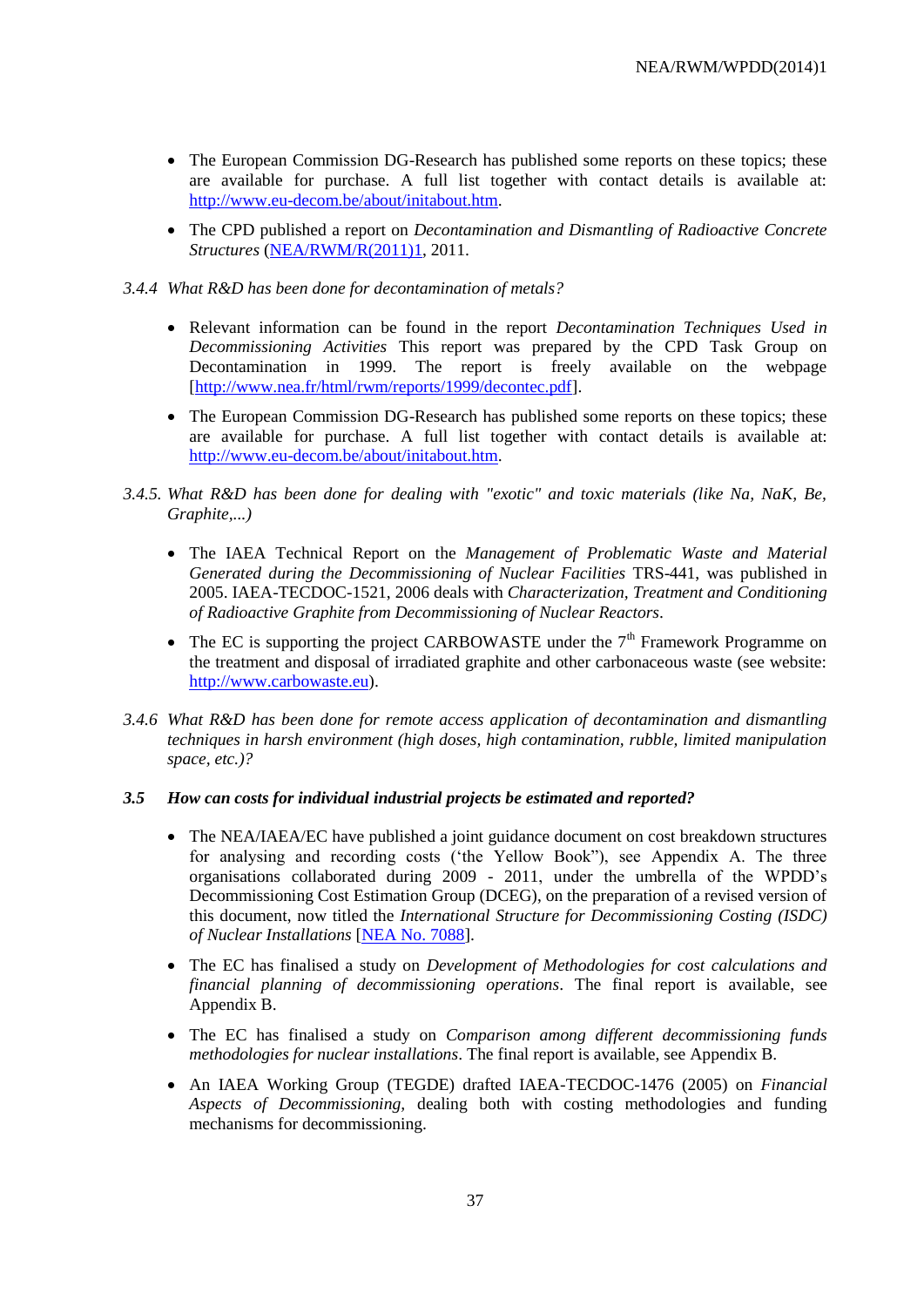- A new document intended to develop a simplified, robust costing method for the decommissioning of research reactors is in preparation at the IAEA and is expected to be published in 2012.
- In 2012 NEA (WPDD) published a flyer on the *[Estimation of Nuclear Facility](http://www.oecd-nea.org/rwm/wpdd/documents/WPDD-flyer-mar2012.pdf)  Decommissioning Costs – [Current Status and Prospects](http://www.oecd-nea.org/rwm/wpdd/documents/WPDD-flyer-mar2012.pdf)*, addressing also comparability of decommissioning costs.
- In 2013 NEA (WPDD) published the *Cost Control Guide for Decommissioning of Nuclear Installations* [\[NEA/RWM/R\(2012\)10\]](http://www2.oecd.org/oecdinfo/info.aspx?app=OLIScoteEN&Ref=NEA/RWM/R(2012)10).
- In 2013 IAEA published Nuclear Energy Series Report No. NW-T-2.4 *'Cost Estimation for Research Reactor Decommissioning'*.
- *3.6 What procedures of radiological characterisation (of facilities, buildings, land) for decommissioning should be implemented, including situation after severe accident of nuclear installation?*
	- *The Workshop on Radiological Characterisation for Decommissioning* was held at Studsvik, in Nyköping, Sweden, 17 -19 April 2012, organized by NEA, Studsvik Nuclear, SSM, SKB and SWAFO, where participants shared current practices, lessons learned and innovation in radiological characterisation for decommissioning of nuclear sites and facilities. Proceedings are available at [http://www.oecd-nea.org/rwm/wpdd/rcd-workshop/index.html.](http://www.oecd-nea.org/rwm/wpdd/rcd-workshop/index.html)
	- In 2013 NEA (WPDD) published a status report on *Radiological Characterisation for Decommissioning of Nuclear Installations* [\[NEA/RWM/WPDD\(2013\)2\]](http://www2.oecd.org/oecdinfo/info.aspx?app=OLIScoteEN&Ref=NEA/RWM/WPDD(2013)2).

#### *3.7 What clearance procedures should be implemented for materials?*

- The NEA's Cooperative Programme on Decommissioning (CPD) has produced a report *Radioactivity Measurements at Regulatory Release Levels: A Task Group Report, which* is available at http://www.nea.fr/html/rwm/reports/2006/nea6186-release.pdf
- The IAEA has issued a Safety Guide entitled *Application of the Concepts of Exclusion, Exemption and Clearance* (RS-G-1.7) which provides international guidance on this issue.
- An IAEA Technical Report (TRS-462, 2008) on *Managing Low Radioactivity Material from the Decommissioning of Nuclear Facilities* includes *inter alia* an extensive discussion on instrumentation and methods to characterize decommissioning waste and materials at levels close to clearance, and how measurements are affected by established clearance criteria.
- IAEA Safety Report Series No. 67 on *Monitoring for Compliance with Exemption and Clearance Values* was published in 2011.This report focuses on monitoring of materials for the purposes of potential release from regulatory control*.*
- NUREG 1640 *Radiological Assessments for Clearance of Materials from Nuclear Facilities* applies, see web page<http://www.nrc.gov/reading-rm/doc-collections/nuregs/staff/sr1640/>
- The EU has issued a series of recommendations to provide the guidance foreseen in Article 5 of Council Directive 96/29/EURATOM (review of current EU guidance in progress):
	- RP 113 *Recommended Radiological Protection Criteria for the clearance of buildings and building rubble arising from the dismantling of nuclear installations (2000).*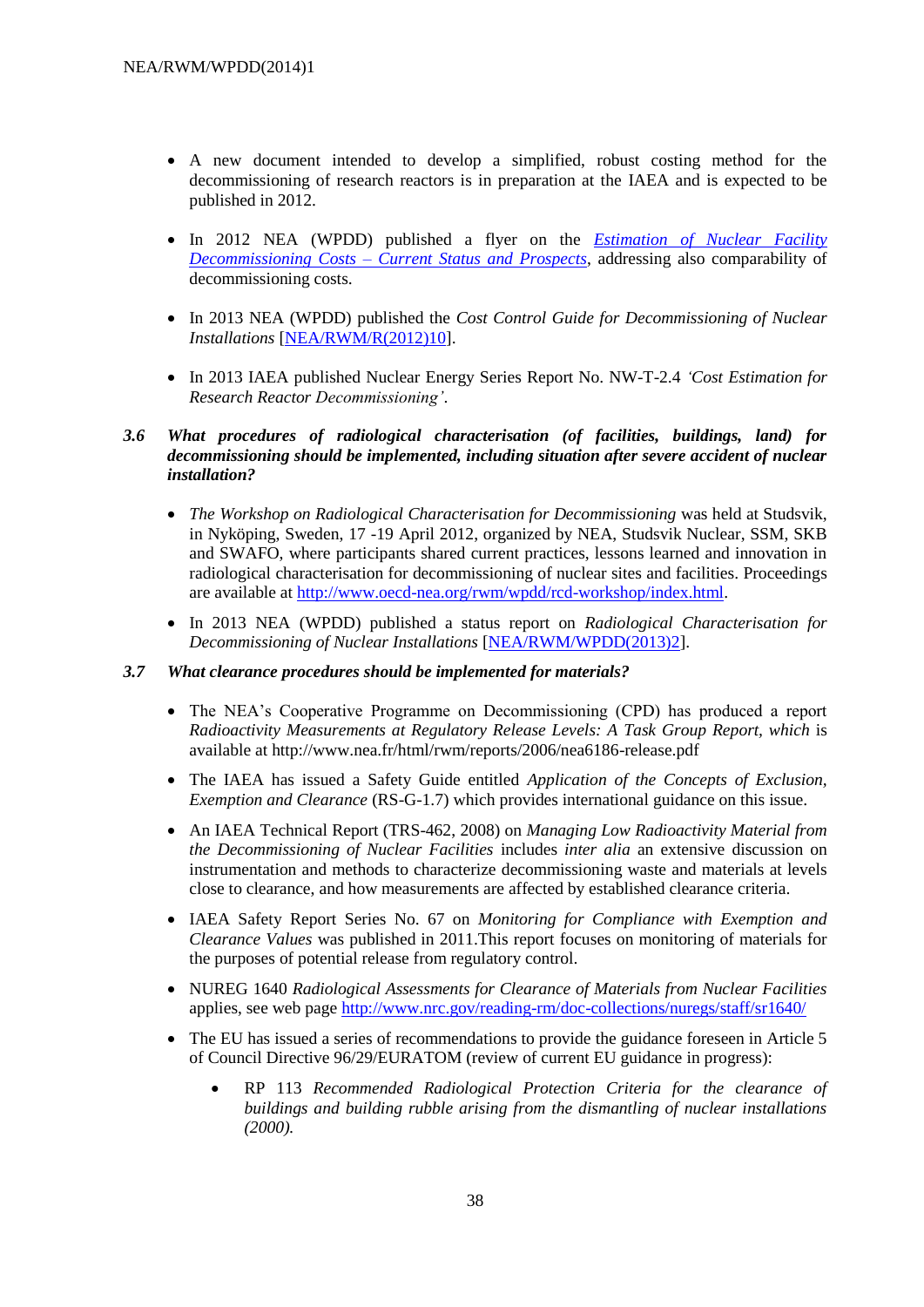- RP 122 *Practical use of the concepts of clearance and exemption: Part I: Guidance on general clearance levels for practices* (2000).
- RP 89 *Recommended Radiological Protection Criteria for the Recycling of Metal from the Dismantling of Nuclear Installations* (1998).
- The NEA/WPDD has published a status report in 2008 *Release of Radioactive Materials and Buildings from Regulatory Control* ISBN 978-92-64-99061-6 (2008).
- Various US Federal Agencies have published jointly *Multi-Agency Radiation Survey and Assessment of Materials and Equipment* (MARSAME), NUREG 1572 Supplement  $1 -$  see (for example) [http://www.nrc.gov/reading-rm/doc](http://www.nrc.gov/reading-rm/doc-collections/nuregs/staff/sr1575/supplement1/index.html)[collections/nuregs/staff/sr1575/supplement1/index.html](http://www.nrc.gov/reading-rm/doc-collections/nuregs/staff/sr1575/supplement1/index.html)

In 2012 the IAEA published SRS no. 67, *Monitoring for Compliance with Exemption and Clearance Levels*

#### *3.8 What clearance procedures should be implemented for sites?*

- The NEA and IAEA have completed a joint study on the environmental remediation of uranium mining and milling facilities and issued a report *Environmental Remediation of Uranium Production Facilitie*s in Feb 2002.
- The IAEA has published a Safety Requirements document on *Remediation of areas contaminated by past activities and accidents*. A Safety Guide on *Remediation Process for Areas Affected by Past Activities and Accidents* (WS-G-3.1) was published in 2007.
- ANSI N13.12 on *Release of Sites*. See www.ans.org/pi/ps/docs/ps50.pdf
- *Site Characterisation, Remediation and Reuse* is a Working Area of the CND.
- The NEA/WPDD has published a status reports in 2006 *Releasing the Sites of Nuclear Installations* ISBN 92-64-02307-0 (2006).
- In 2012 IAEA published Safety Report Series 67, *Monitoring for Compliance with Exemption and Clearance Levels.* This report focuses on monitoring of sites (land) for the purposes of potential release from regulatory control*.*
- Various US Federal Agencies have published jointly *Multi-Agency Radiation Survey and Site Investigation Manual* (MARSSIM),– see (for example) <http://www.epa.gov/radiation/marssim/>
- In 2012 the IAEA published SRS no. 72, Monitoring for Compliance with Remediation Criteria for Sites.
- $\bullet$

#### *3.9 How to perform the release measurement for very large volumes of materials and complex geometry?*

- Relevant information can be found in the NEA report *Nuclear Decommissioning. Recycling and Reuse of Scrap Metals*. This report was prepared by a CPD Task Group in 1999. The report is freely available on the webpage: [\[http://www.nea.fr/html/rwm/reports/1996/recycling.pdf\]](http://www.nea.fr/html/rwm/reports/1996/recycling.pdf).
- The IAEA has published a Technical Report *Radiological characterisation of shutdown nuclear reactors for decommissioning purposes*, TRS No.389 (1998).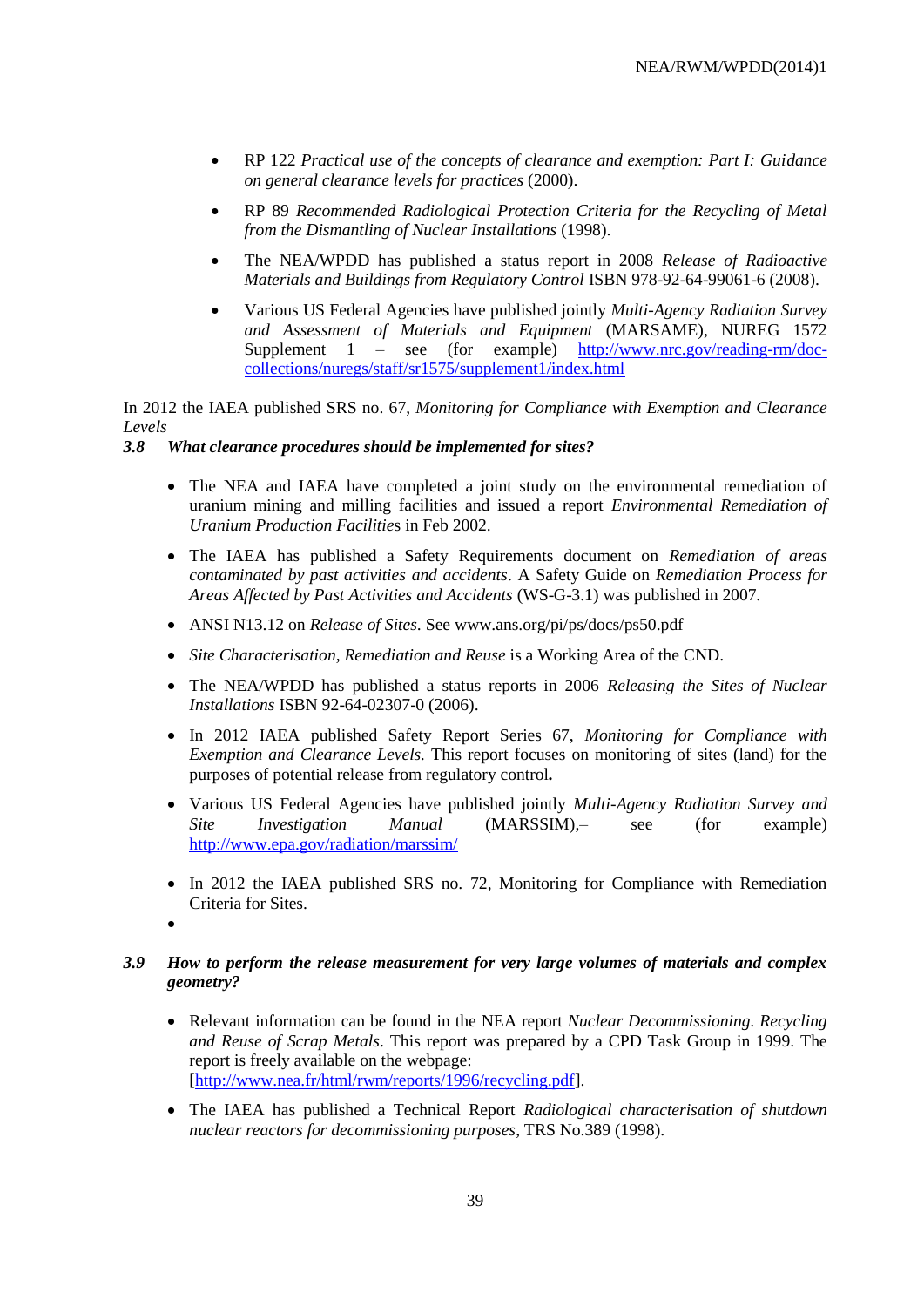## *3.10 What waste treatment technologies have been found to work and what have not?*

*3.10.1How are special waste items to be dealt with, e.g. large items and reactor internals?*

- Some information can be found in the Proceedings of the WPDD Topical Session on Materials Management. [\[http://www.nea.fr/html/rwm/docs/2002/rwm-wpdd2002-7.pdf\]](http://www.nea.fr/html/rwm/docs/2002/rwm-wpdd2002-7.pdf). See also: [Topical Session on Buildings & Sites Release and Reuse, Karlsruhe, Germany, 17-18](file://192.168.102.97/documents/2002/rwm/rwm-wpdd2002-8.pdf)  [June 2002](file://192.168.102.97/documents/2002/rwm/rwm-wpdd2002-8.pdf) [\[NEA/RWM/WPDD\(2002\)8\]](http://www2.oecd.org/oecdinfo/info.aspx?app=OLIScoteEN&Ref=NEA/RWM/WPDD(2002)8)*.*
- TECDOC-1572 was published by the IAEA in 2007 illustrating the results of a Coordinated Research Project on *Disposal of low and intermediate level decommissioning waste*. It includes cases of special waste items.
- The NEA/WPDD has published a study on *The Management of Large Components from Decommissioning to Storage and Disposal* [\[NEA/RWM/R\(2012\)8\]](http://www2.oecd.org/oecdinfo/info.aspx?app=OLIScoteEN&Ref=NEA/RWM/R(2012)8) to provide the basis for the different involved parties to reach convergence on the most relevant management option for large components from an overall point of view.
- *3.10.2What are good practices for volume reduction?*
	- The IAEA has published a Technical Report on the *Minimization of Radioactive Wastes from Decontamination and Decommissioning of Nuclear Facilities*, TRS No. 401 (2001).
- *3.10.3 What are technologies for treatment of high activity waste and mixed waste?*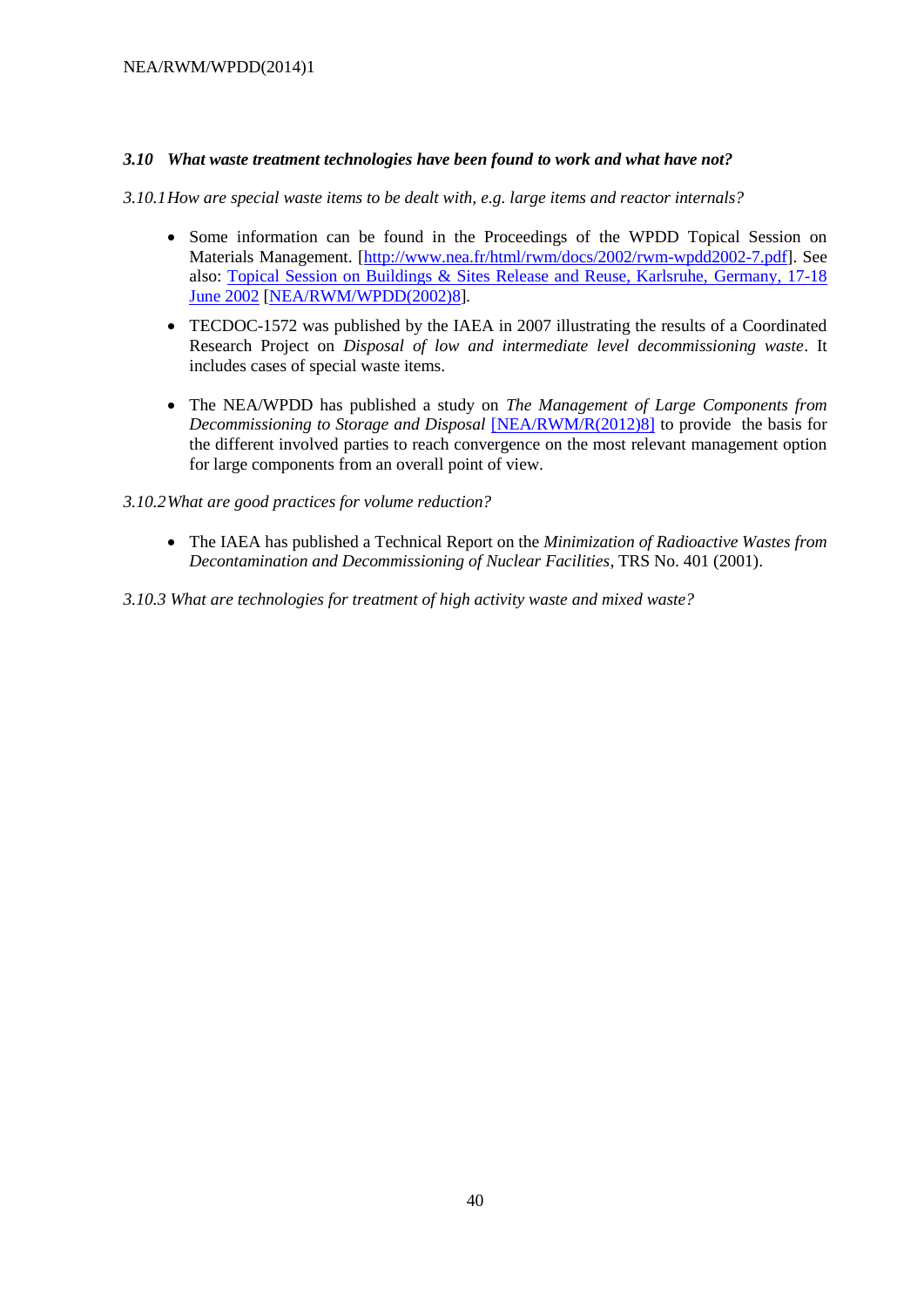#### <span id="page-40-0"></span>**4. Stakeholder Information and Involvement**

#### *4.1 Informing stakeholders on the safety and manageability of the D&D process*

- A compilation of papers on stakeholder involvement *What We Heard within WPDD on Stakeholder Involvement in Decommissioning, 2001-2004* is available at <http://www.nea.fr/html/rwm/docs/2006/rwm-wpdd2006-6.pdf>
- *Stakeholder Involvement in Decommissioning Nuclear Facilities: International Lessons Learn*t is available at http://www.nea.fr/html/rwm/reports/2007/nea6320-stakeholder.pdf
- The NEA/WPDD report (2002), see Section 1.1, reviews also stakeholder issues; See also the proceedings of the Tarragona Seminar, see Section 2.1.
- A series of reports from NEA FSC and CRPPH provide useful information on stakeholder issues generally:
	- *The Societal Aspects of Decision Making in Complex Radiological Situations,* Proceedings of an International Workshop, Villigen, Switzerland, 13-15 January 1998, OECD/NEA,1998.
	- *Better Integration of Radiation Protection in Modern Society:* Workshop Proceedings, Villigen Switzerland, 23-25 January 2001, OECD/NEA, 2001.
	- *Policy Issues in Radiological Protection Decision Making:* Summary of the 2nd Villigen (Switzerland) Workshop, January 2001, OECD/NEA 2001.
	- *The Regulator's Evolving Role and Image in Radioactive Waste Management*, NEA 2003, ISBN ISBN 92-64-02142-6
	- *Stakeholder Involvement Techniques*, NEA 2004[, NEA/RWM/FSC\(2004\)7](http://www2.oecd.org/oecdinfo/info.aspx?app=OLIScoteEN&Ref=NEA/RWM/FSC(2004)7)
	- *Stepwise Approach to Decision Making for Long-term Radioactive Waste Management*, NEA 2004, ISBN 92-64-02077-2
	- *Learning and Adapting to Societal Requirements for Radioactive Waste Managemen*t, NEA 2004, ISBN 92-64-02080-2
- WPDD and FSC held in 2005 a joint Topical session on *Stakeholder Involvement in Decommissioning Projects*. The Proceedings can be downloaded from the web-page [http://www.nea.fr/html/rwm/docs/2006/rwm-wpdd2006-5.pdf.](http://www.nea.fr/html/rwm/docs/2006/rwm-wpdd2006-5.pdf)
- *Public Perception, Public Relations Aspects of Decommissioning* is a Working Area of the CND.
- An IAEA Nuclear Energy Series report on *Overview of Stakeholder Involvement in Decommissioning* was published in 2009 (NW-T-2.5)**.**
- *EU Council Directive 2011/70/EURATOM establishing a Community framework for the responsible and safe management of spent fuel and radioactive waste*, including also D&D facilities and activities, establishes information to the public and public involvement in the decision making process.

#### *4.2 How can general public be involved in the EIA process?*

 Public Information, Consultation and Involvement in Radioactive Waste Management. An International Overview of Approaches and Experiences, NEA 2003, ISBN 92-64-02128-0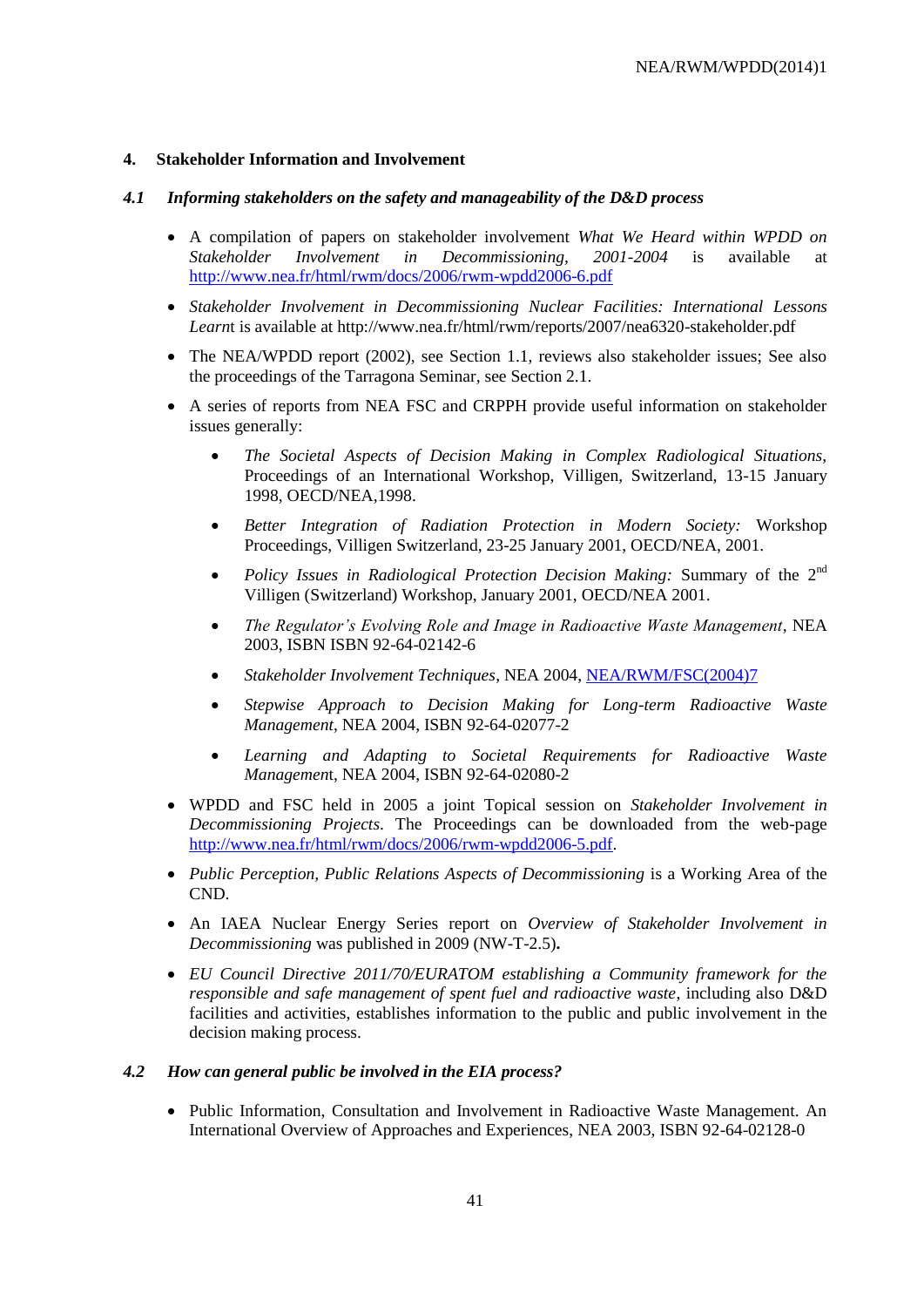- Further information on public involvement can be found in the proceedings of the WPDD Topical Session on Safety Case [\[NEA/RWM/WPDD\(2002\)2\]](http://www2.oecd.org/oecdinfo/info.aspx?app=OLIScoteEN&Ref=NEA/RWM/WPDD(2002)2) and the Status report *Achieving the Goals of the Decommissioning Safety Case* which was published in April 2005 [\[NEA/RWM/WPDD\(2005\)3\]](http://www2.oecd.org/oecdinfo/info.aspx?app=OLIScoteEN&Ref=NEA/RWM/WPDD(2005)3). This report is freely available at the NEA webpage [\[http://www.nea.fr/html/rwm/wpdd.html\]](http://www.nea.fr/html/rwm/wpdd.html).
- *Environmental and Socioeconomic Aspects of Decommissioning* is a Working Area of the CND.
- The IAEA has published a document in 2008 on socio-economic implications of decommissioning (TRS-464)
- See also stakeholder involvement in the previous section.

## *4.3 Who are the stakeholders?*

- See the NEA FSC and CRPPH reports; also WPDD/FSC joint Topical session and the Brochure. All mentioned in Section 4.1.
- The NEA/WPDD report of 2002, see Section 1.1, has relevant information. See also the proceedings of the Tarragona Seminar in Section 2.1.
- In 2009 the IAEA published a document discussing the identification of stakeholders, *An Overview of Stakeholder Involvement in Decommissioning* (NW-T-2.5, 2009).
- The IAEA, together with NEA, EC and WNA has organised an international conference on lessons learned from decommissioning and the safe termination of nuclear practices in December 2006, where social aspects and stakeholder involvement have been discussed. The Proceedings were published in 2007 (see App. C under Other)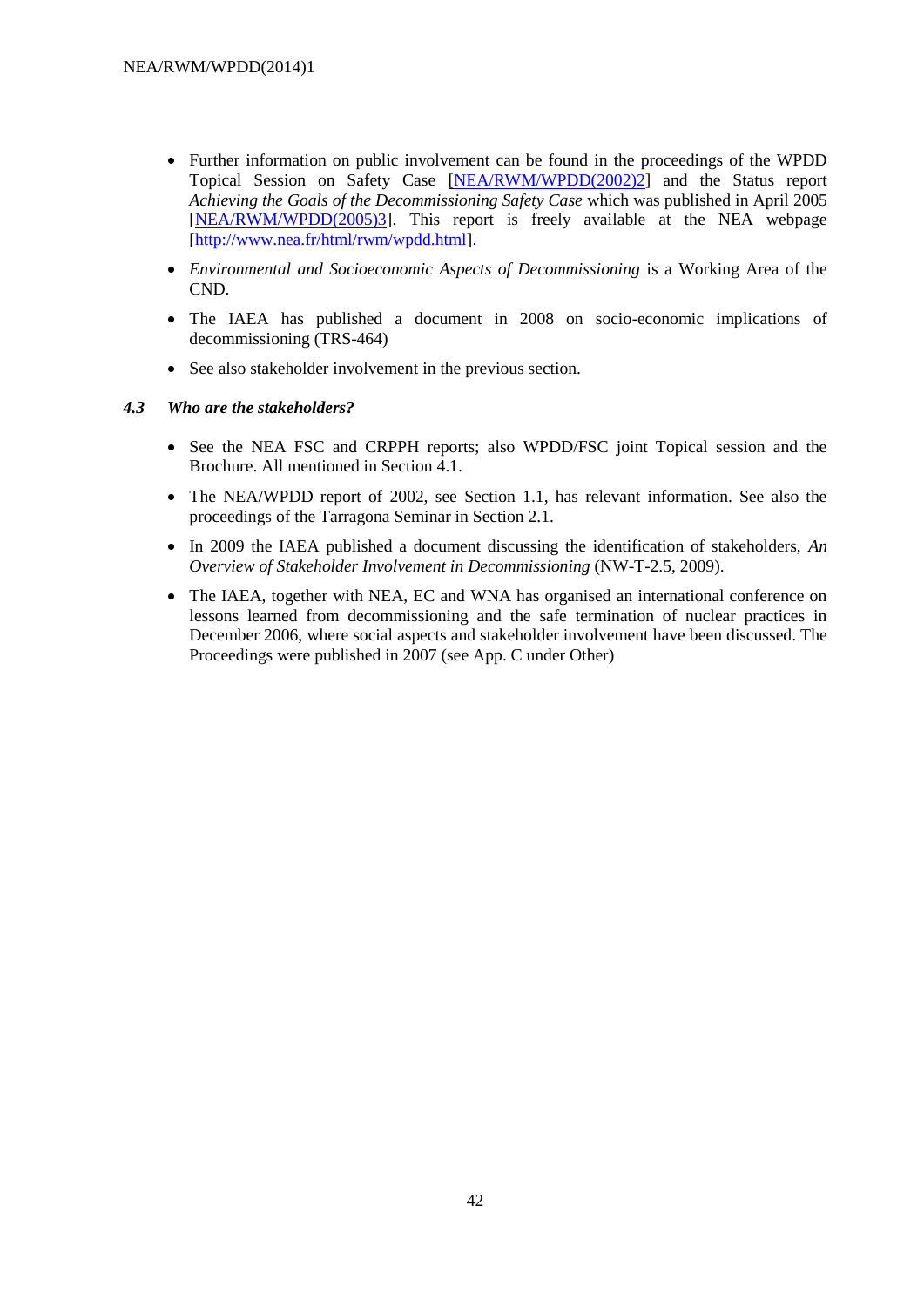## <span id="page-42-0"></span>**5. Transition Phase**

#### *5.1 What are the special aspects of the transition phase from facility operation to decommissioning?*

- The CSNI Special Expert group on *Human and Organizational Factors* organized a workshop on management of change in 2001 and published in June 2004 a paper on *Managing and Regulating Organisational Change in Nuclear Installations*, CSNI Technical Opinion Papers - No. 5, NEA No. 5348, ISBN: 92-64-02069-1, available on the Web at: [\[http://www.nea.fr/html/nsd/reports/2004/nea5348-change.pdf\]](http://home.nea.fr/html/nsd/reports/2004/nea5348-change.pdf). The Special Expert Group also co-organised the session on *Management of Transition and Change throughout Decommissioning* during the Workshop on *Safe, Efficient, and Cost-effective Decommissioning* held in Rome September 2004, see proceedings on CD-Rom.
- The NEA Special Expert Group on Human and Organizational factors (SEGHOF) discussed the transition phase during its meeting following the NEA Rome workshop *Safe, Efficient, and Cost-effective Decommissioning* held in Rome September 2004. See Rome workshop proceedings in Appendix A.
- IAEA has published a Technical Report on *Transition from Operation to Decommissioning of Nuclear Installations* (TRS 420), as well as two Safety Reports, *Managing the Early Termination of Operation of Nuclear Power Plants (SRS-31)* and *Safety Considerations in the Transition from Operations to Decommissioning* (SRS 36).
- The IAEA Safety Requirements (WS-R-2, WS-R-5) and Safety Guides (WS-G-2.1, WS-G-2.2, and WS-G-2.4) also provide recommendations on safety considerations during the transition phase from operation to decommissioning.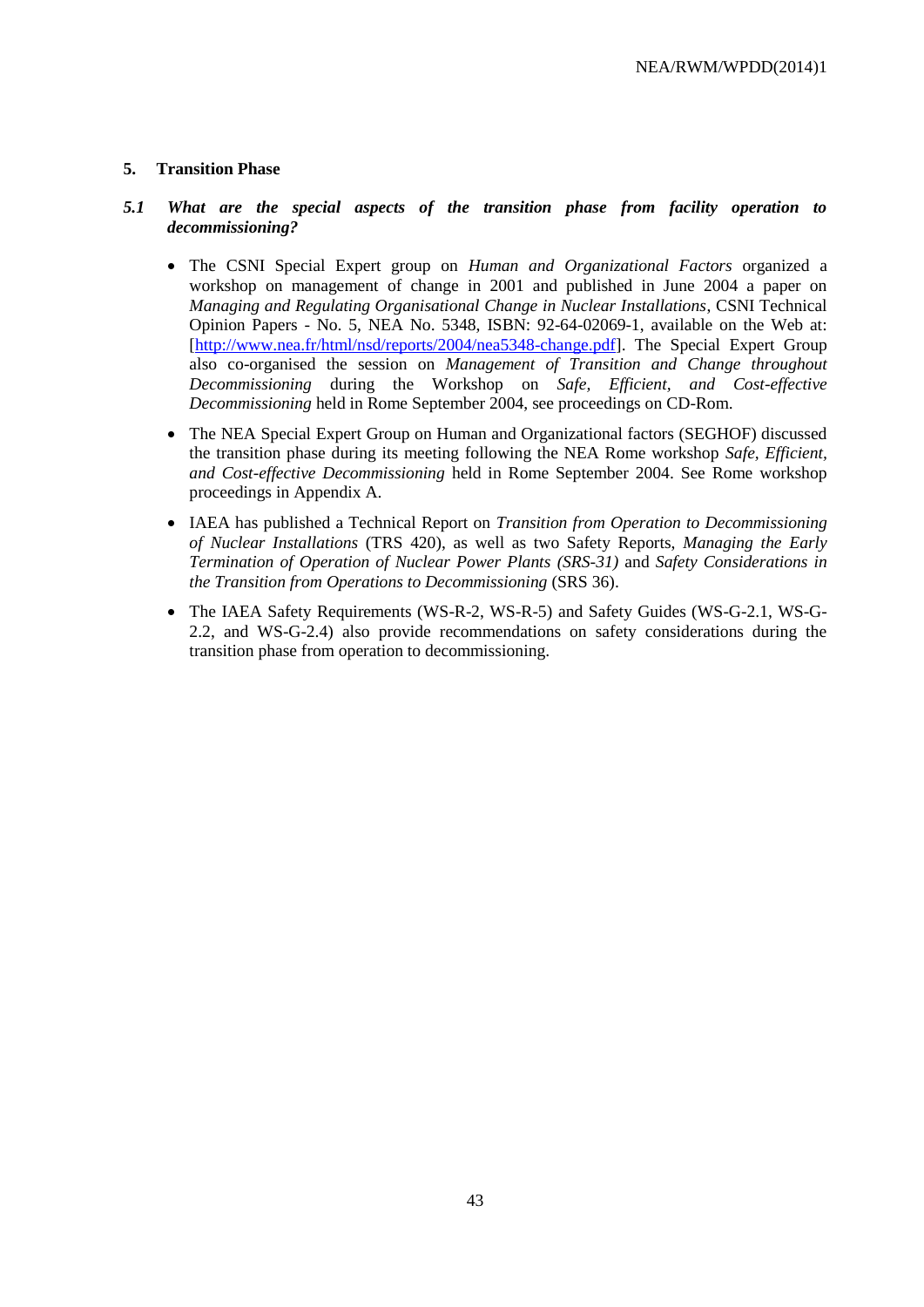# **ANNEX A**

# <span id="page-43-0"></span>**List of NEA Documents on Decommissioning and Dismantling of Nuclear Facilities**

**Up to 2003**

| <b>Document Type</b>                                       | <b>Titles</b>                                                                                                                | <b>NEA References</b>                                                               |
|------------------------------------------------------------|------------------------------------------------------------------------------------------------------------------------------|-------------------------------------------------------------------------------------|
| Report<br><b>Free</b><br>OECD/NEA/CPD,<br>IAEA, EC<br>1999 | A Proposed Standardised List of Items for<br>Costing Purposes in the Decommissioning<br>of Nuclear Installations             | http://www.nea.fr/html/rwm/reports/199<br>9/costlist.pdf                            |
| Report<br><b>Free</b><br>2002                              | The Decommissioning and Dismantling of<br>Nuclear Facilities: Status, Approaches,<br>Challenges. Available also in French.   | ISBN 92-64-18488-0<br>www.nea.fr/html/rwm/reports/2002/371<br>4-decommissioning.pdf |
| Report<br><b>For Sale</b><br>Feb 2002                      | <b>Environmental Remediation of Uranium</b><br><b>Production Facilities</b>                                                  | OECD Code: 662002041P1                                                              |
| Report<br><b>Free</b><br>Sep 2004                          | Removal of Regulatory Controls for<br>Materials and Sites. National Regulatory<br>Positions                                  | <b>NEA/RWM/RF(2004)6</b><br>[http://www.nea.fr/html/rwm/regulator-<br>forum.html    |
| Report<br><b>Free</b><br><b>OECD/NEA/CPD</b>               | <b>Decontamination Techniques</b><br>Used in Decommissioning Activities                                                      | http://www.nea.fr/html/rwm/reports/199<br>9/decontec.pdf                            |
| Report<br><b>Free</b><br><b>OECD/NEA/CPD</b>               | Recycling and Reuse of Scrap Metals: A<br>Report by a Task Group of the NEA Co-<br>operative Programme on<br>Decommissioning | http://www.nea.fr/html/rwm/reports/199<br>$6$ /recycling.pdf                        |
| Report<br><b>Free</b><br><b>OECD/NEA/CPD</b>               | The NEA Co-operative Programme on<br>Decommissioning: The First Ten Years<br>1985-95                                         | http://www.nea.fr/html/rwm/reports/199<br>6/decommissioning.pdf                     |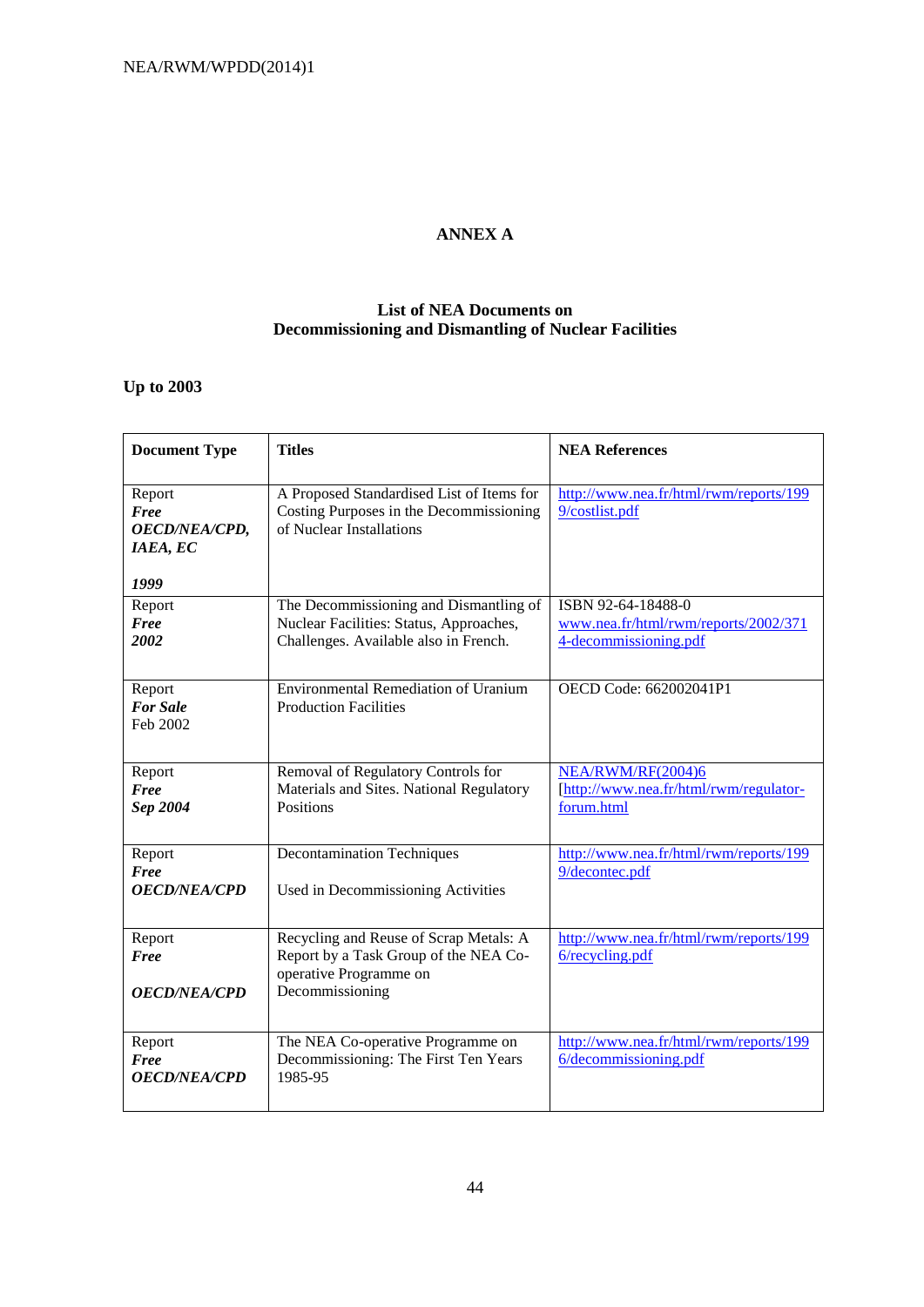| Report<br><b>For Sale</b><br>(NDC) 2003 | Decommissioning Nuclear Power Plants.<br>Policies, Strategies and Costs                                                                                      | ISBN 92-64-10431-3<br>http://www.oecdbookshop.org/oecd/disp<br>lay.asp?TAG=X2PAO8XX5X197X286<br>EVH6Q&CID=&LANG=EN&SF1=DI<br>&ST1=5LMQCR2K1S6L |
|-----------------------------------------|--------------------------------------------------------------------------------------------------------------------------------------------------------------|------------------------------------------------------------------------------------------------------------------------------------------------|
| Report<br><b>Free</b><br>$(CNRA)$ 2003  | The Regulatory Challenges of<br>Decommissioning Nuclear Reactors. Also<br>available in French.                                                               | ISBN 92-64-02120-5<br>www.nea.fr/html/nsd/reports/nea4375-<br>decommissioning.pdf                                                              |
| <b>Brochure</b><br><b>Free</b><br>2004  | Decommissioning of Nuclear Power<br>Facilities, It can and has been done<br>(Illustrated eight-page brochure, 2004).<br>Available also in Italian and French | www.nea.fr/html/rwm/reports/2004/nea5<br>728-decom.pdf                                                                                         |
| Proceedings<br><b>Free</b>              | Topical Session on the Decommissioning<br>and Dismantling Safety Case, Paris, 5<br>December 2001                                                             | NEA/RWM/WPDD(2002)2<br>www.nea.fr/html/rwm/docs/2002/rwm-<br>wpdd2002-2.pdf                                                                    |
| Proceedings<br><b>Free</b>              | <b>Topical Session on Materials</b><br>Management, Paris, 6 December 2001                                                                                    | NEA/RWM/WPDD(2002)7<br>www.nea.fr/html/rwm/docs/2002/rwm-<br>wpdd2002-7.pdf                                                                    |
| Proceedings<br><b>Free</b>              | Topical Session on Buildings & Sites<br>Release and Reuse, Karlsruhe, Germany,<br>7-10 June 2002                                                             | NEA/RWM/WPDD(2002)8<br>www.nea.fr/html/rwm/docs/2002/rwm-<br>$wydd2002-8.pdf$                                                                  |
| Proceedings<br><b>For Sale</b><br>2004  | Strategy Selection for the<br>Decommissioning of Nuclear Facilities.<br>Seminar Proceedings, Tarragona, Spain,<br>1-4 September 2003                         | ISBN 92-64-01671-6<br>www.oecdbookshop.org/oecd/display.as<br>$p?sfl = identifiers&st1=662004091P1$                                            |
| Proceedings<br><b>Free</b><br>2003      | <b>Topical Session on Liabilities</b><br>Identification and Long-term<br>Management at the National Level, Paris<br>France, March 2003                       | NEA/RWM/(2003)14<br>www.nea.fr/html/rwm/docs/2003/rwm20<br>03-14.pdf                                                                           |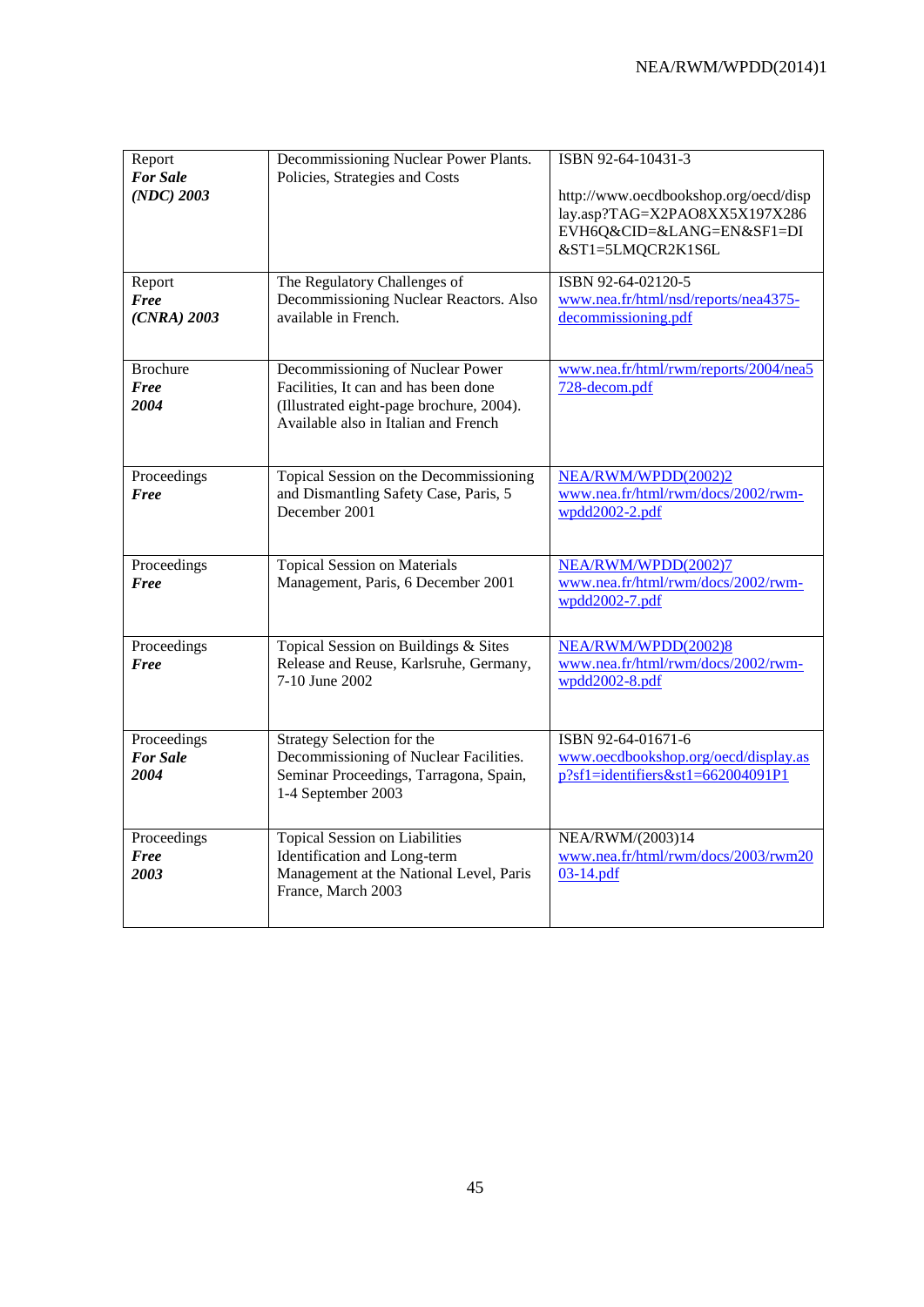# **2004-present**

| Report<br><b>Free</b><br>2004      | Managing and Regulating Organisational<br>Change in Nuclear Installations June 2004<br>This publication is also available in<br>French         | CSNI Technical Opinion Papers - No. 5<br>http://www.nea.fr/html/nsd/reports/2004/<br>nea5348-changements.pdf |
|------------------------------------|------------------------------------------------------------------------------------------------------------------------------------------------|--------------------------------------------------------------------------------------------------------------|
| Proceedings<br><b>Free</b><br>2005 | Safe, Efficient, and Cost-Effective<br>Decommissioning. Proceedings from a<br>workshop, Rome, Italy, 6-10 September<br>2004                    | Set of 5 CD-Roms<br>Contact NEA Secretariat                                                                  |
| Report<br><b>Free</b><br>2005      | Safe, Efficient, and Cost-Effective<br>Decommissioning. Conclusions and final<br>Stocktaking.<br>Workshop September 6-10, 2004, Rome,<br>Italy | NEA/RWM/WPDD(2005)6<br>http://www.nea.fr/html/rwm/docs/2005/r<br>wm-wpdd2005-6.pdf                           |
| Report<br><b>Free</b><br>2005      | Achieving the Goals of the<br>Decommissioning Safety Case.<br>Also available in French.                                                        | ISBN 92-64-01068-8<br>www.nea.fr/html/rwm/docs/2005/rwm-<br>$wydd2005-3.pdf$                                 |
| Report<br><b>Free</b><br>2004      | Topical Session on Funding Issues in<br>Connection with Decommissioning of<br>Nuclear Power Plants, Paris, France 9<br>November 2004           | NEA/RWM/WPDD(2005)4/PROV<br>http://www.nea.fr/html/rwm/docs/2005/r<br>wm-wpdd2005-4.pdf                      |
| Report<br><b>Free</b><br>2006      | Selecting Strategies for the<br>Decommissioning of Nuclear Facilities. A<br>status report, February 8, 2006.                                   | ISBN 92-64-02305-4<br>http://www.nea.fr/html/rwm/docs/2006/r<br>wm-wpdd2006-1.pdf                            |
| Report<br><b>Free</b><br>2006      | Decommissioning Funding. Ethics,<br>Implementation, Uncertainties. A status<br>report, Paris Mar 2006                                          | NEA/RWM/WPDD(2006)3/REV1<br>(in preparation)                                                                 |
| Report<br><b>Free</b><br>2006      | Releasing the Sites of Nuclear<br>Installations. A status report. A status<br>report Mar 2006                                                  | ISBN 92-64-02307-0<br>http://www.nea.fr/html/rwm/docs/2006/r<br>wm-wpdd2006-4.pdf                            |
| Report<br><b>Free</b><br>2006      | Proceedings of the Topical Session on<br>Stakeholder involvement in<br>Decommissioning Projects - WPDD-6<br>Meeting - November 14, 2005        | NEA/RWM/WPDD(2006)5<br>http://www.nea.fr/html/rwm/docs/2006/r<br>wm-wpdd2006-5.pdf                           |
| Report<br><b>Free</b><br>2006      | The NEA Co-operative Programme on<br>Decommissioning A Decade of Progress                                                                      | ISBN:92-64-02332-1<br>http://www.nea.fr/html/rwm/reports/200<br>6/nea6185-decommissioning.pdf                |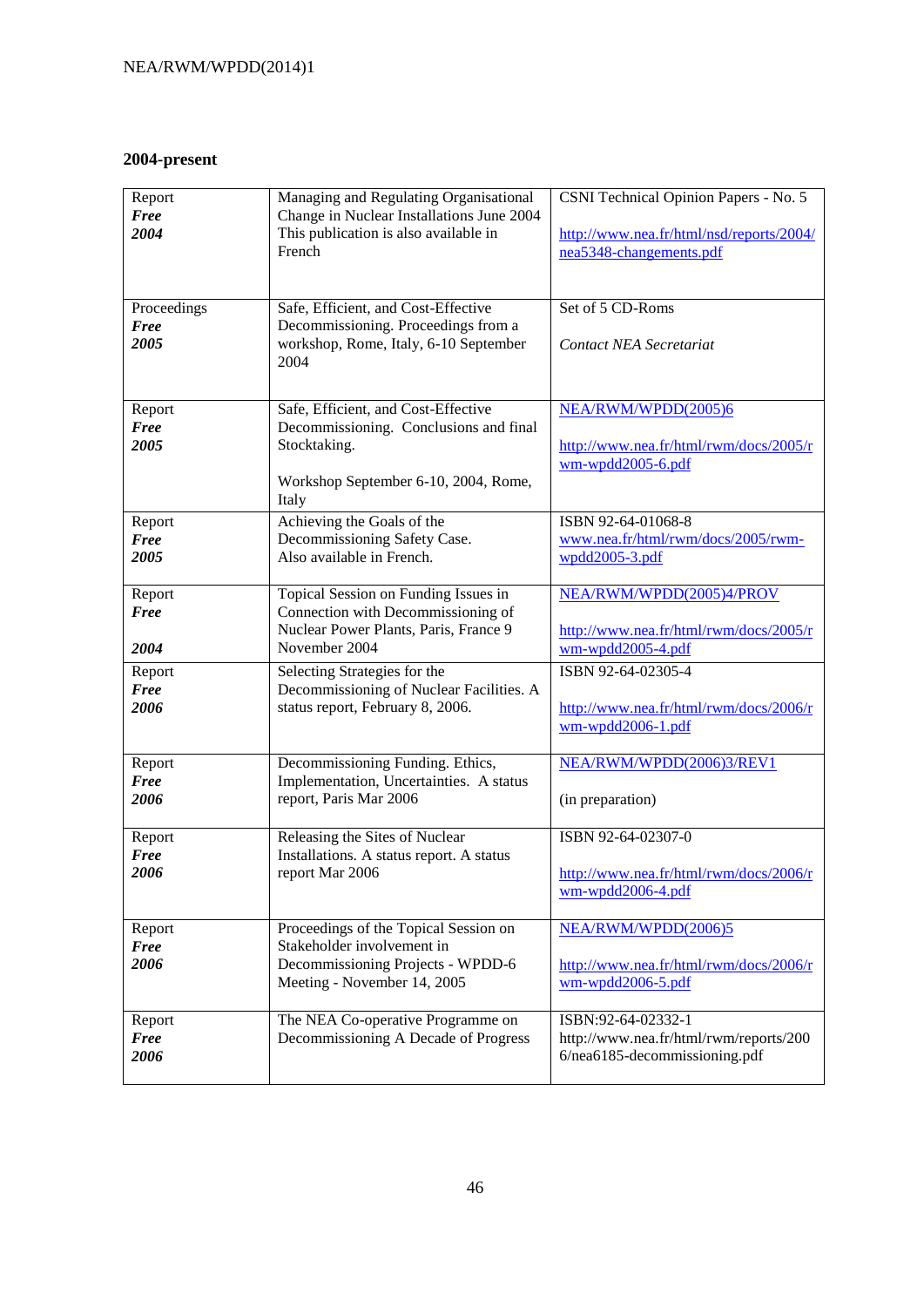| Report<br><b>Free</b><br>2006         | Radioactivity Measurements at<br>Regulatory Release Levels: A Task Group<br>Report                                                                                                                                                     | ISBN:92-64-02319-4<br>http://www.nea.fr/html/rwm/reports/200<br>6/nea6186-release.pdf                                                                                                               |
|---------------------------------------|----------------------------------------------------------------------------------------------------------------------------------------------------------------------------------------------------------------------------------------|-----------------------------------------------------------------------------------------------------------------------------------------------------------------------------------------------------|
| Proceedings<br>2006<br><b>Free</b>    | A Map of International Activities on<br>Decommissioning and Dismantling:<br>October 2006                                                                                                                                               | NEA/RWM/WPDD(2006)10<br>http://www.nea.fr/html/rwm/docs/2006/r<br>wm-wpdd2006-10.pdf                                                                                                                |
| Report<br>2006<br><b>Free</b>         | What We Heard within WPDD on<br>Stakeholder Involvement in<br>Decommissioning, 2001-2004: A<br><b>Compilation of Papers</b>                                                                                                            | NEA/RWM/WPDD(2006)6<br>http://www.nea.fr/html/rwm/docs/2006/r<br>wm-wpdd2006-6.pdf                                                                                                                  |
| Report<br>2006<br><b>Free</b>         | Stakeholder Involvement in<br>Decommissioning Nuclear Facilities:<br><b>International Lessons Learnt</b>                                                                                                                               | ISBN: 978-92-64-99011-1<br>http://www.nea.fr/html/rwm/reports/200<br>7/nea6320-stakeholder.pdf                                                                                                      |
| Proceedings GD<br>2007<br><b>Free</b> | Emerging Trends and Issues in<br><b>Regulatory Practices during</b><br>Decommissioning and Dismantling of<br>Nuclear Power Plants. Proceedings of the<br>WPDD Topical Session held on 24<br>October 2006                               | NEA/RWM/WPDD(2007)3<br>http://www.nea.fr/documents/ok/2007/r<br>wm/rwm-wpdd2007-3.pdf                                                                                                               |
| Proceedings GD<br>2007<br><b>Free</b> | Approaches and Practices in<br>Decommissioning of Facilities and<br>Management of Radioactive Waste from<br>Non-nuclear Fuel Cycle Related<br>Activities: Proceedings of the Topical<br>Session at the 40th Meeting of the<br>RWMC.    | <b>NEA/RWM(2007)9</b><br>http://www.nea.fr/documents/2007/rwm/<br>rwm2007-9.pdf                                                                                                                     |
| Proceedings GD<br>2008<br><b>Free</b> | Risks and Uncertainties in<br>Decommissioning Cost Estimates:<br>Proceedings of the Topical Session at the<br>1 <sup>st</sup> Meeting of the DCEG.                                                                                     | NEA/RWM/WPDD(2008)6<br>http://www.nea.fr/documents/2008/rwm/<br>rwm2008-6.pdf                                                                                                                       |
| Proceedings GD<br>2008<br><b>Free</b> | Human and Organisational factors in<br>Decommissioning: Proceedings of the<br>Topical Session at the 8th Meeting of the<br>WPDD.                                                                                                       | NEA/RWM/WPDD(2008)8<br>http://www.nea.fr/documents/2008/rwm/<br>rwm2008-8.pdf                                                                                                                       |
| Report<br>2008<br><b>Free</b>         | Regulating the Decommissioning of<br>Nuclear Facilities. Relevant Issues and<br>Emerging Practices.<br>Dispositions réglementaires pour le<br>déclassement des installations nucléaires.<br>Points importants et pratiques émergentes. | ISBN: 978-92-64-99059-3<br>http://www.nea.fr/html/rwm/reports/200<br>8/ne6401-decommissioning.pdf<br>ISBN: 978-92-64-99060-9<br>http://www.nea.fr/html/rwm/reports/200<br>8/ne6402-declassement.pdf |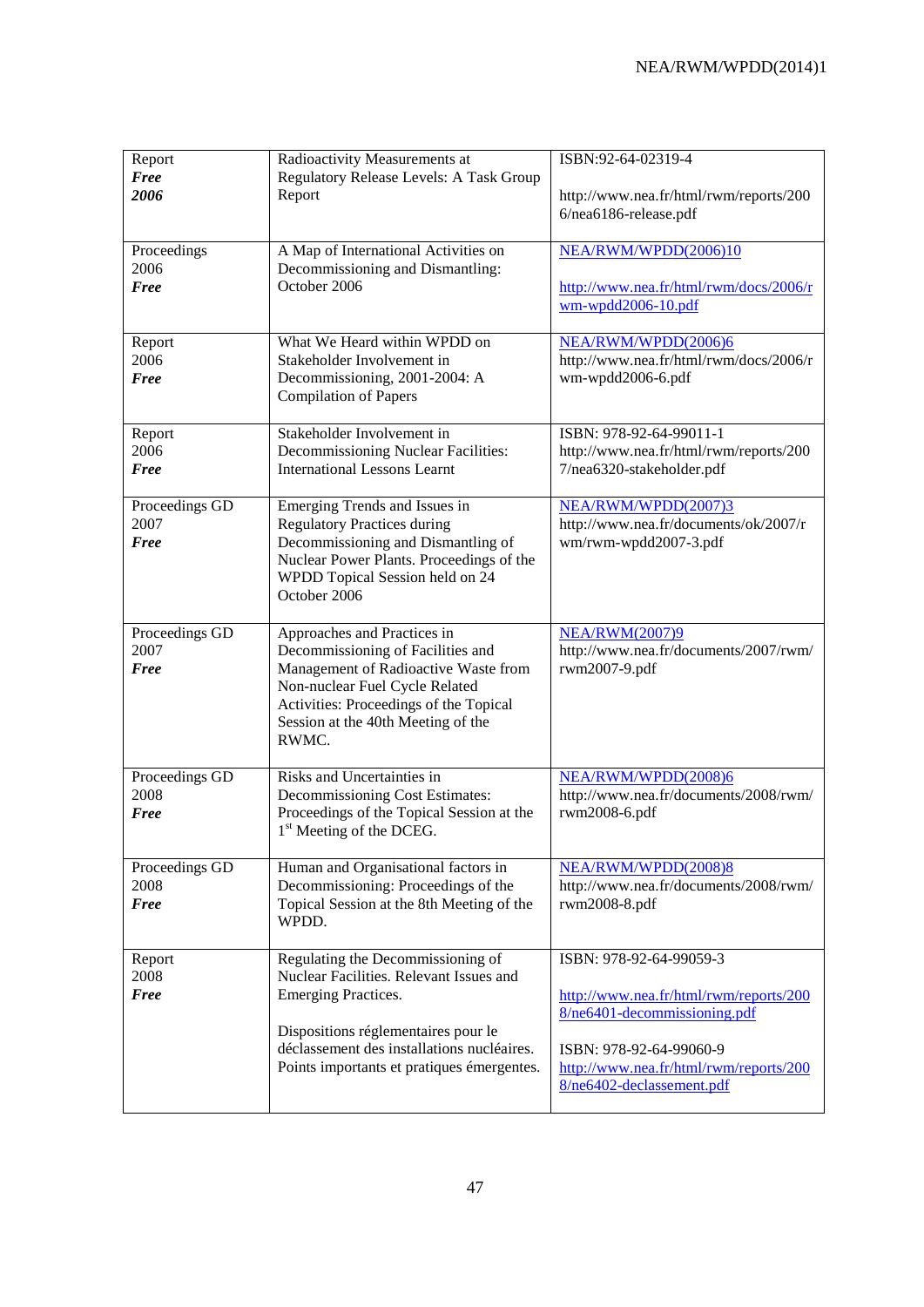| Report             | Release of Radioactive Materials and                  | ISBN: 978-92-64-99061-6                |
|--------------------|-------------------------------------------------------|----------------------------------------|
| 2008               | Buildings from Regulatory Control. A                  | http://www.nea.fr/html/rwm/reports/200 |
| <b>Free</b>        | Status Report.                                        | 8/nea6403-regulatory.pdf               |
|                    |                                                       |                                        |
|                    | Libération des matériaux et bâtiments                 | ISBN 978-92-64-99062-3                 |
|                    | radioactifs du contrôle réglementaire.                | http://www.nea.fr/html/rwm/reports/200 |
|                    | Rapport de synthèse.                                  | 9/nea6404_Liberatin_des_materiaux.pdf  |
|                    |                                                       |                                        |
| Proceedings GD     |                                                       | NEA/RWM/WPDD(2009)3                    |
|                    | Applying Decommissioning Experience                   | www.nea.fr/html/rwm/docs/2009/rwm-     |
| 2009               | to the Design and Operation of New                    |                                        |
| <b>Free</b>        | Nuclear Power Plants: Proceedings of the              | wpdd2009-3.pdf                         |
|                    | Topical Session at the 9 <sup>th</sup> Meeting of the |                                        |
|                    | WPDD.                                                 |                                        |
|                    |                                                       |                                        |
| Illustrated eight- | Decommissioning of Nuclear Facilities.                | www.nea.fr/html/rwm/reports/2009/nea6  |
| page Brochure      | "It can and has been done"                            | 829-decommissioning.pdf                |
| 2009               |                                                       |                                        |
| <b>Free</b>        | Démantèlement des installations                       |                                        |
|                    | nucléaires. "C'est possible et cela a été             | http://www.nea.fr/rwm/reports/2010/nea |
|                    | fait".                                                | 6830-demantelement.pdf                 |
|                    |                                                       |                                        |
|                    | Il Decommissioning degli Impianti                     | http://www.nea.fr/rwm/reports/2010/nea |
|                    | Nucleari. "Si può, ed é stato fatto."                 | 6955-Decommissioning-brochure-         |
|                    |                                                       | ITA.pdf                                |
|                    |                                                       |                                        |
|                    |                                                       |                                        |
|                    | Stilllegung Technischer Anlagen:                      | http://www.nea.fr/rwm/reports/2010/nea |
|                    | "Machbar und Gemacht"                                 | 6822-stilllegung-planche.pdf           |
|                    |                                                       |                                        |
|                    | Avveckling as kärntekniska anläggningar               | http://www.oecd-                       |
|                    | "Det har gjorts och kan göras igen"                   | nea.org/rwm/reports/2011/nea6983-      |
|                    |                                                       | decommissioning-SWE.pdf                |
|                    |                                                       |                                        |
|                    |                                                       | http://www.oecd-                       |
|                    | 核設施除役"可行且有成功案例"                                       | nea.org/rwm/reports/2012/nea7126-      |
|                    |                                                       | decommissioning-ch.pdf                 |
|                    |                                                       |                                        |
| Document           | A Map of International Activities on                  | NEA/RWM/WPDD(2009)9                    |
| 2009               | Decommissioning and Dismantling -                     | www.nea.fr/html/rwm/docs/2009/rwm-     |
|                    |                                                       |                                        |
| GD                 | January 2010.                                         | $wpdd2009-9.pdf$                       |
| <b>Free</b>        |                                                       |                                        |
|                    |                                                       |                                        |
| Report             | Applying Decommissioning Experience                   | ISBN: 978-92-64-99118-7                |
| 2010               | to the Design and Operation of New                    |                                        |
| <b>Free</b>        | Plants                                                | http://www.nea.fr/rwm/reports/2010/nea |
|                    |                                                       | 6924-applying-decommissioning.pdf      |
|                    |                                                       |                                        |
|                    | Intégration du retour d'expérience du                 |                                        |
|                    | démantèlement à la conception et                      |                                        |
|                    | l'exploitation des futures centrales                  | ISBN: 978-92-64-99130-9                |
|                    | nucléaires                                            | http://www.nea.fr/rwm/reports/2010/nea |
|                    |                                                       | 6946-integration-conception.pdf        |
|                    |                                                       |                                        |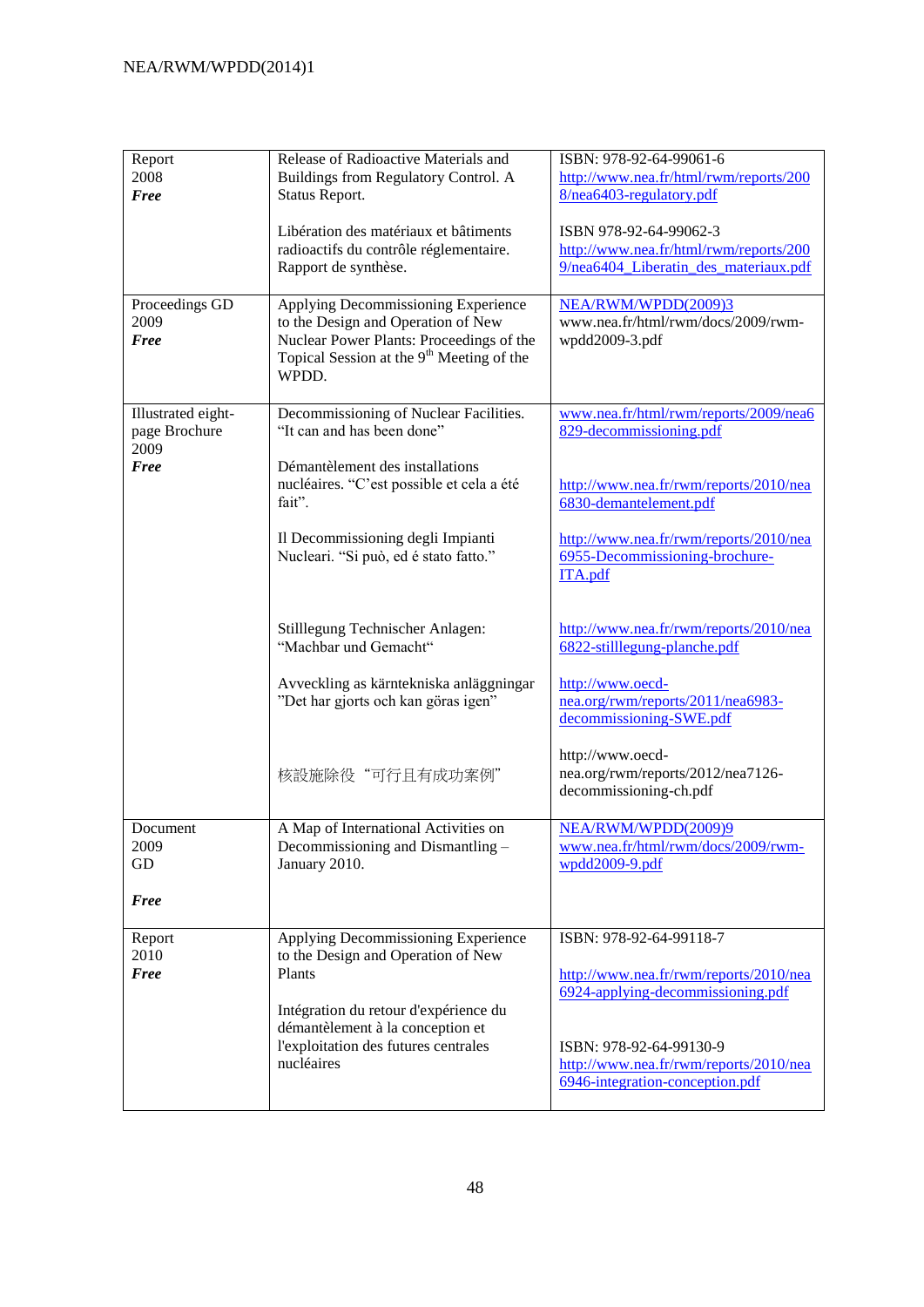| Report              | Towards Greater Harmonisation of                                        | ISBN: 978-92-64-99093-7                                                     |
|---------------------|-------------------------------------------------------------------------|-----------------------------------------------------------------------------|
| 2010                | <b>Decommissioning Cost Estimates</b>                                   |                                                                             |
| <b>Free</b>         | Vers une harmonisation des estimations<br>des coûts du déclassement     | http://www.nea.fr/rwm/reports/2010/nea<br>6867-harmonisation.pdf            |
|                     |                                                                         | ISBN: 978-92-64-99094-4                                                     |
|                     |                                                                         | http://www.nea.fr/rwm/reports/2010/nea                                      |
|                     |                                                                         | 6868-harmonisation-FR.pdf                                                   |
| Report              | Cost Estimation for Decommissioning:                                    | ISBN: 978-92-64-99133-0                                                     |
| 2010<br><b>Free</b> | An International Overview of Cost<br>Elements, Estimation Practices and |                                                                             |
|                     | <b>Reporting Requirements</b>                                           | www.nea.fr/rwm/reports/2010/nea6831-<br>cost-estimation-decommissioning.pdf |
|                     |                                                                         |                                                                             |
| Report              | Decommissioning Considerations for                                      | ISBN: 978-92-64-99132-3                                                     |
| 2010                | <b>New Nuclear Power Plants</b>                                         | www.nea.fr/rwm/reports/2010/nea6833-                                        |
| <b>Free</b>         |                                                                         | decommissioning-considerations.pdf                                          |
|                     |                                                                         | Free on request to <b>nea@nea.fr</b>                                        |
| Document            | A Map of International Activities on                                    | NEA/RWM/WPDD(2010)10                                                        |
| 2010                | Decommissioning and Dismantling -                                       | http://www.oecd-                                                            |
| GD                  | November 2011.                                                          | nea.org/documents/2010/rwm/rwm-                                             |
| <b>Free</b>         |                                                                         | wpdd2010-10.pdf                                                             |
|                     |                                                                         |                                                                             |
| Report              | Remote Handling Techniques in                                           | <b>NEA/RWM/R(2011)2</b>                                                     |
| 2011                | Decommissioning                                                         |                                                                             |
| <b>Free</b>         |                                                                         |                                                                             |
| Report              | Decontamination and Dismantling of                                      | <b>NEA/RWM/R(2011)1</b>                                                     |
| 2011                | <b>Radioactive Concrete Structures</b>                                  |                                                                             |
| <b>Free</b>         |                                                                         |                                                                             |
| Proceedings         | Special Seminar Commemorating the 10th                                  | http://www.oecd-                                                            |
| 2011                | Anniversary of the WPDD                                                 | nea.org/rwm/wpdd/10/index.html                                              |
| <b>Free</b>         |                                                                         |                                                                             |
| Document            | A Map of International Activities on                                    | NEA/RWM/WPDD(2012)4                                                         |
| 2011                | Decommissioning and Dismantling -                                       |                                                                             |
| GD                  | February 2012.                                                          | http://www.oecd-                                                            |
|                     |                                                                         | nea.org/rwm/docs/2012/rwm-wpdd2012-                                         |
| <b>Free</b>         |                                                                         | 4.pdf                                                                       |
| Report              | <b>International Structure for</b>                                      | ISBN 978-92-64-99173-6                                                      |
| 2012                | Decommissioning Costing (ISDC) of                                       |                                                                             |
| <b>Free</b>         | <b>Nuclear Installations</b>                                            | http://www.oecd-                                                            |
|                     |                                                                         | nea.org/rwm/reports/2012/ISDC-<br>nuclear-installations.pdf                 |
|                     |                                                                         |                                                                             |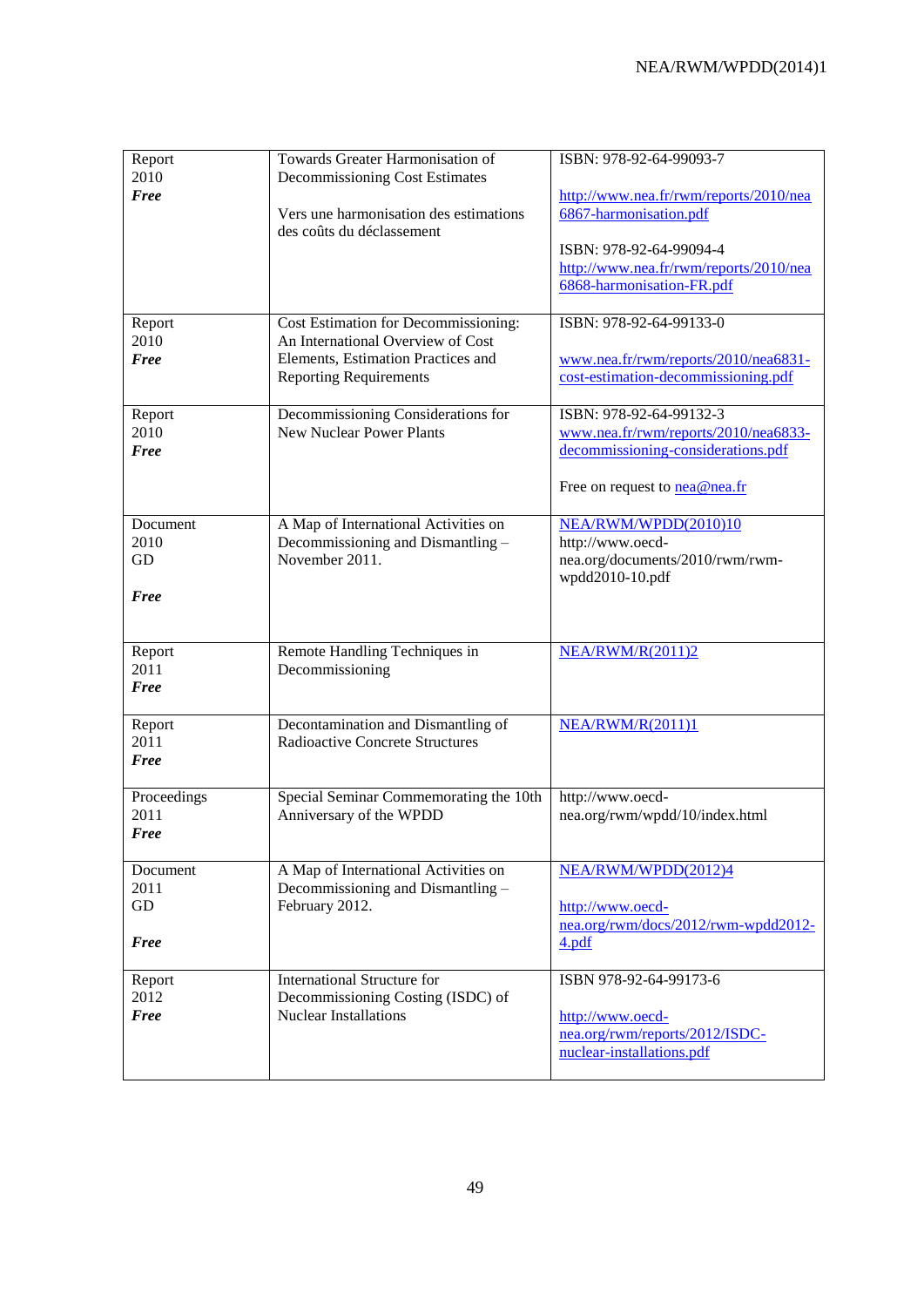| Flyer<br>2012                      | <b>Estimation of Nuclear Facility</b><br>Decommissioning Costs - Current Status                                                                                          | http://www.oecd-<br>nea.org/rwm/wpdd/documents/WPDD-                                                   |
|------------------------------------|--------------------------------------------------------------------------------------------------------------------------------------------------------------------------|--------------------------------------------------------------------------------------------------------|
| <b>Free</b>                        | and Prospects<br>Estimation des coûts du démantèlement<br>des installations nucléaires - État des lieux<br>et perspectives                                               | flyer-mar2012.pdf<br>http://www.oecd-<br>nea.org/rwm/wpdd/documents/WPDD-<br>$flyer-sep2012-FR_v2.pdf$ |
|                                    | 核設施除役成本估算 現狀與展望                                                                                                                                                          | http://www.oecd-<br>nea.org/rwm/wpdd/documents/WPDD%<br>20flyer-mar2012-chinese-v2.pdf                 |
|                                    | Abschätzung und Vergleichbarkeit der<br>Kosten für die Stilllegung kerntechnischer<br>Anlagen aktueller - Stand und Aussichten                                           | http://www.oecd-<br>nea.org/rwm/wpdd/documents/WPDD%<br>20flyer-mar2012-ger_v3.pdf                     |
|                                    | 原子力施設の廃止措置に伴う費 用の<br>現状と見通し<br>見積り                                                                                                                                       | http://www.oecd-<br>nea.org/rwm/wpdd/documents/WPDD-<br>flyer-mar2012-japanese-v3.pdf                  |
| Report<br>2012<br><b>Free</b>      | The Management of Large Components<br>from Decommissioning to Storage and<br>Disposal                                                                                    | $[NEA/RWM/R(2012)8]$<br>http://www.oecd-<br>nea.org/rwm/docs/2012/rwm-r2012-<br>8.pdf                  |
| Proceedings<br>2012<br><b>Free</b> | The Workshop on Radiological<br>Characterisation for Decommissioning                                                                                                     | http://www.oecd-nea.org/rwm/wpdd/rcd-<br>workshop/index.html                                           |
| Document<br>2012<br>GD<br>Free     | Sourcebook of the IAEA, EC and NEA<br>References in Decommissioning (former<br>Map of International Activities on<br>Decommissioning and Dismantling) –<br>February 2013 | NEA/RWM/WPDD(2013)1<br>http://www.oecd-<br>nea.org/rwm/reports/2013/rwm-<br>wpdd2013-1.pdf             |
| Report<br>2013<br><b>Free</b>      | Cost Control Guide for Decommissioning<br>of Nuclear Installations                                                                                                       | [NEA/RWM/R(2012)10]                                                                                    |
| Report<br>2013<br><b>Free</b>      | Radiological Characterisation for<br>Decommissioning of Nuclear Installations                                                                                            | [NEA/RWM/WPDD(2013)2]                                                                                  |

Other NEA reports of possible relevance to D&D that may be downloaded from the NEA webpage [\[http://www.nea.fr/html/pub/ret.cgi?div=RP\]](http://www.nea.fr/html/pub/ret.cgi?div=RP).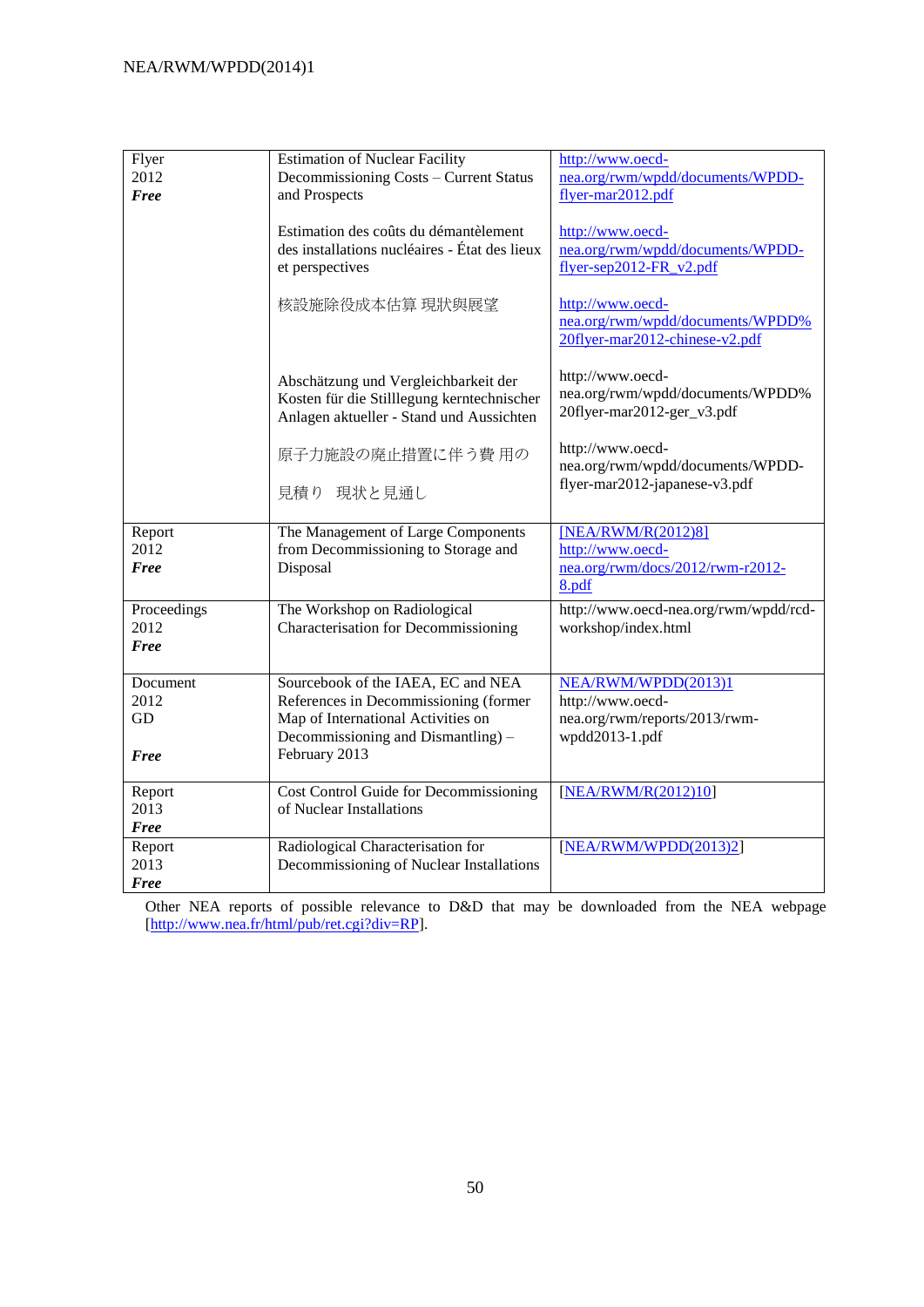# <span id="page-50-0"></span>**ANNEX B**

## **List of EC Documents related to Decommissioning and Decontamination of Nuclear Facilities**

All listed documents can be found under: on http://eur-lex.europa.eu/en/index.htm and/or on [http://ec.europa.eu/energy/nuclear/index\\_en.htm](http://ec.europa.eu/energy/nuclear/index_en.htm)

| <b>Document type</b>                                                                       | <b>Title</b>                                                                                                                                                                                                                                                                                                                                 |
|--------------------------------------------------------------------------------------------|----------------------------------------------------------------------------------------------------------------------------------------------------------------------------------------------------------------------------------------------------------------------------------------------------------------------------------------------|
| Council Regulation                                                                         | COUNCIL REGULATION (EURATOM) No 1369/2013 of 13 December 2013 on<br>Union support for the nuclear decommissioning assistance programme in Lithuania                                                                                                                                                                                          |
|                                                                                            | OJ L 346, 20.12.2013, p. 7 and corrigendum OJ L 8, 11.1.2014, p.30.                                                                                                                                                                                                                                                                          |
| <b>Council Regulation</b>                                                                  | COUNCIL REGULATION (EURATOM) No 1368/2013 of 13 December 2013 on<br>Union support for the nuclear decommissioning assistance programmes in Bulgaria<br>and Slovakia                                                                                                                                                                          |
|                                                                                            | OJ L 346, 20.12.2013, p. 1 and corrigendum OJ L 8, 11.1.2014, p.31.                                                                                                                                                                                                                                                                          |
| Commission Report to<br>the European<br>Parliament and the<br>Council                      | Report form the European Commission to the European Parliament and the<br>Council on the use of financial resources during $2004 - 2009$ provided to<br>Lithuania, Slovakia and Bulgaria to support the decommissioning of early shut-<br>down nuclear power plants under the Act of Accessions.                                             |
|                                                                                            | COM(2011)432 final                                                                                                                                                                                                                                                                                                                           |
| <b>Council Directive</b>                                                                   | Council Directive 2011/70/Euratom of 19 July 2011 establishing a Community<br>framework for the responsible and safe management of spent fuel and radioactive<br>waste.                                                                                                                                                                      |
|                                                                                            | OJ L 199/48, 2.8.2011                                                                                                                                                                                                                                                                                                                        |
| <b>Council Directive</b>                                                                   | Council Directive 2009/71/EURATOM of 25 June 2009 establishing a Community<br>framework for the nuclear safety of nuclear installations.                                                                                                                                                                                                     |
|                                                                                            | OJ L 172/18, 2.7.2009                                                                                                                                                                                                                                                                                                                        |
| Commission<br>Commission<br>communication to the<br>Council and the<br>European Parliament | Communication from the Commission to the Council and European Parliament on<br>Decommissioning of Nuclear Installations and Management of Radioactive Waste:<br>Management of Nuclear Liabilities arising out of the Activities of the Joint<br>Research Centre (JRC) carried out under the Euratom Treaty<br>COM(2013)734 final, 25.10.2013 |
|                                                                                            |                                                                                                                                                                                                                                                                                                                                              |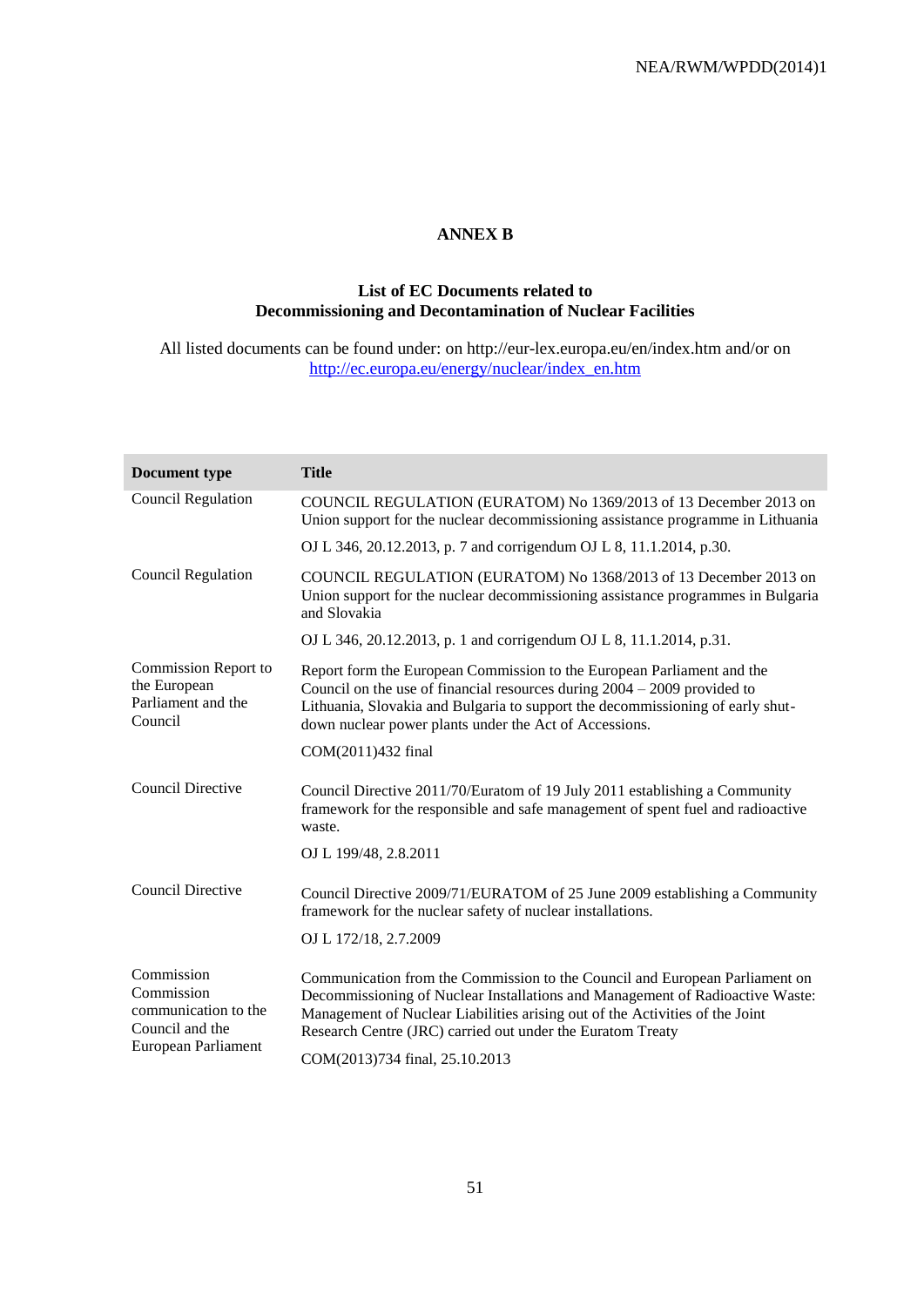## NEA/RWM/WPDD(2014)1

| Commission<br>Recommendation                                             | Commission Recommendation on management of financial resources for<br>decommissioning of nuclear installations, spent fuel and radioactive waste.                                                                  |
|--------------------------------------------------------------------------|--------------------------------------------------------------------------------------------------------------------------------------------------------------------------------------------------------------------|
|                                                                          | OJ L 330/31, 28.11.2006;                                                                                                                                                                                           |
| Commission<br>Communication to the<br>European Parliament<br>and Council | Report on the use of financial resources earmarked for the decommissioning of<br>nuclear power reactors COM(2004)719 final; 26.10.2004;                                                                            |
| Commission<br>Communication to the                                       | Second Report on the use of financial resources earmarked for decommissioning of<br>nuclear installations, spent fuel and radioactive waste.                                                                       |
| European Parliament<br>and Council                                       | COM(2007)794 final, 12.12.2007                                                                                                                                                                                     |
| <b>Commission Staff</b>                                                  | EU Decommissioning Funding Data.                                                                                                                                                                                   |
| <b>Working Document</b>                                                  | SEC(2007)1654, 12.12.2007                                                                                                                                                                                          |
| Commission<br>Communication to the<br>Council and the                    | Communication from the Commission to the European Parliament and the Council<br>on the use of financial resources earmarked for the decommissioning of nuclear<br>installations, spent fuel and radioactive waste. |
| European Parliament                                                      | COM(2013)121 final, 8.3.2013                                                                                                                                                                                       |
| <b>Commission Staff</b><br><b>Working Document</b>                       | EU Decommissioning Funding Data.                                                                                                                                                                                   |
|                                                                          | SWD(2013)59 final                                                                                                                                                                                                  |
| Report                                                                   | Study on the development of methodology for cost calculations and financial<br>planning of decommissioning operations.                                                                                             |
| Report                                                                   | Analysis of environmental, economic and social issues related to the<br>decommissioning of nuclear installations.                                                                                                  |
| Report                                                                   | Comparison among different decommissioning funds methodologies for nuclear<br>installations.                                                                                                                       |
| Report                                                                   | Inventory of best practices in the decommissioning of nuclear installations.                                                                                                                                       |
| Report                                                                   | Analysis of factors influencing the selection of strategies for decommissioning of<br>nuclear installations.                                                                                                       |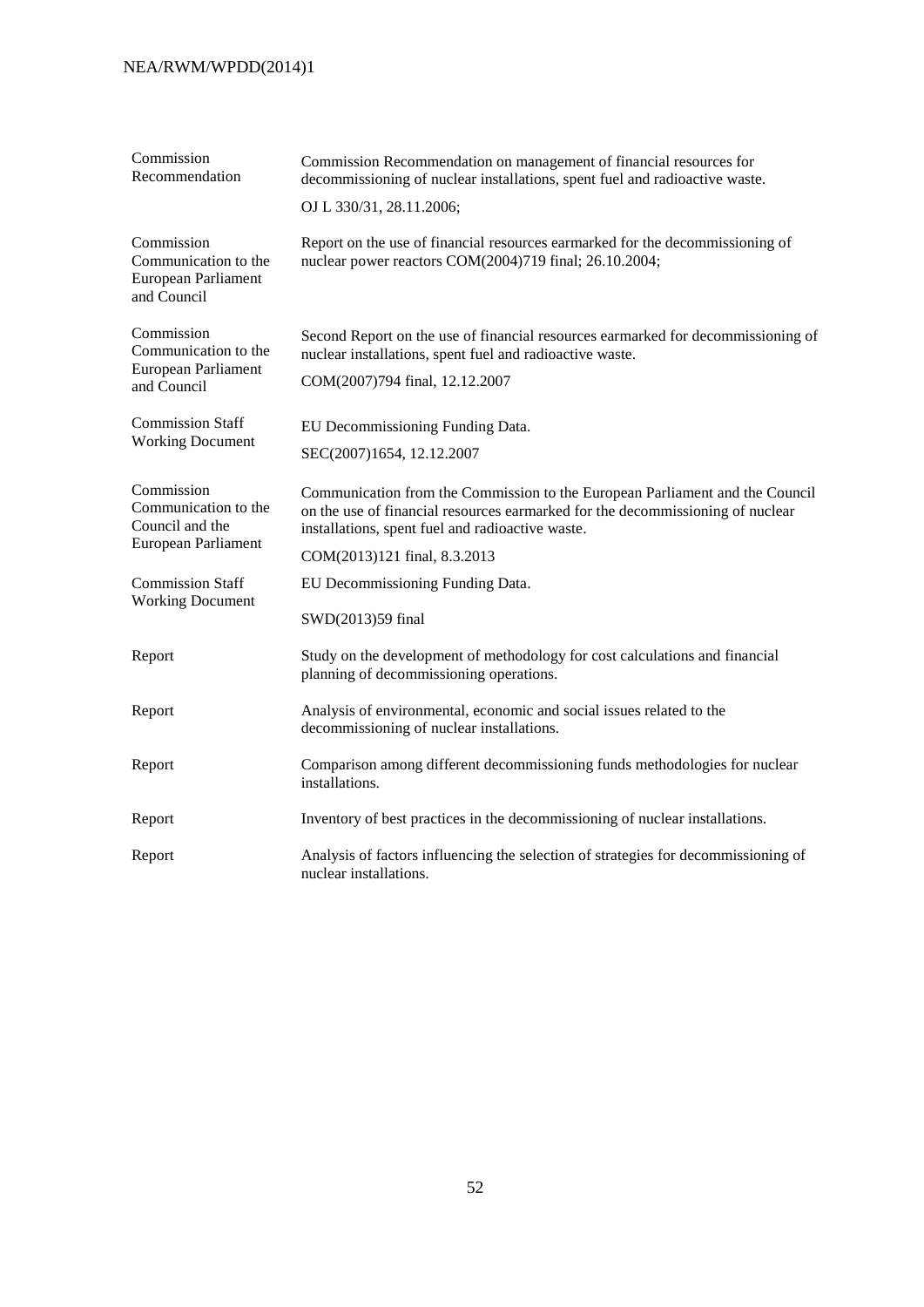## <span id="page-52-0"></span>**ANNEX C**

See<http://www-pub.iaea.org/MTCD/publications/series1.asp> for published IAEA reports

# **List of IAEA Publications on Decommissioning and Decontamination of Nuclear Facilities**

| <b>Safety Series (SS)</b> |                                                                                                                   |                              |
|---------------------------|-------------------------------------------------------------------------------------------------------------------|------------------------------|
|                           | Manual on Decontamination of Surfaces                                                                             | Safety Series No. 48 (1979)  |
|                           | Factors Relevant to the Decommissioning of Land-<br><b>Based Nuclear Reactor Plants (SUPERSEDED)</b>              | Safety Series No. 52 (1980)  |
|                           | Safety in Decommissioning of Research Reactors<br>(SUPERSEDED)                                                    | Safety Series No. 74 (1986)  |
|                           | The Regulatory Process for the Decommissioning of<br>Nuclear Facilities (SUPERSEDED)                              | Safety Series No. 105 (1990) |
|                           | Predisposal Management of Radioactive Waste,<br>Including Decommissioning (SUPERSEDED)                            | SR No. WS-R 2 (2000)         |
| 1.                        | Decommissioning of Nuclear Power Plants and SS No. WS-G-2.1 (1999)<br>Research Reactors., Safety Guide            |                              |
| 2.                        | Decommissioning<br>of<br>Industrial<br>Medical,<br>and<br>Research Facilities, Safety Guide                       | SS No. WS-G-2.2 (1999)       |
| 3.                        | Decommissioning of Nuclear Fuel Cycle Facilities,<br><b>Safety Guide</b>                                          | SS No WS-G-2.4 (2001)        |
| 4.                        | Release of Sites from Regulatory Control upon<br><b>Termination of Practices</b>                                  | SS No.WS-G-5.1 (2006)        |
| 5.                        | Safe Enclosure of Nuclear Facilities During Deferred Safety Reports Series No.26 (2002)<br>Dismantling            |                              |
| 6.                        | of Areas<br>Contaminated<br>Remediation<br>by Past<br>Activities and Accidents (under revision)                   | SS No. WS-R-3 (2003)         |
| 7.                        | Managing the Early Termination of Operation of Safety Reports Series No. 31 (2003)<br><b>Nuclear Power Plants</b> |                              |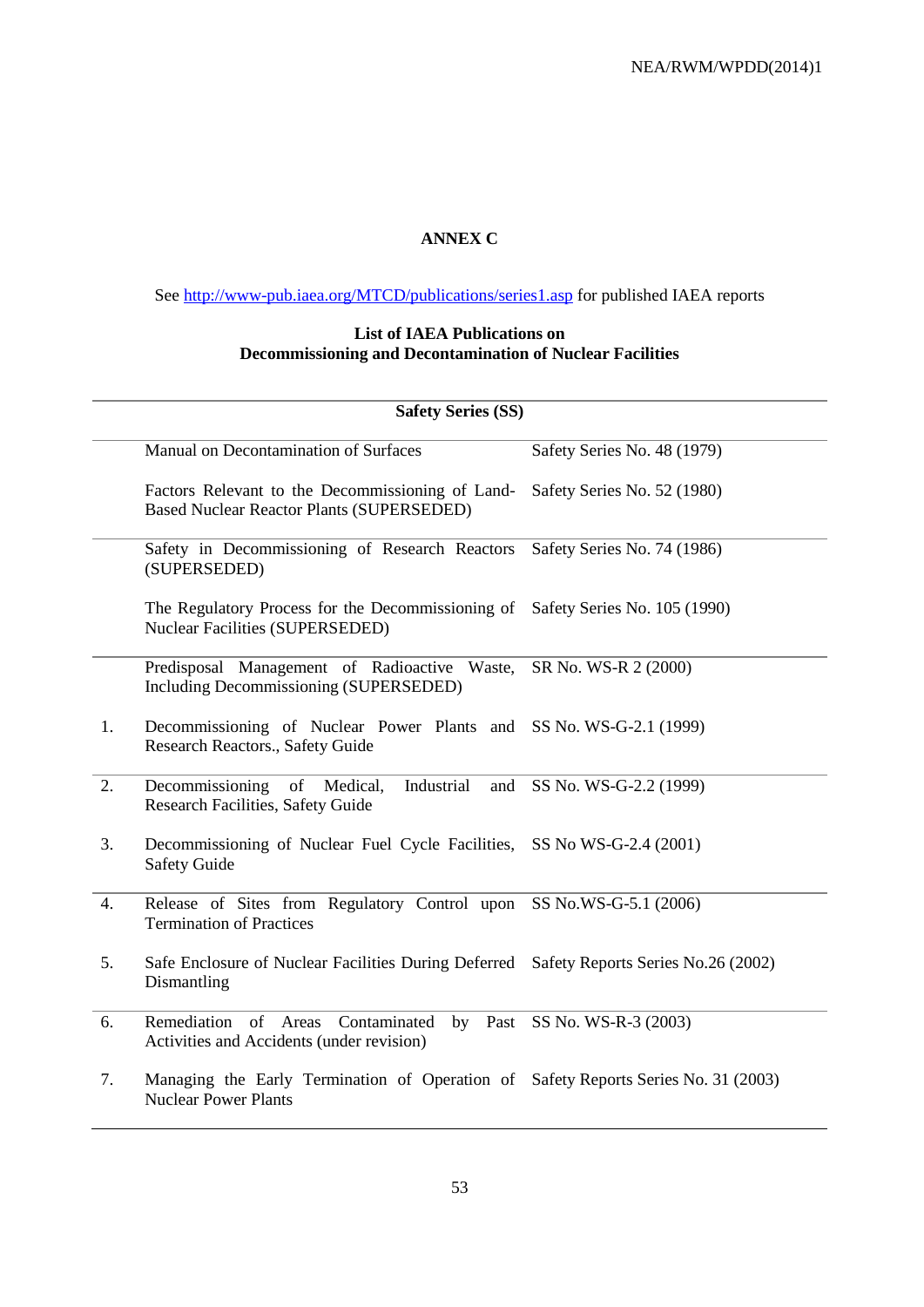- 8. Safety Considerations in the Transition from Safety Reports Series No. 36 (2004) Operation to Decommissioning of Nuclear Facilities
- 9. Application of the Concepts of Exclusion, Exemption SS No. RS-G-1.7 (2004) and Clearance, Safety Guide
- 10. Derivation of Activity Concentration Values for Exclusion, Exemption and Clearance Safety Reports Series No. 44 (2005)
- 11. Standard Format and Content for Safety Related Safety Reports Series No. 45 (2005) Decommissioning Documents
- 12. Decommissioning of Facilities Using Radioactive Material Safety Requirements No WS-R-5 (2006)
- 13. Decommissioning Strategies for Facilities Using Safety Reports Series No. 50 (2007) Radioactive Materials
- 14. Safety Assessment for the Decommissioning of Facilities Using Radioactive Materials, Safety Guide SS No. WS-G-5.2 (2008)
- 15. Monitoring for Compliance with Exemption and Safety Reports Series No. 67 (2012) Clearance Levels
- 16. Monitoring for Compliance with Remediation Criteria for Sites Safety Reports Series No. 72 (2012)
- 17 Safety Assessment for Decommissioning Safety Reports Series No. 77 (2013)

## **Technical Reports Series (TRS)**

| 1. | Decontamination of Nuclear Facilities to Permit<br>Operation, Inspection, Maintenance, Modification or<br><b>Plant Decommissioning</b>         | TRS No. 249 (1985) |
|----|------------------------------------------------------------------------------------------------------------------------------------------------|--------------------|
| 2. | Methodology and Technology of Decommissioning<br><b>Nuclear Facilities</b>                                                                     | TRS No. 267 (1986) |
| 3. | Methods for Reducing Occupational Exposure During<br>the Decommissioning of Nuclear Facilities                                                 | TRS No. 278 (1987) |
| 4. | Decontamination and Demolition of Concrete and<br>Metal Structures During the Decommissioning. of<br><b>Nuclear Installations</b>              | TRS No. 286 (1987) |
| 5. | Factors Relevant to the Recycling or Reuse of<br>Components Arising from the Decommissioning and<br><b>Refurbishment of Nuclear Facilities</b> | TRS No. 293 (1988) |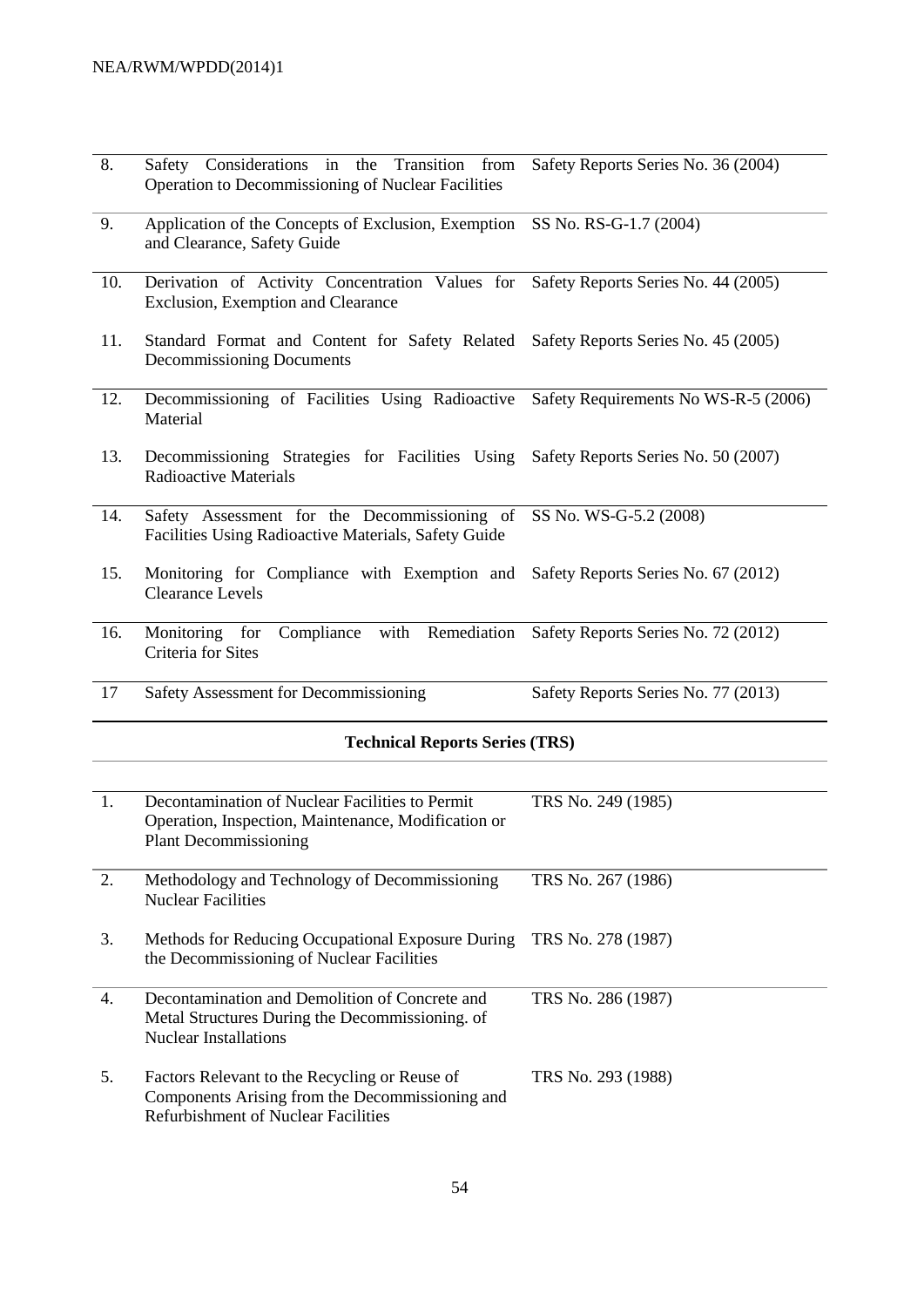| 6.  | Monitoring Programmes for Unrestricted Release<br>Related to Decommissioning of Nuclear Facilities            | TRS No. 334 (1992) |
|-----|---------------------------------------------------------------------------------------------------------------|--------------------|
| 7.  | Cleanup and Decommissioning of a Nuclear Reactor<br>After a Severe Accident                                   | TRS No. 346 (1992) |
| 8.  | <b>Application of Remotely Operated Handling</b><br>Equipment in the Decommissioning of Nuclear<br>Facilities | TRS No. 348 (1993) |
| 9.  | Planning and Management for the Decommissioning<br>of Research Reactors and Other Small Nuclear<br>Facilities | TRS No. 351 (1993) |
| 10. | Decontamination of Water Cooled Reactors                                                                      | TRS No. 365 (1994) |
| 11. | Decommissioning Techniques for Research Reactors                                                              | TRS No. 373 (1994) |
| 12. | Safe Enclosure of Shutdown Nuclear Installations                                                              | TRS No. 375 (1995) |
| 13. | Design and Construction of Nuclear Power Plants to<br><b>Facilitate Decommissioning</b>                       | TRS No. 382 (1997) |
| 14. | Decommissioning of Nuclear Facilities Other than<br>Reactors                                                  | TRS No. 386 (1998) |
| 15. | Radiological Characterisation of Shutdown Nuclear<br><b>Reactors for Decommissioning Purposes</b>             | TRS No. 389 (1998) |
| 16. | State-of-the-art Technology for Decontamination and<br>Dismantling of Nuclear Facilities                      | TRS No. 395 (1999) |
| 17. | Organization and Management for the<br>Decommissioning of Large Nuclear Facilities                            | TRS No. 399 (2000) |
| 18. | Minimisation of Radioactive Waste from<br>Decontamination and Decommissioning of Nuclear<br>Facilities        | TRS No. 401 (2001) |
| 19. | Record keeping for the Decommissioning of Nuclear<br>Facilities: Guidelines and Experience                    | TRS No. 411 (2002) |
| 20. | Decommissioning of Small Medical, Industrial and<br><b>Research Facilities</b>                                | TRS No. 414 (2003) |
| 21. | The Transition from Operation to Decommissioning<br>of Nuclear Installations                                  | TRS No. 420 (2004) |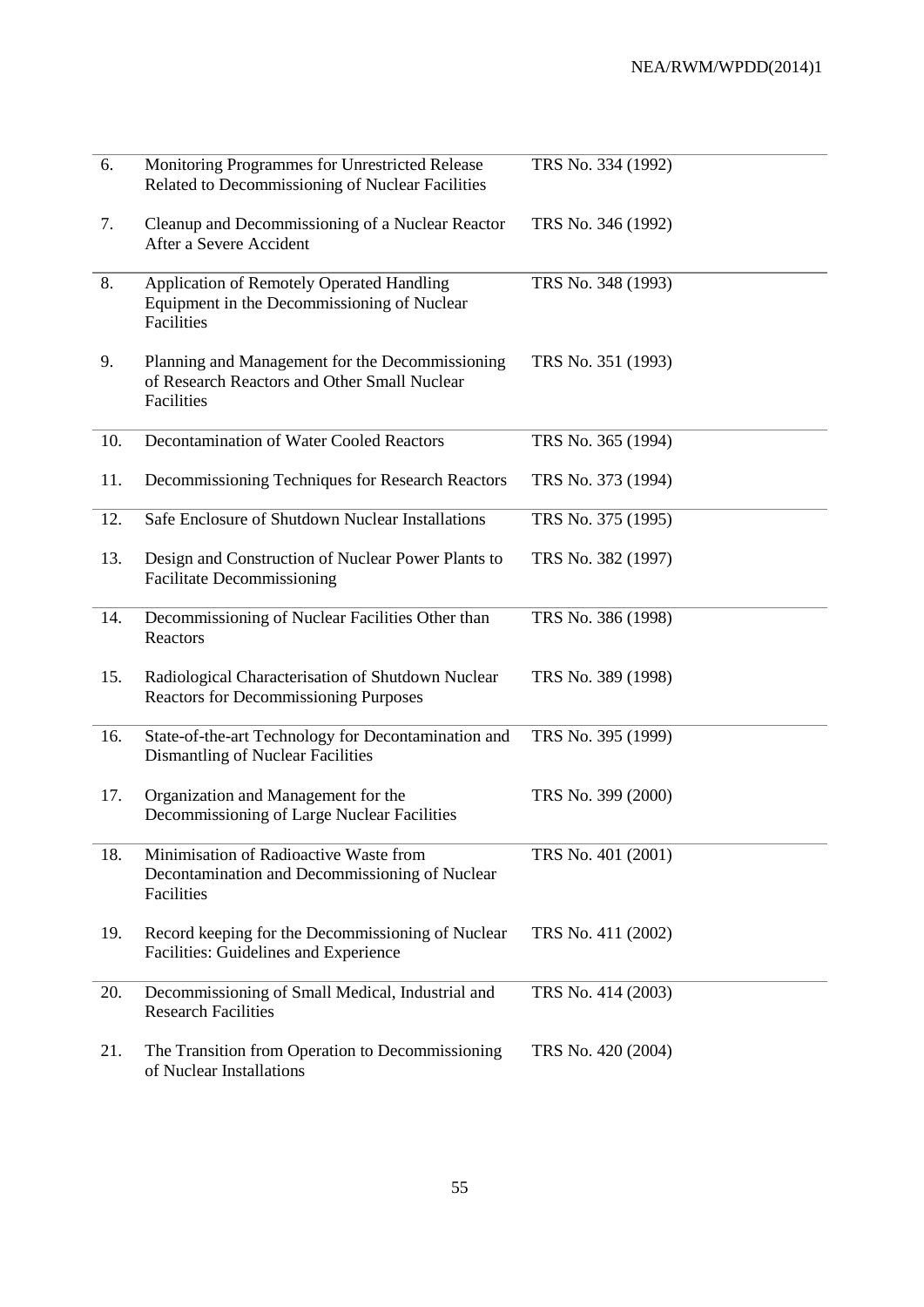| 22.                          | The Power Reactor Information System (PRIS) and<br>its Extension to Non-Electrical Applications,                                  | TRS No. 428 (2005) |
|------------------------------|-----------------------------------------------------------------------------------------------------------------------------------|--------------------|
|                              | Decommissioning and Delayed Projects Information                                                                                  |                    |
| 23.                          | Dismantling of Contaminated Stacks at Nuclear<br>Facilities                                                                       | TRS No. 440 (2005) |
| 24.                          | Management of Problematic Waste and Material<br>Generated During the Decommissioning of Nuclear<br>Facilities                     | TRS No. 441 (2006) |
| 25.                          | The Decommissioning of Underground Structures,<br><b>Systems and Components</b>                                                   | TRS No. 439 (2006) |
| 26.                          | Redevelopment of Nuclear Facilities after<br>Decommissioning                                                                      | TRS No. 444 (2006) |
| 27.                          | The Decommissioning of Research Reactors;<br>Evolution, State-of-the-art, Open Issues                                             | TRS No. 446 (2006) |
| 28.                          | Considerations for Waste Minimization at the Design<br><b>Stage of Nuclear Facilities</b>                                         | TRS No. 460 (2007) |
| 29.                          | Managing Low Radioactivity Material from the<br>Decommissioning of Nuclear Facilities                                             | TRS No. 462 (2008) |
| 30.                          | Decommissioning of Research Reactors and Other<br>Small Nuclear Facilities by Making Optimal Use of<br><b>Available Resources</b> | TRS No. 463 (2008) |
| 31.                          | Managing the Socioeconomic Impact of the<br>Decommissioning of Nuclear Facilities                                                 | TRS No. 464 (2008) |
| 32.                          | Long Term Preservation of Information for<br>Decommissioning Projects                                                             | TRS No. 467 (2008) |
| <b>Nuclear Energy Series</b> |                                                                                                                                   |                    |
| 1.                           | Decommissioning of Nuclear Facilities: Training and<br><b>Human Resources Considerations</b>                                      | NG-T-2.3 (2008)    |
| 2.                           | An Overview of Stakeholder Involvement in<br>Decommissioning                                                                      | NW-T-2.5 (2009)    |
| 3.                           | Integrated Approach to Planning the Remediation of<br><b>Sites Undergoing Decommissioning</b>                                     | NW-T-3.3 (2009)    |
| 4.                           | Selection and Use of Performance Indicators in<br><b>Nuclear Decommissioning Projects</b>                                         | NW-T-2.1 (2011)    |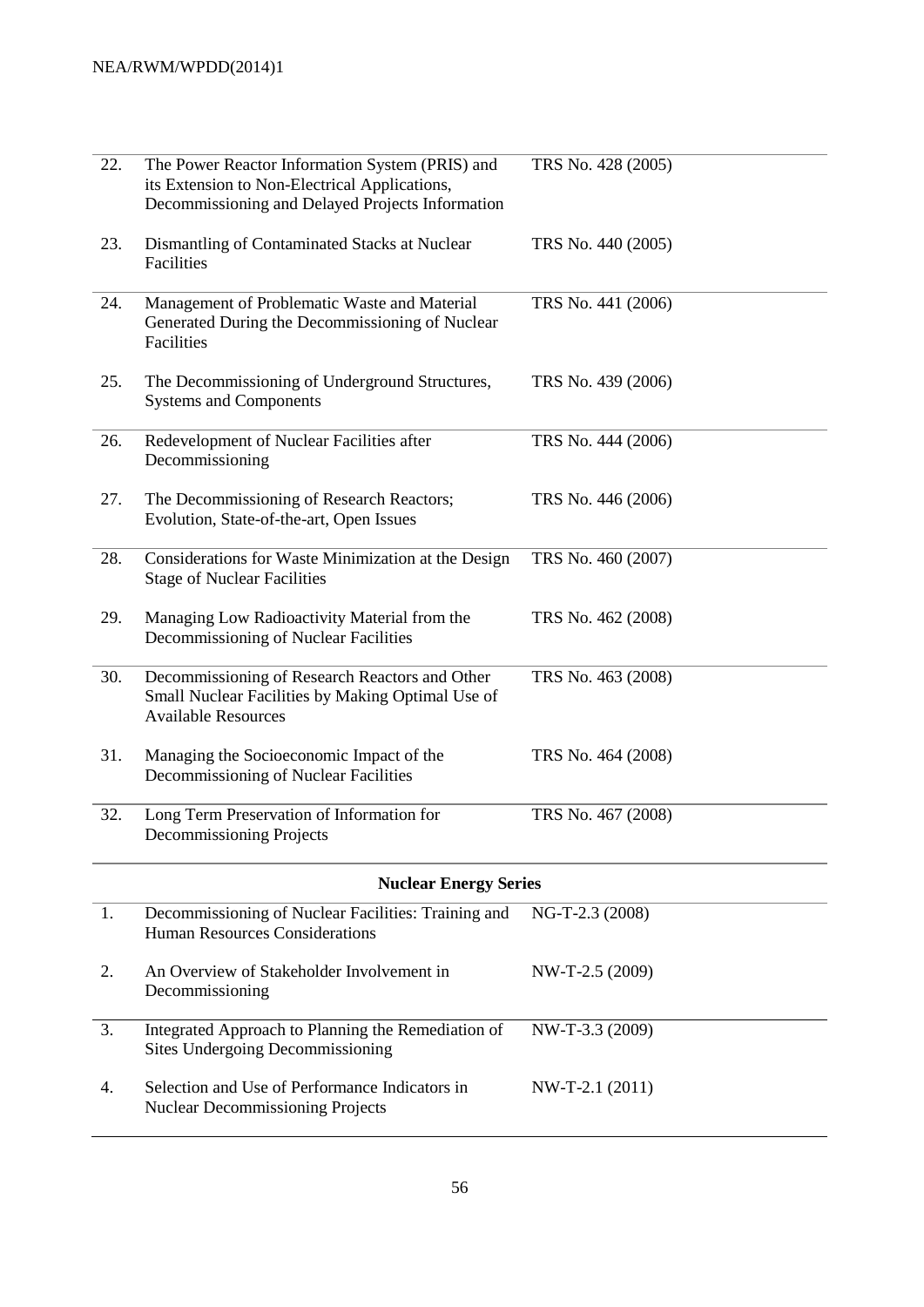| 5. | Redevelopment and Reuse of Nuclear Facilities and<br>Sites: Case Histories and Lessons Learned                                                                  | NW-T-2.2 (2011)         |
|----|-----------------------------------------------------------------------------------------------------------------------------------------------------------------|-------------------------|
| 6. | Decommissioning of Small Medical, Industrial and<br>Research Facilities: a Simplified Stepwise Approach                                                         | NW-T-2.3 (2011)         |
| 7. | Policies and Strategies for the Decommissioning of<br>Nuclear and Radiological Facilities                                                                       | NW-G-2.1 (2011)         |
| 8. | <b>Cost Estimation for Research Reactor</b><br>Decommissioning                                                                                                  | NW-T-2.4 (2013)         |
|    | <b>Technical Documents (TECDOC)</b>                                                                                                                             |                         |
|    | Decommissioning of Nuclear Facilities<br>(SUPERSEDED)                                                                                                           | IAEA-179 (1975)         |
|    | Decommissioning of Nuclear Facilities 1977 Edition<br>(SUPERSEDED)                                                                                              | IAEA-205 (1977)         |
|    | Decontamination of Operational Nuclear Power<br>Plants (SUPERSEDED)                                                                                             | IAEA-TECDOC-248 (1981)  |
| 1. | Decontamination and Decommissioning of Nuclear<br>Facilities: Final Report of Three Research Meetings<br>$(1984 - 87)$                                          | IAEA-TECDOC 511 (1989)  |
| 2. | Decontamination of Transport Casks and of Spent<br><b>Fuel Storage Facilities</b>                                                                               | IAEA-TECDOC-556 (1990)  |
| 3. | Factors Relevant to the Sealing of Nuclear Facilities                                                                                                           | IAEA-TECDOC-603 (1991)  |
| 4. | Considerations in the Safety Assessment of Sealed<br><b>Nuclear Facilities</b>                                                                                  | IAEA-TECDOC-606 (1991)  |
| 5. | National Policies and Regulations for<br>Decommissioning Nuclear Facilities                                                                                     | IAEA-TECDOC-714 (1993)  |
| 6. | Decontamination and Decommissioning of Nuclear<br>Facilities - Results of a CRP, , Phase II: 1989-1993                                                          | IAEA-TECDOC-716 (1993)  |
| 7. | New Methods and Techniques for Decontamination<br>in Maintenance or Decommissioning Operations -<br>Results of a Co-ordination Research Programme,<br>1994-1998 | IAEA-TECDOC-1022 (1998) |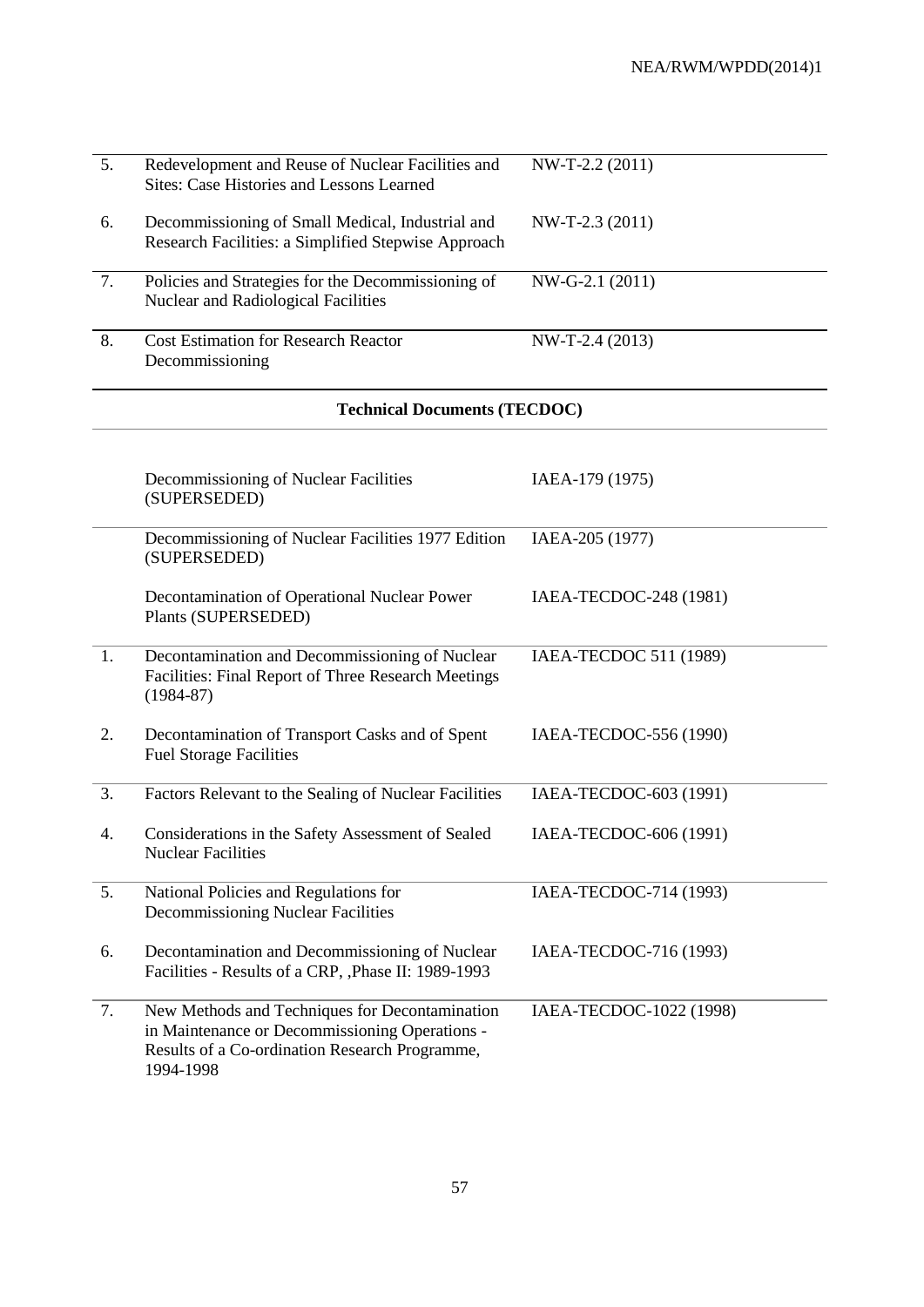| 8.  | <b>Technologies for Gas Cooled Reactor</b><br>Decommissioning, Fuel Storage and Waste Disposal,<br>TCM Jülich, Germany, Sep 1997               | IAEA-TECDOC-1043 (1998) |
|-----|------------------------------------------------------------------------------------------------------------------------------------------------|-------------------------|
| 9.  | Spent Fuel Storage and Transport Cask<br>Decontamination and Modification                                                                      | IAEA-TECDOC-1081 (1999) |
| 10. | On-site Disposal as a Decommissioning Strategy                                                                                                 | IAEA-TECDOC-1124 (1999) |
| 11. | The Decommissioning of WWER-Type Nuclear<br><b>Power Plants</b>                                                                                | IAEA-TECDOC-1133 (2000) |
| 12. | Nuclear Graphite Waste Management - Technical<br>Committee Meeting, Manchester, United Kingdom,<br>18-20 Oct 1999                              | CD-ROM (2001)           |
| 13. | Decommissioning Techniques for Research Reactors-<br>Final report of a Co-ordinated Research Project 1997-<br>2001                             | IAEA-TECDOC-1273 (2002) |
| 14. | Safe and Effective Nuclear Power Plant Life Cycle<br><b>Management Towards Decommissioning</b>                                                 | IAEA-TECDOC-1305 (2002) |
| 15. | Decommissioning Costs of WWER-440 Nuclear<br>Power Plants. Interim Report: Data Collection and<br><b>Preliminary Evaluations</b>               | IAEA-TECDOC-1322 (2002) |
| 16. | Planning, Organizational and Management Aspects of IAEA-TECDOC-1394 (2004)<br>Decommissioning: Lessons Learned                                 |                         |
| 17. | Operational and Decommissioning Experience with<br><b>Fast Reactors</b>                                                                        | IAEA-TECDOC-1405 (2004) |
| 18. | Financial Aspects of Decommissioning                                                                                                           | IAEA-TECDOC-1476 (2005) |
| 19. | Selection of Decommissioning Strategies: Issues and<br>Factors                                                                                 | IAEA-TECDOC-1478 (2005) |
| 20. | Characterization, Treatment and Conditioning of<br>Radioactive Graphite from Decommissioning of<br><b>Nuclear Reactors</b>                     | IAEA-TECDOC-1521 (2006) |
| 21. | Disposal Aspects of Low and Intermediate Level<br>Decommissioning Waste -Results of a Co-ordinated<br>Research Project 2002-2006               | IAEA-TECDOC-1572 (2007) |
| 22. | Innovative and Adaptive Technologies in<br>Decommissioning of Nuclear Facilities- Final report<br>of a Co-ordinated Research Project 2004-2008 | IAEA-TECDOC-1602 (2008) |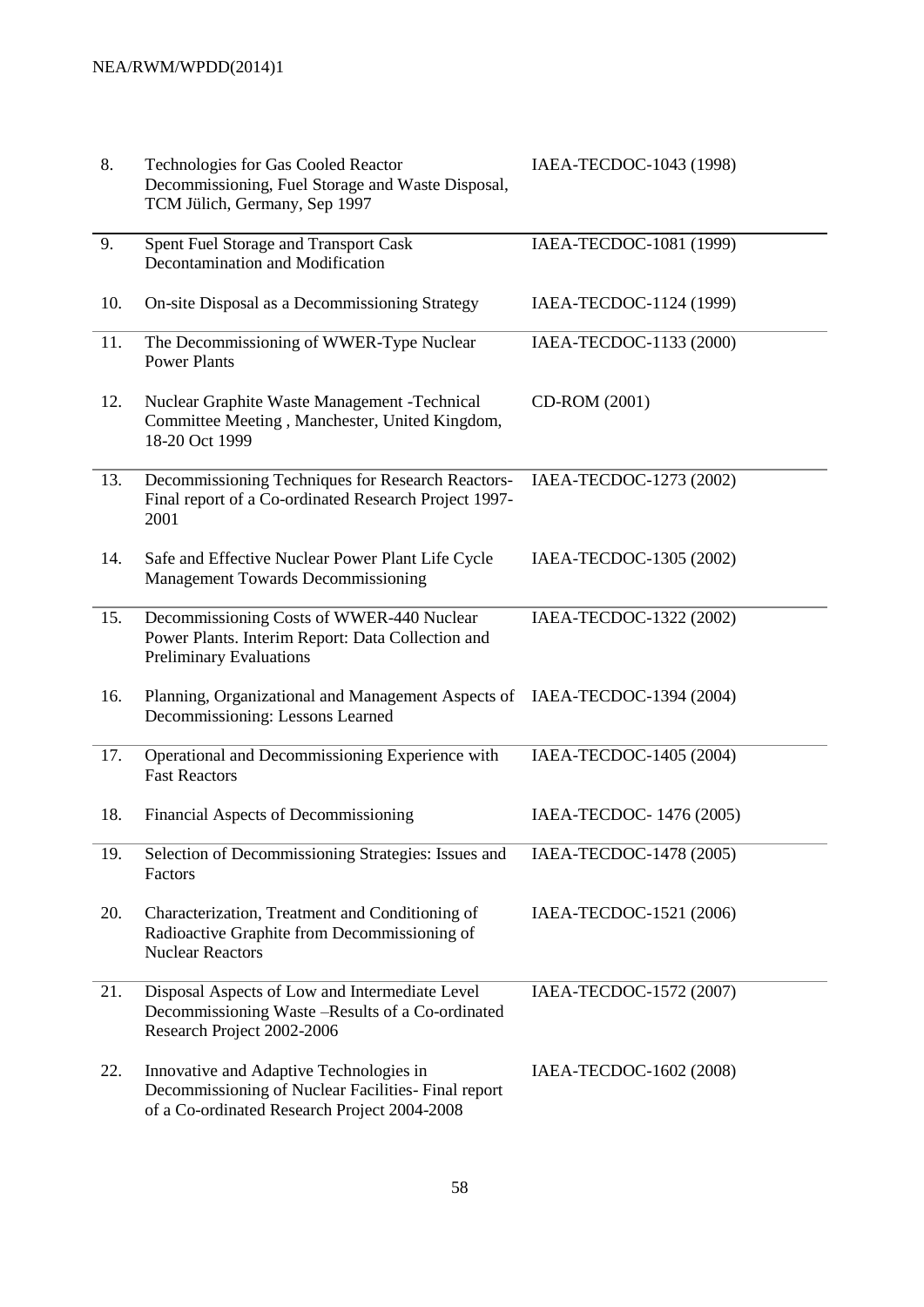- 23. Decommissioning of Fast Reactors after Sodium Draining
	- IAEA-TECDOC-1633 (2009)
- 24. Design Lessons Drawn from the Decommissioning of Nuclear Facilities IAEA-TECDOC-1657 (2011)
- 25. Planning, Management and Organizational Aspects of IAEA-TECDOC-1702 (2013)the Decommissioning of Nuclear Facilities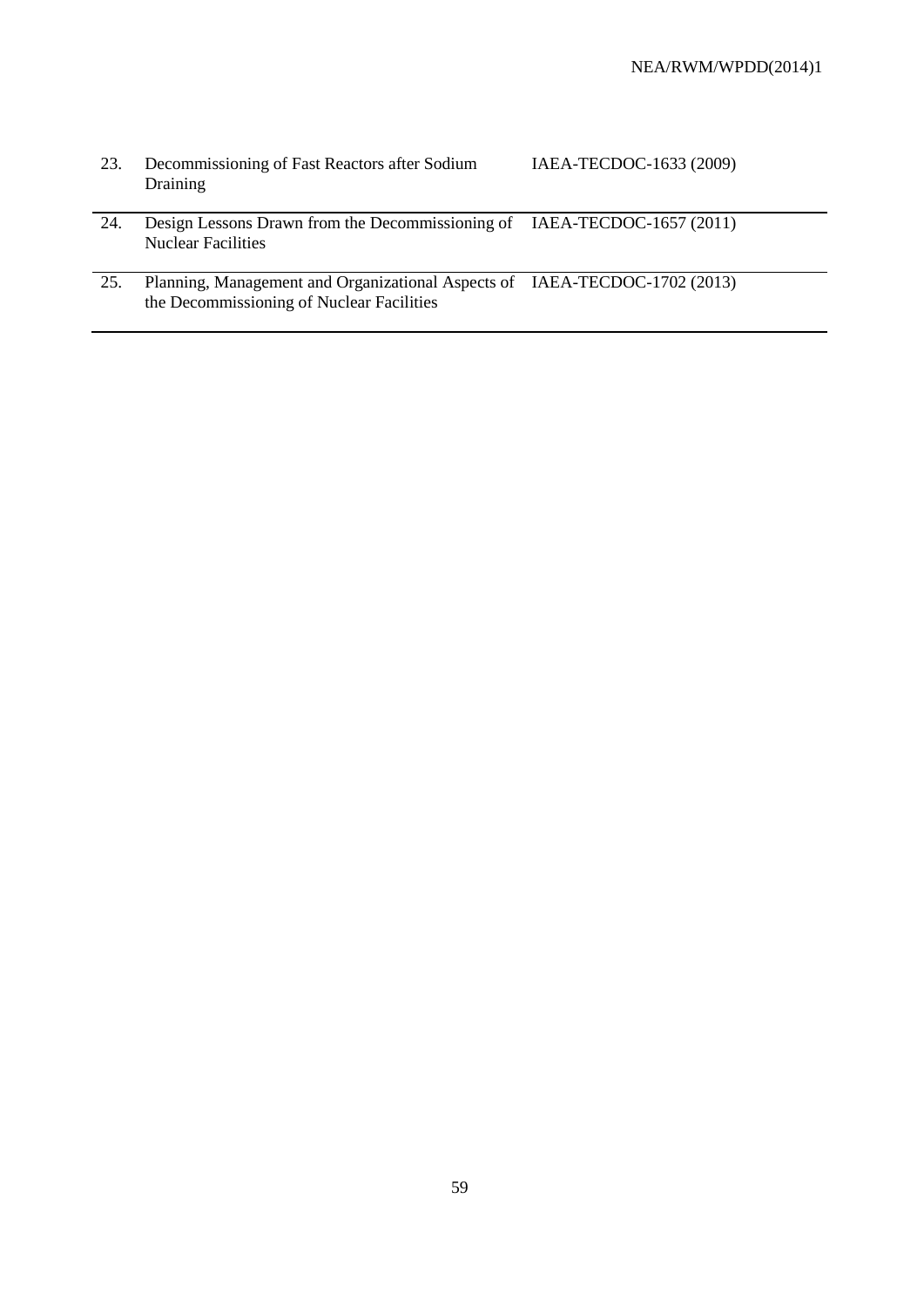# **Flyers, brochures**

| 1. | IAEA News Features - Decommissioning Nuclear<br>Facilities                                                                            | IAEA, Feb 1990, No.6                                 |  |
|----|---------------------------------------------------------------------------------------------------------------------------------------|------------------------------------------------------|--|
| 2. | Decommissioning of Nuclear Facilities: A Major<br>Undertaking                                                                         | IAEA, 2007                                           |  |
| 3. | <b>Towards Greater Harmonisation of Decommissioning</b><br><b>Cost Estimates</b>                                                      | NEA, 2010 (joint with IAEA)                          |  |
| 4. | Decommissioning Considerations for New Nuclear<br><b>Power Plants</b>                                                                 | NEA, 2010 (joint with IAEA)                          |  |
|    | Other                                                                                                                                 |                                                      |  |
| 1. | Decommissioning of Nuclear Facilities, Proc. of an<br>Int. Symposium 13-17 Nov, 1978, Vienna                                          | IAEA, Vienna, 1979                                   |  |
| 2. | Nuclear Data Requirements for Fission Reactor<br>Decommissioning                                                                      | INDC (NDS)-269 (1993)                                |  |
| 3. | <b>International Benchmark Calculations of Radioactive</b><br><b>Inventory for Fission Reactor Decommissioning</b>                    | INDC (NDS)-355 (1996)                                |  |
| 4. | A Proposed Standardised List of Items for Costing<br>Purposes in the Decommissioning of Nuclear<br>Installations (IAEA, OECD/NEA, EC) | OECD/NEA, Paris 1999                                 |  |
| 5. | Safe Decommissioning for Nuclear Activities, Proc.<br>of an Int. Conf. Berlin, 14-18 Oct. 2002                                        | IAEA, Vienna, 2003                                   |  |
| 6. | Joint NEA/IAEA/EC Workshop on the Regulatory<br>Aspects of Decommissioning, 19-21 May, 1999,<br>Rome                                  | ANPA, Rome, 2000                                     |  |
| 7. | Status of the Decommissioning of Nuclear Facilities<br>Around the World                                                               | IAEA, Vienna. 2004                                   |  |
| 8. | Nuclear Power Reactors in the World (annual<br>publication)                                                                           | Reference Data Series No 2, IAEA,<br>Vienna $(2011)$ |  |
| 9. | Joint Convention on the Safety of Spent Fuel<br>Management and on the Safety of Radioactive Waste<br>Management                       | IAEA International Law Series No.1,<br>2006          |  |